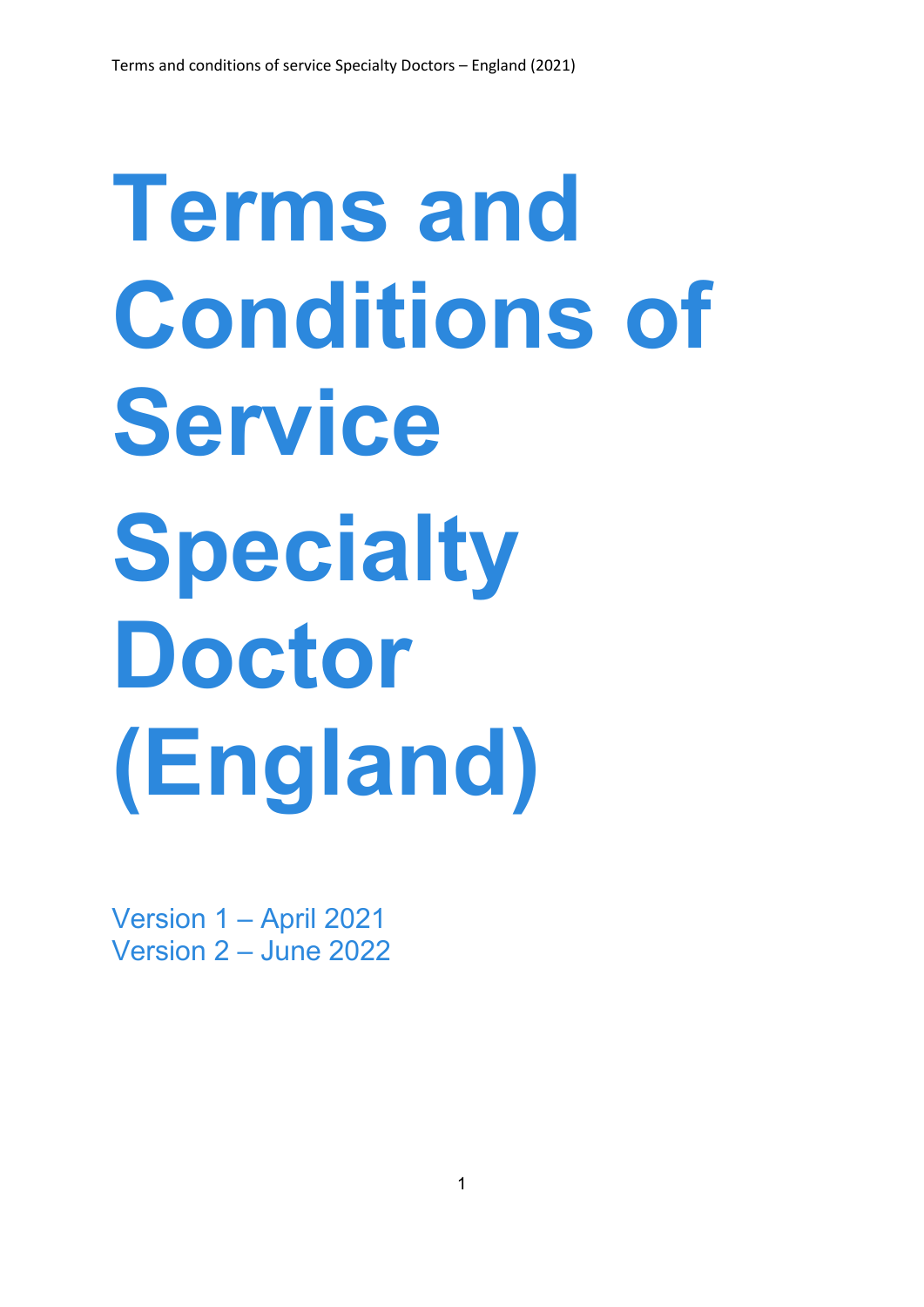# **Contents**

|                    |                                                                                    | Page      |
|--------------------|------------------------------------------------------------------------------------|-----------|
| <b>Definitions</b> |                                                                                    | $3 - 6$   |
| <b>Schedule 1</b>  | <b>Entry Criteria to the Grade</b>                                                 | 7         |
| <b>Schedule 2</b>  | <b>Commencement of Employment and other Dates</b>                                  | 8         |
| <b>Schedule 3</b>  | <b>Associated Duties and Responsibilities</b>                                      | 9         |
| <b>Schedule 4</b>  | <b>Job Planning</b>                                                                | $10 - 15$ |
| <b>Schedule 5</b>  | <b>Mediation and Appeals</b>                                                       | $16 - 18$ |
| <b>Schedule 6</b>  | <b>Recognition for Unpredictable Emergency Work arising</b><br>from On-Call Duties | $19 - 20$ |
| <b>Schedule 7</b>  | <b>Spare Professional Capacity</b>                                                 | $21 - 22$ |
| <b>Schedule 8</b>  | <b>Out of Hours Work</b>                                                           | 23        |
| <b>Schedule 9</b>  | <b>On-Call Rotas</b>                                                               | 24        |
| <b>Schedule 10</b> | <b>Private Practice and Fee Paying Services</b>                                    | $25 - 31$ |
| <b>Schedule 11</b> | <b>Other Conditions of Employment</b>                                              | $32 - 34$ |
| <b>Schedule 12</b> | <b>Pay and other Allowances</b>                                                    | $35 - 38$ |
| <b>Schedule 13</b> | <b>Pay Progression</b>                                                             | $39 - 43$ |
| Schedule 14        | <b>Pension Arrangements</b>                                                        | 44        |
| <b>Schedule 15</b> | <b>Arrangements for Leave</b>                                                      | $45 - 51$ |
| <b>Schedule 16</b> | <b>Termination of Employment</b>                                                   | $52 - 53$ |
| <b>Schedule 17</b> | <b>Applicable Sections of the NHS Terms and Conditions</b><br>of Service Handbook  | 54        |
| <b>Schedule 18</b> | <b>Model Provisions for Expenses</b>                                               | $55 - 66$ |
| <b>Schedule 19</b> | <b>Acting up Payments</b>                                                          | 67        |
| <b>Schedule 20</b> | Transfer Arrangements <sup>1</sup>                                                 | $68 - 72$ |
| <b>Appendix 1</b>  |                                                                                    | 73        |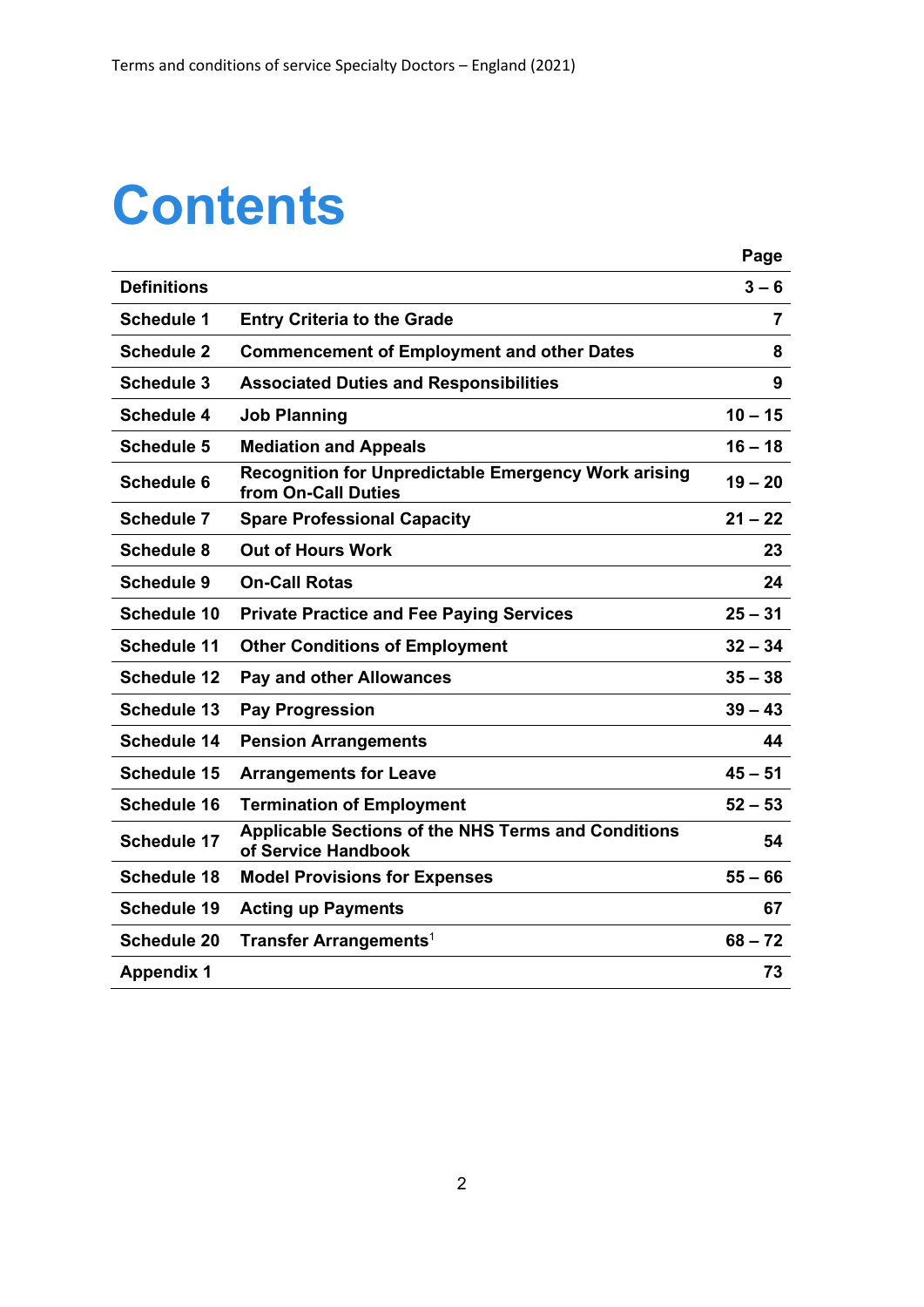# **Definitions**

| <b>Additional NHS</b><br>responsibilities           | Additional NHS Responsibilities means special responsibilities within<br>the employing organisation not undertaken by the generality of<br>doctors, which are agreed between the doctor and the employer and<br>which cannot be absorbed in the time set aside for supporting<br>professional activities. These could include, being a clinical<br>manager, clinical audit lead or clinical governance lead.                                                                                                                                                                                                                             |  |
|-----------------------------------------------------|------------------------------------------------------------------------------------------------------------------------------------------------------------------------------------------------------------------------------------------------------------------------------------------------------------------------------------------------------------------------------------------------------------------------------------------------------------------------------------------------------------------------------------------------------------------------------------------------------------------------------------------|--|
| <b>Additional Programmed</b><br><b>Activities</b>   | Additional Programmed Activities may be offered to doctors by their<br>employer in addition to the doctor's contracted number of<br>programmed activities to reflect additional duties or activities or in<br>accordance with the provisions of Schedule 4.                                                                                                                                                                                                                                                                                                                                                                              |  |
| <b>Basic Salary</b>                                 | Basic Salary means the salary attributed to each point on the salary<br>scale set out in appendix 1 with no further additions. The salary<br>scale sets out salaries for fulltime (10 Programmed Activities per<br>week) doctors. Part-time doctors will be paid a pro rata rate.                                                                                                                                                                                                                                                                                                                                                        |  |
| Contractual and<br>Consequential<br><b>Services</b> | Contractual and Consequential Services means the work that a<br>doctor carries out by virtue of the duties and responsibilities set out<br>in their Job Plan and any work reasonably incidental or<br>consequential to those duties. These services may include:<br><b>Direct Clinical Care</b><br>$\bullet$<br><b>Supporting Professional Activities</b><br><b>Additional NHS Responsibilities</b><br><b>External Duties.</b>                                                                                                                                                                                                           |  |
| <b>Direct Clinical Care</b>                         | Direct Clinical Care means work that directly relates to the<br>prevention, diagnosis or treatment of illness. It includes:<br>emergency duties (including work carried out during or arising<br>from on-call)<br>operating sessions including pre-operative and post-operative<br>care<br>ward rounds<br>outpatient activities<br>clinical diagnostic work<br>other patient treatment<br>public health duties<br>multi-disciplinary meetings about direct patient care<br>patient related administration linked to clinical work i.e. directly<br>related to the above (primarily, but not limited to, notes letters<br>and referrals). |  |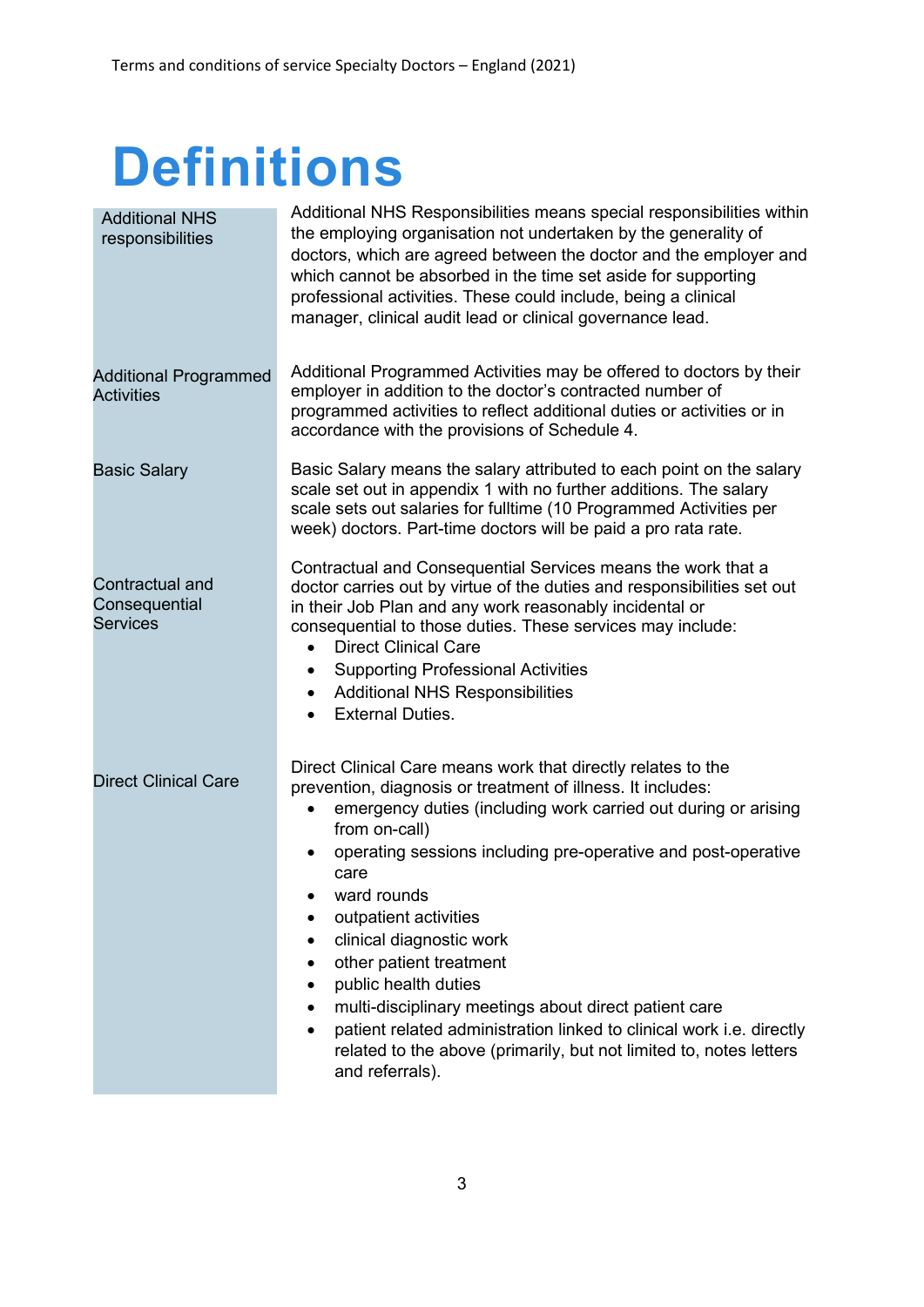| <b>Doctor</b>              | Doctor means a medical or dental practitioner except where stated<br>separately.                                                                                                                                                                                                                                                                                                                                                                                                                                                                                                                                                                          |
|----------------------------|-----------------------------------------------------------------------------------------------------------------------------------------------------------------------------------------------------------------------------------------------------------------------------------------------------------------------------------------------------------------------------------------------------------------------------------------------------------------------------------------------------------------------------------------------------------------------------------------------------------------------------------------------------------|
| <b>Emergency Work</b>      | See Predictable Emergency Work and Unpredictable Emergency<br>Work arising from on-call duties (Schedule 6).                                                                                                                                                                                                                                                                                                                                                                                                                                                                                                                                              |
| <b>External Duties</b>     | External Duties means duties that are not included in the definitions<br>of 'Direct Clinical Care', 'Supporting Professional Activities' and<br>'Additional NHS Responsibilities', and are not included within the<br>definition of Fee-Paying Services or Private Professional Services<br>but are undertaken as part of the prospectively agreed Job Plan by<br>agreement between the doctor and the employing organisation<br>without causing undue loss of clinical time. They might include, for<br>example, trade union duties, reasonable amount of work for the<br>Royal Colleges or government departments in the interests of the<br>wider NHS. |
| <b>Fee Paying Services</b> | Fee Paying Services means any paid professional services, other<br>than those falling within the definition of Private Professional<br>Services, which a doctor carries out for a third party or for the<br>employing organisation and which are not part of, nor reasonably<br>incidental to, Contractual and Consequential Services. A third party<br>for these purposes may be an organisation, corporation or individual,<br>provided that they are acting in a health related professional<br>capacity, or a provider or commissioner of public services. Examples<br>of work that fall within this category can be found in Schedule 11.            |
| <b>Job Plan</b>            | Job Plan means (for the purposes of these Terms and Conditions of<br>Service) a job plan agreed in accordance with the provisions of<br>Schedule 4 and, where relevant, Schedule 5.                                                                                                                                                                                                                                                                                                                                                                                                                                                                       |
| On-call Rota frequency     | On-call Rota frequency, for the purposes of Schedule 12, this<br>frequency is determined by ascertaining the number of days the<br>doctor is on-call over the 365 days of the year (for clarity, leap years<br>are ignored).                                                                                                                                                                                                                                                                                                                                                                                                                              |
| Out of hours               | Out of hours means any time that falls outside the period of 7am to<br>9pm Monday to Friday and any time on a Saturday or Sunday, or<br>statutory or public holiday.                                                                                                                                                                                                                                                                                                                                                                                                                                                                                      |
| Portfolio                  | Portfolio means the personal development record compiled by a<br>doctor during the course of their career.                                                                                                                                                                                                                                                                                                                                                                                                                                                                                                                                                |
|                            |                                                                                                                                                                                                                                                                                                                                                                                                                                                                                                                                                                                                                                                           |
|                            |                                                                                                                                                                                                                                                                                                                                                                                                                                                                                                                                                                                                                                                           |
|                            |                                                                                                                                                                                                                                                                                                                                                                                                                                                                                                                                                                                                                                                           |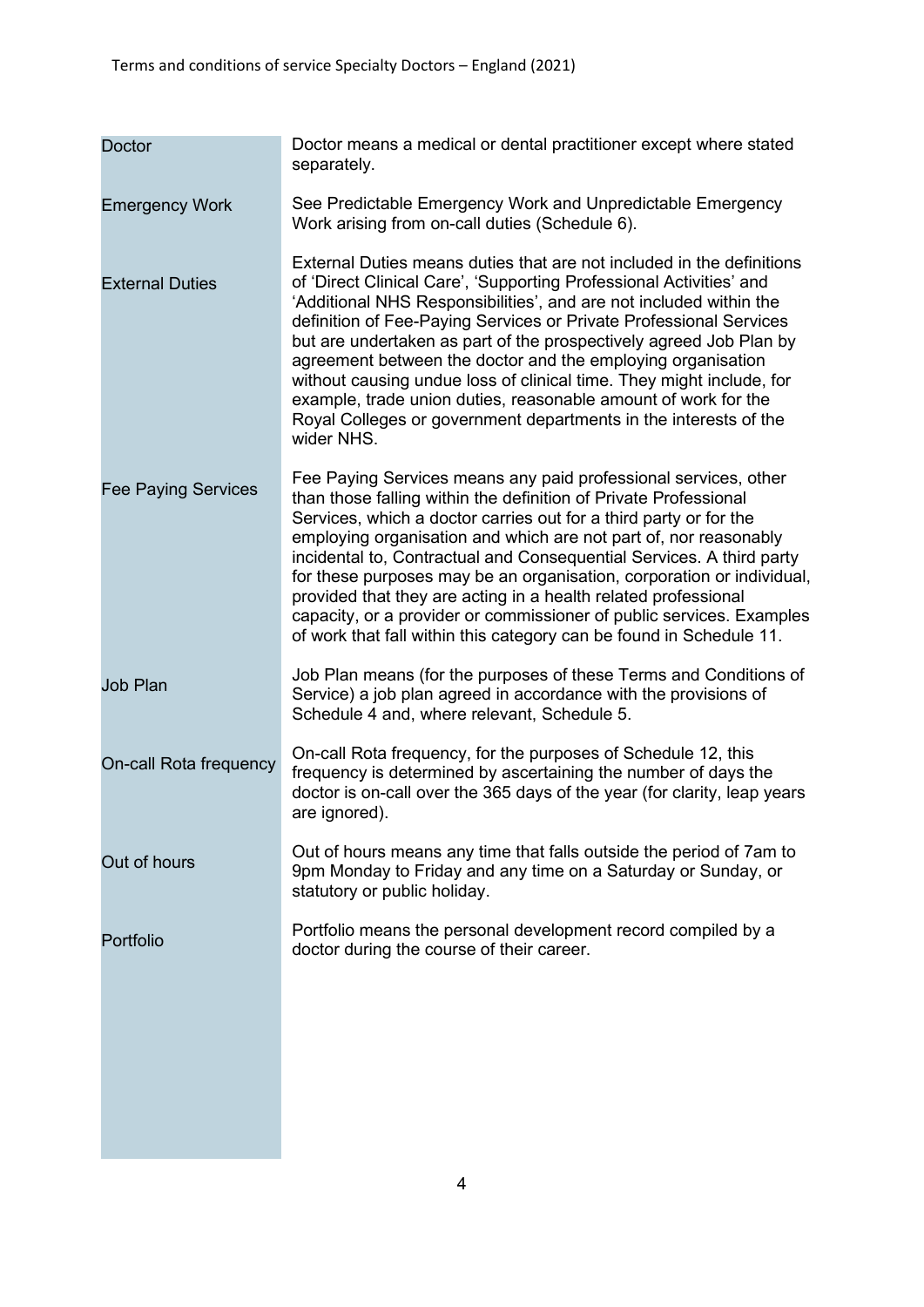| <b>Predictable Emergency</b><br><b>Work</b>    | Predictable emergency work means emergency work that takes<br>place at regular and predictable times, often as a consequence of a<br>period of on-call work (for example, post-take ward rounds). This<br>should be programmed into the Working week as scheduled<br>Programmed Activity.                                                                                                                                                                                                                                       |
|------------------------------------------------|---------------------------------------------------------------------------------------------------------------------------------------------------------------------------------------------------------------------------------------------------------------------------------------------------------------------------------------------------------------------------------------------------------------------------------------------------------------------------------------------------------------------------------|
| <b>Private Professional</b><br><b>Services</b> | Private Professional Services (also referred to as Private Practice).<br>Such services include:<br>the diagnosis or treatment of patients by private arrangement<br>$\bullet$<br>(including such diagnosis or treatment under section 65(2) of<br>the National Health Service Act 1977), excluding fee-paying<br>services as described in Schedule 10 of the Terms and<br><b>Conditions of Service.</b><br>work in the general medical, dental or ophthalmic services<br>٠<br>under Part II of the National Health Service Act. |
| <b>Professional and</b><br><b>Study Leave</b>  | Professional and Study Leave means professional leave or study<br>leave in relation to professional work including, but not restricted to,<br>participation in:<br>study (usually but not exclusively or necessarily on a course or<br>programme)<br>research<br>$\bullet$<br>teaching<br>$\bullet$<br>examining or taking examinations<br>$\bullet$<br>visiting clinics<br>$\bullet$<br>attending professional conferences<br>$\bullet$<br>training.<br>$\bullet$                                                              |
| <b>Programmed Activity</b>                     | Programmed activity means a scheduled period, normally<br>equivalent to four hours, during which a doctor undertakes<br>Contractual and Consequential Services.                                                                                                                                                                                                                                                                                                                                                                 |
| Supporting<br><b>Professional Activities</b>   | Supporting Professional Activities means activities that underpin<br>Direct Clinical Care. These might include, but are not restricted to,<br>participation in:<br>audit<br>continuing professional development<br>local clinical governance activities<br>$\bullet$<br>training<br>$\bullet$<br>formal teaching<br>$\bullet$<br>appraisal<br>$\bullet$<br>job planning<br>$\bullet$<br>research.                                                                                                                               |
| Unpredictable<br><b>Emergency Work</b>         | Unpredictable Emergency Work arising from on-call duties, means<br>work done whilst on-call and associated directly with the doctor's<br>on-call duties (except in so far as it takes place during a time for<br>scheduled Programmed Activities), for example, recall to hospital to<br>operate on an emergency basis. For the purposes of Schedule 4,<br>nonemergency work shall be regarded as including the regular,                                                                                                        |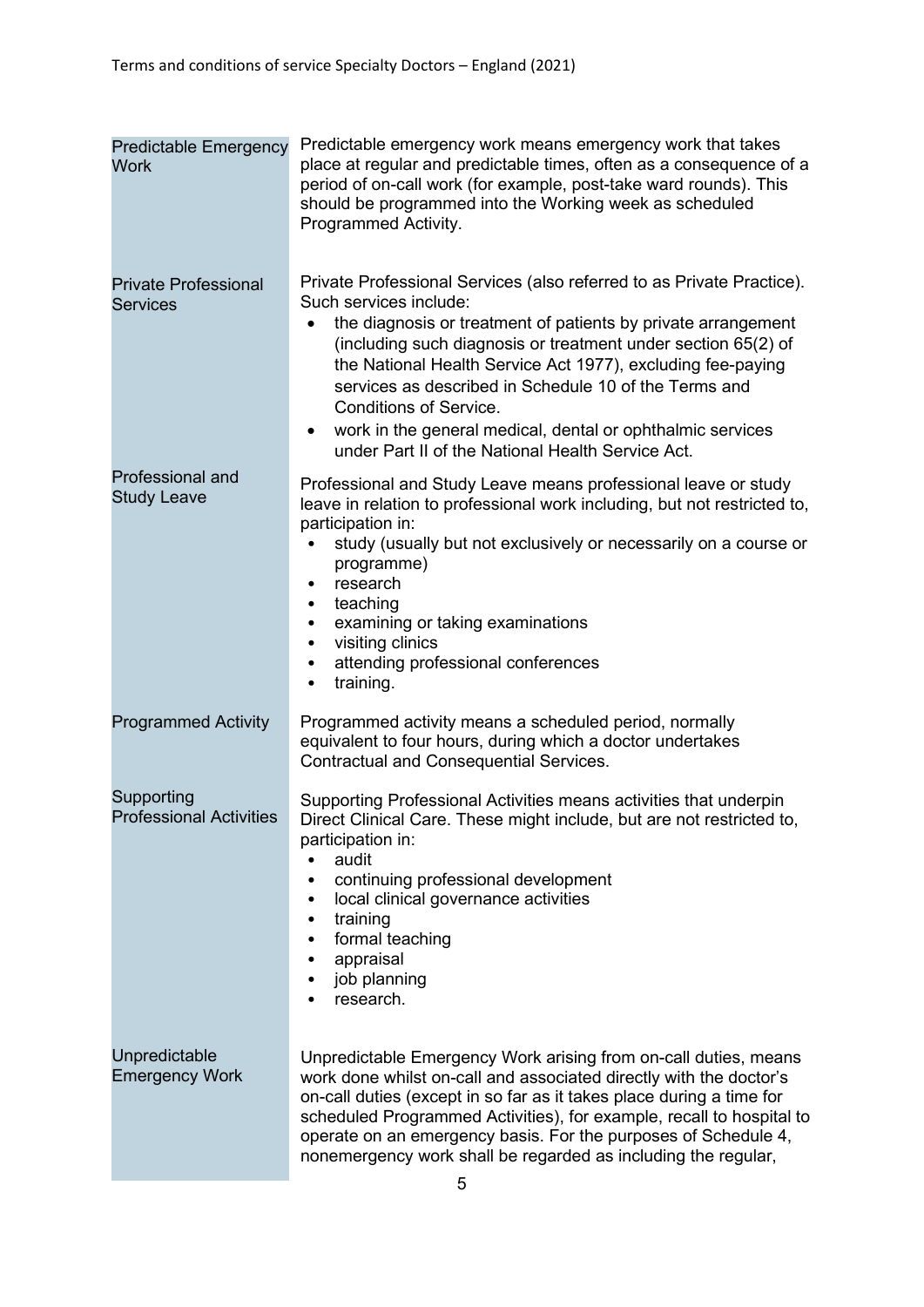programmed work of doctors whose specialty by its nature involves dealing routinely with emergency cases, for example, A&E doctors.

Working Week is a standard full-time working week will be based on a Job Plan containing ten Programmed Activities. Working Week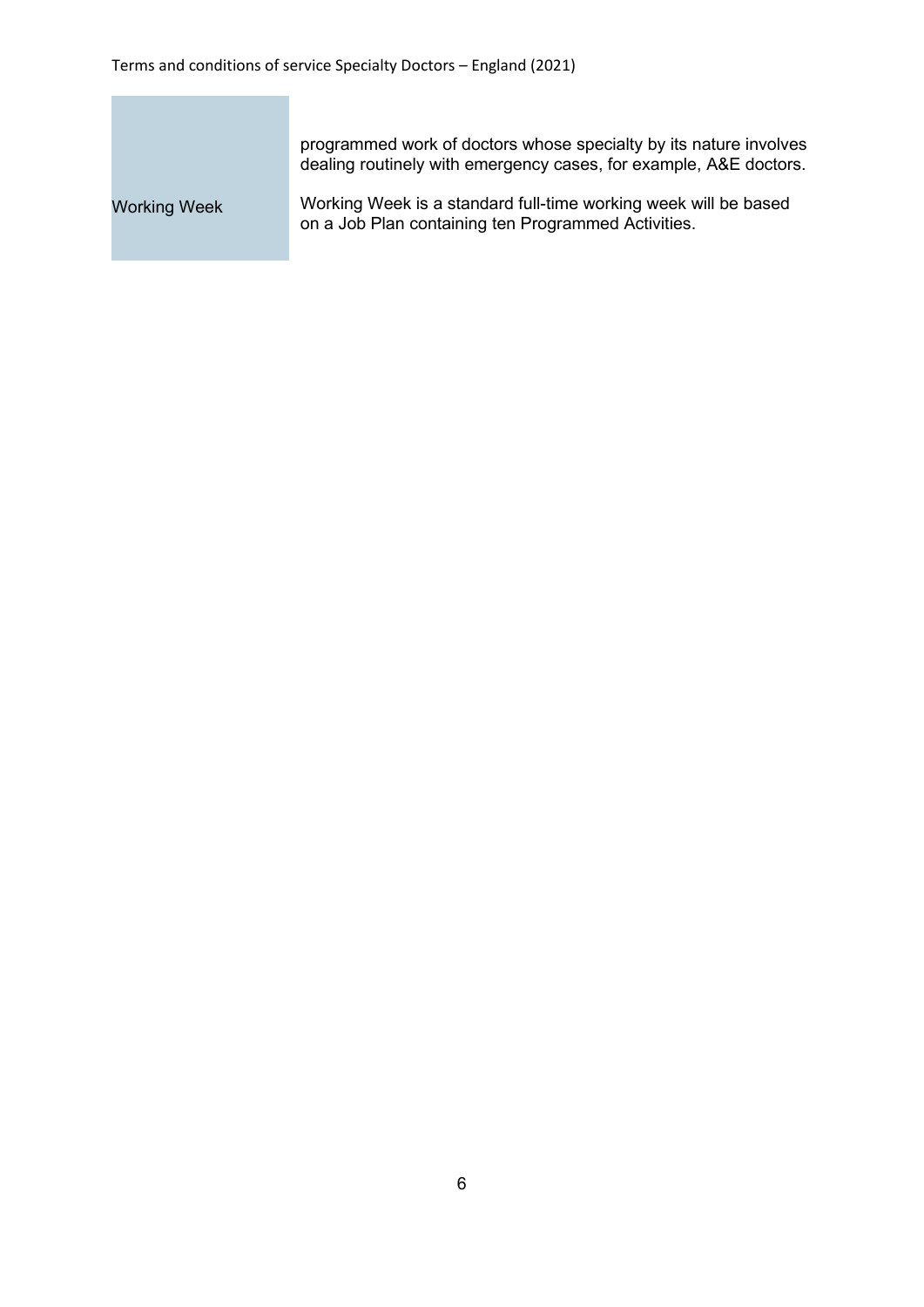### **Entry criteria**

- 1. A doctor appointed to this grade:
	- shall have full registration and a Licence to Practice with the General Medical Council; and
	- shall have completed at least four years' full-time postgraduate training (or its equivalent gained on a part-time or flexible basis) at least two of which will be in a specialty training programme in a relevant specialty or as a fixed term specialty trainee in a relevant specialty; or
	- shall have equivalent experience and competencies.
- 2. A dentist appointed to this grade:
	- shall be registered and a Licence to Practice with the General Dental Council; and
	- shall have completed four vears' full-time postgraduate training (or its equivalent gained on a part-time or flexible basis) since first obtaining registration, including adequate experience in the relevant specialty; or
	- shall have equivalent experience and competencies.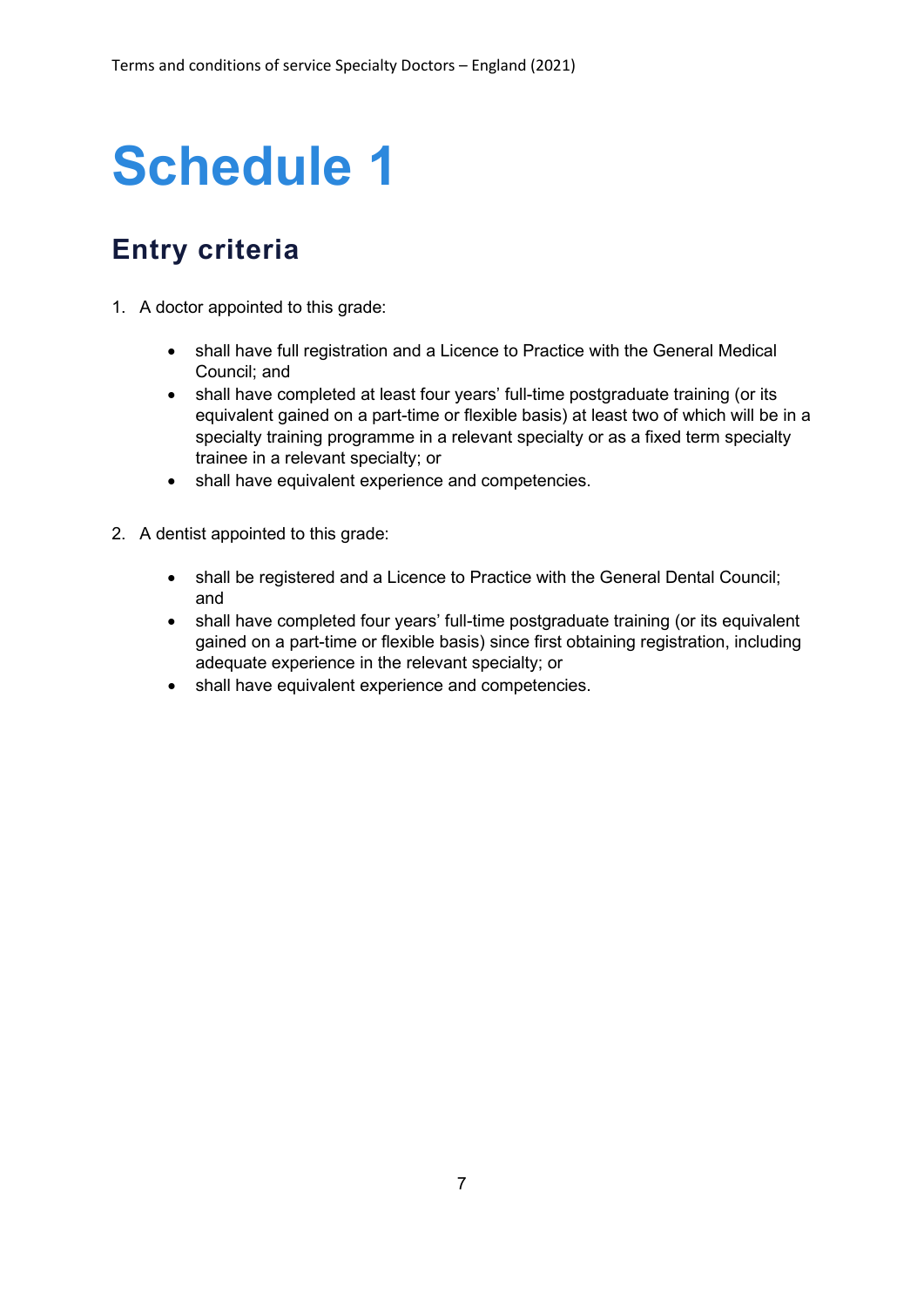### **Commencement of employment and other dates**

- 1. The following dates must be stated in clause 2 of the doctor's contract of employment:
	- The date from which employment under this contract began (the start date for this contract and Terms and Conditions of Service).
	- The date of the start of the current period of continuous employment with the employer for the purposes of the Employment Rights Act 1996 including, if applicable, employment with predecessor organisations that had previously held the contract from whom the current contract was transferred to the current employer under TUPE or equivalent arrangements. Previous employment with other NHS employing organisations does not count as continuous service for the purposes of the Employment Rights Act 1996 except as provided for under the National Health Service and Community Care Act 1990 or any other statute.
	- The date of the start of the current period of continuous employment with the NHS.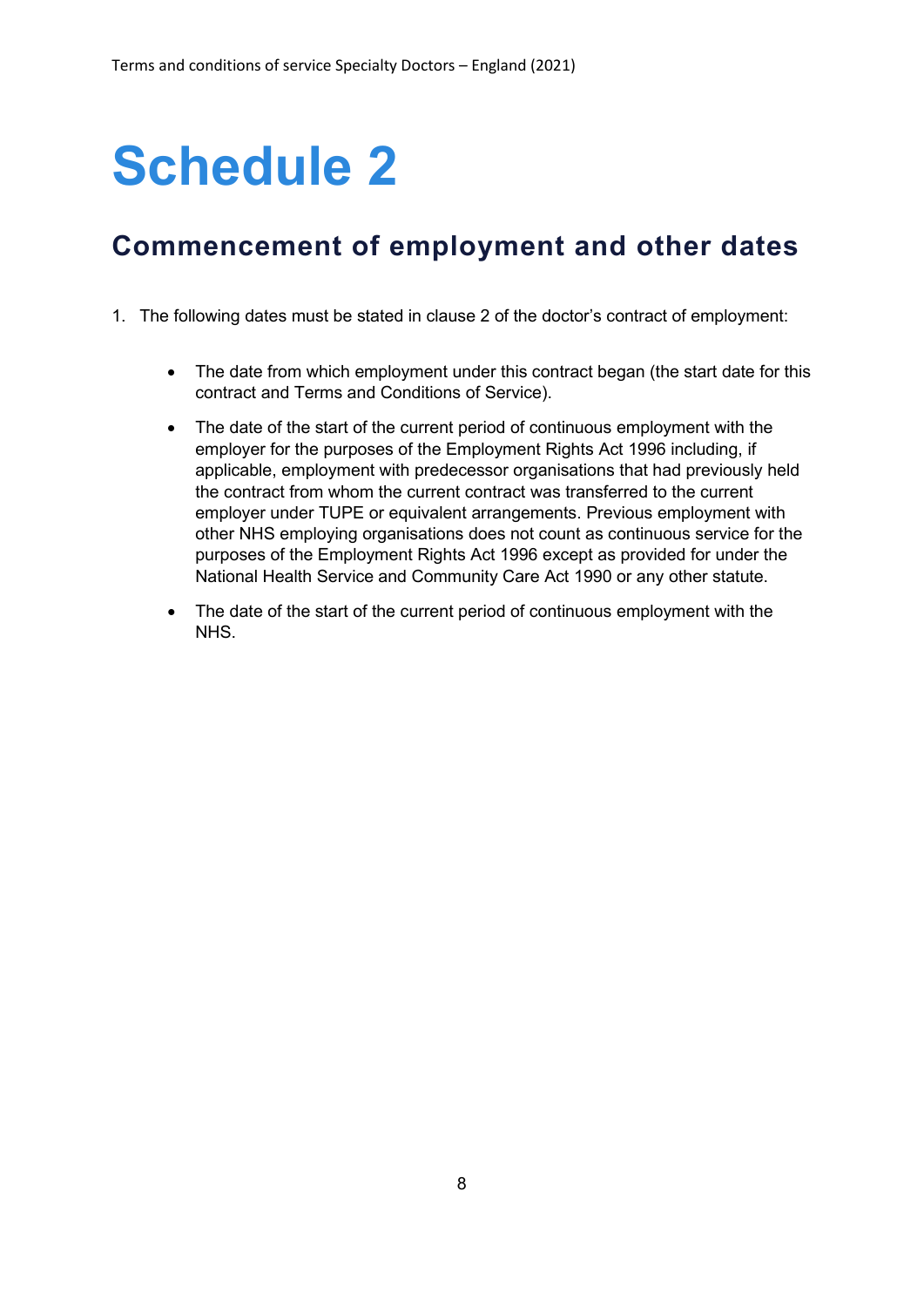### **Associated duties and responsibilities**

- 1. Whilst on duty a doctor has clinical and professional responsibility for their patients or, for doctors in public health medicine, for a local population. It is also the duty of a doctor to:
	- keep patients (and/or their carers if appropriate) informed about their condition;
	- involve patients (and/or their carers if appropriate) in decision making about their treatment;
	- maintain professional standards and obligations as set out from time to time by the General Medical Council (GMC) and comply in particular with the GMC's guidance on 'Good Medical Practice' as amended or substituted from time to time (Doctors only);
	- maintain professional standards and obligations as set out from time to time by the General Dental Council (GDC) (Dentists only).
- 2. A doctor is responsible for carrying out any work related to and reasonably incidental to the duties set out in their Job Plan such as:
	- the keeping of records and the provision of reports;
	- the proper delegation of tasks;
	- maintaining skills and knowledge.
- 3. Doctors will be expected to be flexible and to cooperate with reasonable requests to cover for their colleagues' absences where they are safe and competent and where it is practicable to do so. Under most circumstances, cover for the unexpected absence of colleagues where they are part of the same rota should be for no longer than 72 hours from the time the cover begins, unless mutually agreed, after which suitable locum cover should be found or clinical activities rescheduled. Doctors and employers should not engage in internal cover that breaches working hours and rest breaks and periods set out in the Working Time Regulations or these Terms and Conditions of Service. Where doctors undertake duties in accordance with this paragraph and such duties take place outside of their contracted hours they will receive either an equivalent off duty period or remuneration. Where this adversely impacts on the Job Plan and/or opportunities for individual doctors, a temporary variation to the Job Plan will be agreed for the period of cover. Where covering a colleague's absence is not practicable, the employing organisation (and not the doctor) shall be responsible for the engagement of suitable alternative cover, but the doctor shall have the responsibility of bringing the need to the employer's notice.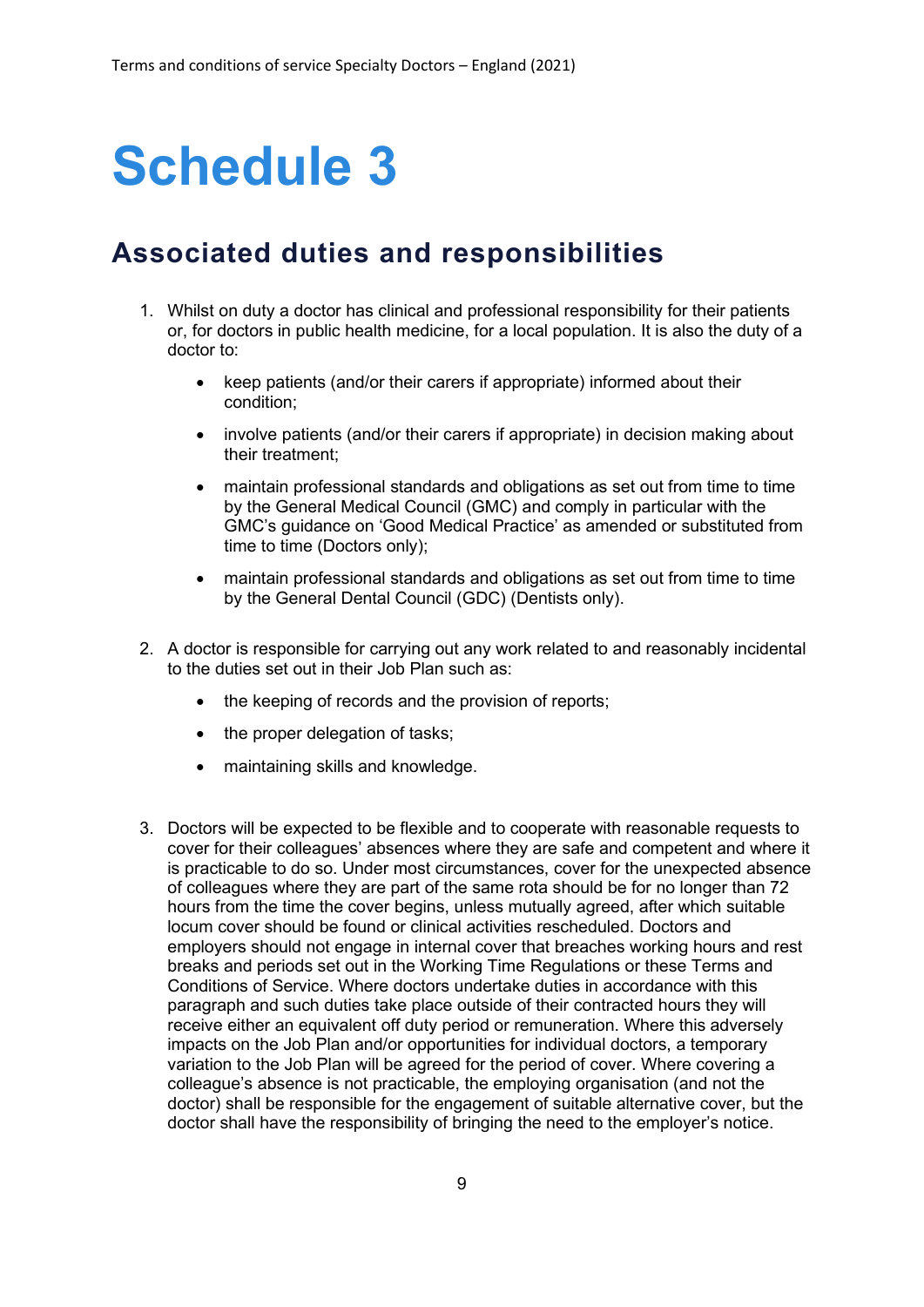### **Job Planning**

#### **General Principles**

- 1. Job planning will be based on a partnership approach. The employer will be responsible for ensuring that a draft Job Plan is prepared either by the clinical manager or by the doctor.<sup>1</sup> The draft Job Plan will then be discussed and a final Job Plan agreed with the doctor. Job Plans are prospective for the coming year and will list all the NHS duties of the doctor, the number of Programmed Activities for which the doctor is contracted and paid, the doctor's objectives and agreed supporting resources. The Job Plan will also include a schedule of the doctor's activities.
- 2. The doctor shall not undertake regular additional programmed activities outside of an agreed job plan without requesting an interim review of the Job Plan currently being worked (unless otherwise agreed).
- 3. Job Plans should support flexible working and take account of equality and diversity, to ensure that an individual doctor and specific groups are not adversely affected.

#### **Job content**

- 4. The Job Plan sets out the doctors' duties, responsibilities and objectives for the coming year. The Job Plan will include any duties for other NHS employers. A standard full-time Job Plan will contain 10 Programmed Activities. Subject to the provisions in Schedule 8 for recognising work done in Out of Hours, a Programmed Activity will have a timetable value of four hours. Programmed Activities will be programmed as blocks of four hours or in half units of two hours each.
- 5. The duties and responsibilities set out in a Job Plan will include, as appropriate:
	- Direct Clinical Care duties including any on-call work;
	- Supporting Professional Activities (a minimum of one PA, designated for Job Planning and meeting requirements for appraisal and revalidation)<sup>[2](#page-9-1)</sup>;
	- Any additional NHS Responsibilities;
	- Any agreed External Duties;
	- Any Additional Programmed Activities
	- Travelling time as defined in Schedule 11, paragraphs 14-15.

<span id="page-9-0"></span> $1$  For all new posts it is expected that the employer will prepare the initial job plan.

<span id="page-9-1"></span><sup>2</sup> See Schedule 13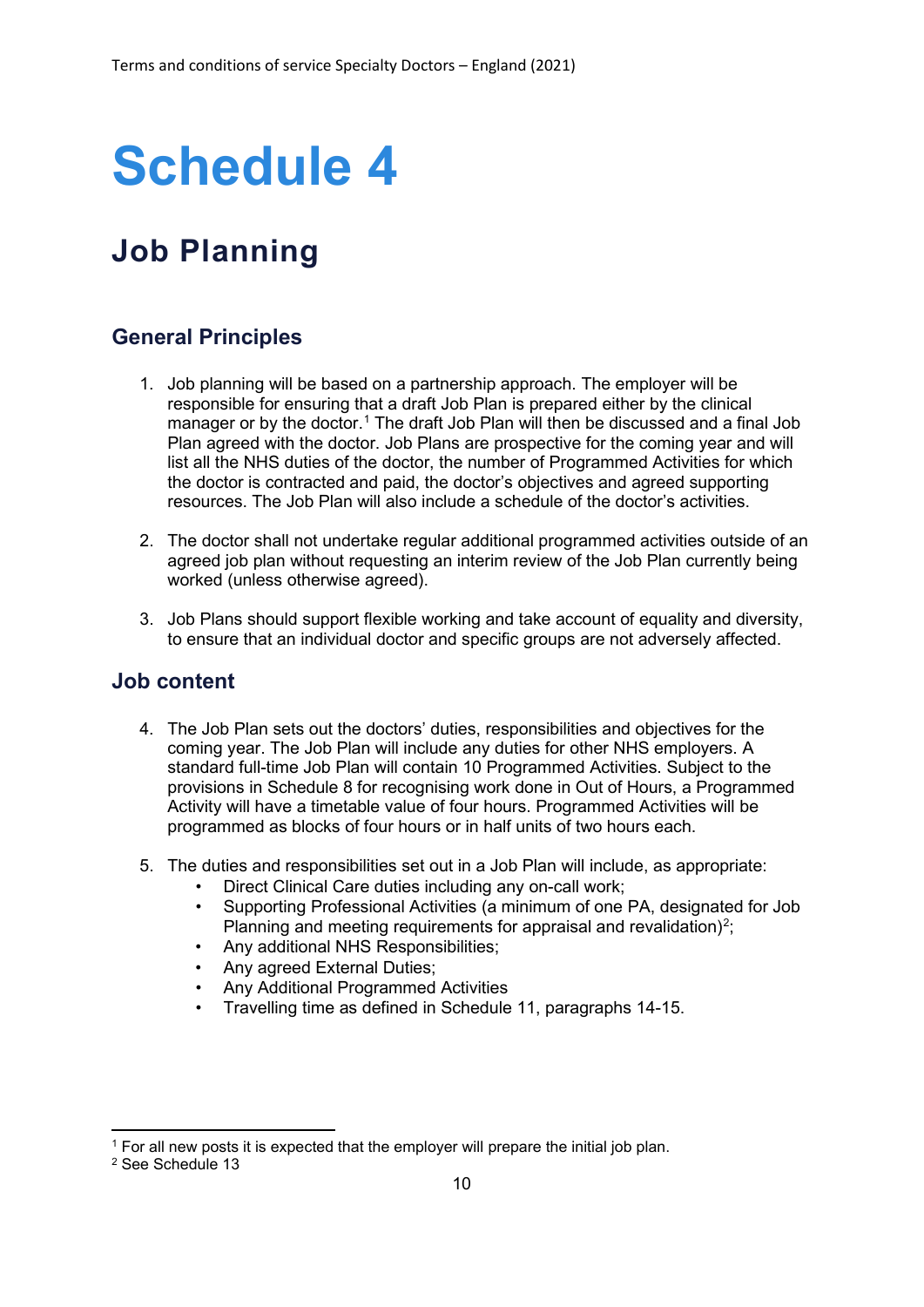#### **Job Schedule**

- 6. The Job Plan will include a schedule of Programmed Activities setting out how, when and where the doctor's duties and responsibilities will be delivered. It is expected that all the Programmed Activities will normally take place at a doctor's principal place of work but there will be flexibility to agree off site working where appropriate. The clinical manager will draw up the final schedule after full discussion with the doctor, taking into account the doctor's views on resources and priorities and making every effort to reach agreement.
- 7. The employer will be responsible for ensuring that a doctor has the facilities, training development and support needed to deliver the commitments in the agreed Job Plan and will make all reasonable endeavours to ensure that this support conforms with the standards set out in 'Improving Working Lives'.
- 8. Where a doctor is required to participate in an on-call rota, the Job Plan will set out the frequency of the rota.
- 9. Subject to agreement via the job planning process, doctors may be expected to take part in non-emergency work after 9pm and before 7am during weekdays or at weekends, or on public or statutory holidays.

#### **Working hours**

- 10. For Specialty Doctors working a full shift rota, unless otherwise mutually agreed, the following will apply:
	- a maximum of four consecutive nights, where at least three hours each night fall between 11pm and 6am;
	- a maximum of four consecutive long day shifts;<br>- a minimum period of 46 hours before and after t
	- a minimum period of 46 hours before and after transition between day and night shifts.
- 11. The majority (i.e. no less than 60 per cent) of work should normally take place in standard working hours being 7am to 9pm Monday to Friday, rather than in Out of Hours (OOH) which is 9:01pm to 6:59am Monday to Friday and all day Saturday and Sunday, unless otherwise mutually agreed. Where existing job plans contain in excess of 40 per cent of work in OOH, the employer and doctor will work towards decreasing the percentage each year until a limit of 40 per cent is reached, unless otherwise mutually agreed.
- 12. Elective Work (defined as patient care planned and timed to suit patients and the service and booked in advance whatever the clinical setting, such as outpatient clinics and pre-booked non-emergency surgery) should not normally be scheduled to finish later than 9pm, unless mutually agreed.
- 13. When a doctor is scheduled to work after a busy night on-call, it should be for the doctor to declare, with no detriment, that they are too tired to work. A doctor should notify that they are too tired to work as soon it is practicable to do so. Any displaced time/activity should be rescheduled to take place at another time in a doctor's agreed Job Plan, or, where possible, covered by colleagues, or, if necessary, cancelled. Such circumstances will not affect a doctor's earnings.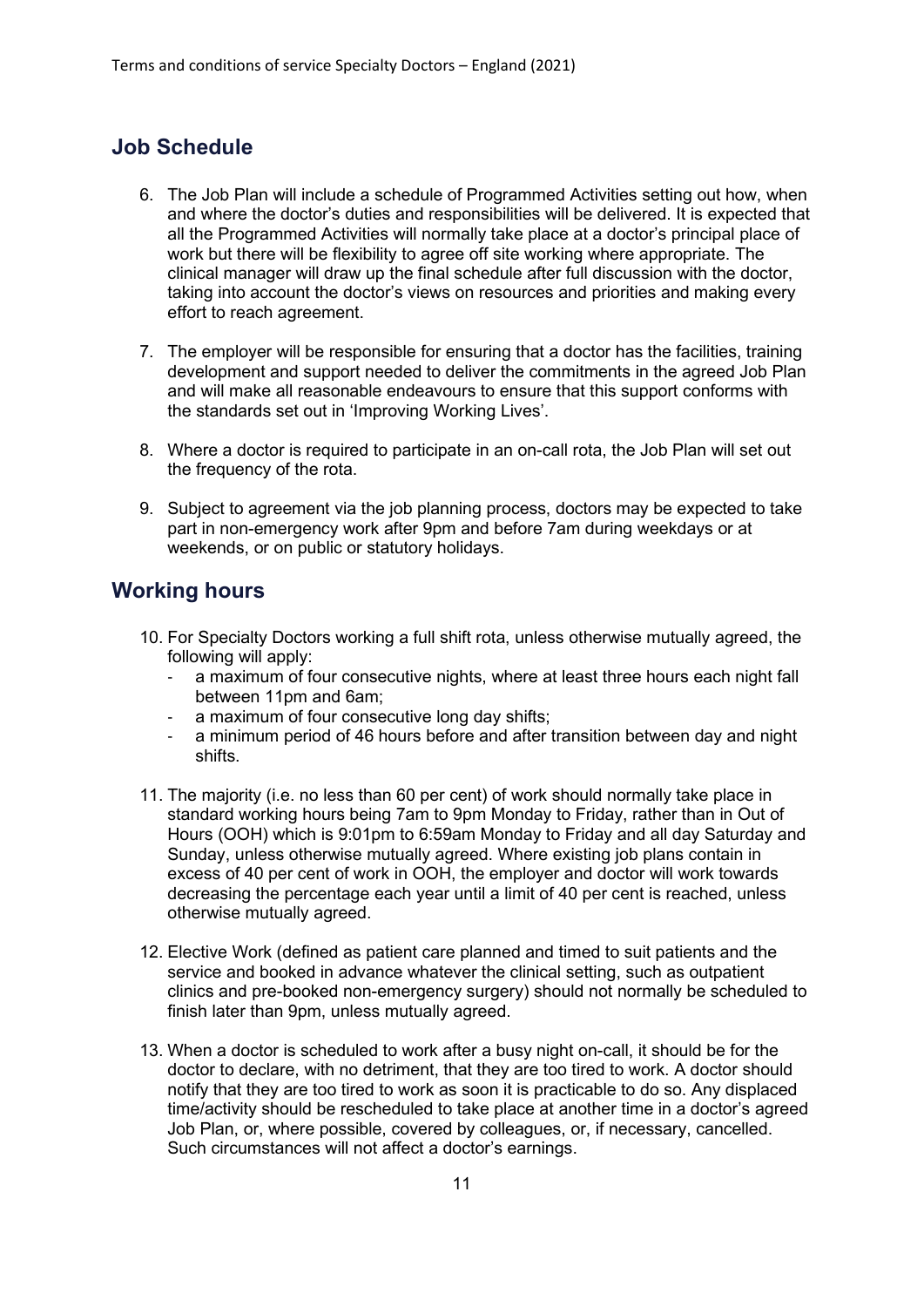#### **Weekend working**

14. A doctor's Job Plan will not require work for more than 13 weekends, in whole or in part, (defined for this purpose only as any period between 00.01 Saturday and 23.59 Sunday where work is undertaken during an on call or shift), per year, averaged over two years, unless mutually agreed. This will be the case except where existing rotas of a greater frequency already exist. Where higher frequency rotas already exist, they will be subject to annual review; unless mutually agreed, the shared intention would be for this frequency to be reduced to 13 weekends as a maximum by a date in the future to be agreed between the doctor and employer.

#### **Opting out of Working Time Regulations**

- 15. A doctor may voluntarily choose to opt out of the Working Time Regulations 1998 (WTR) as amended and replaced from time to time average weekly limit of 48 hours, subject to prior agreement in writing with the employer. A decision to exercise this option is individual, voluntary and no pressure may be placed on the doctor to take this option.
- 16. Under these terms and conditions, where a doctor has opted out of the WTR average weekly working hours, overall hours are restricted to a maximum average of 56 hours per week, across all or any organisations with whom the doctor is contracted to work or otherwise chooses to work. This must be calculated over the reference period defined in the WTR.
- 17. Under these terms and conditions, a doctor opting out of the WTR weekly hours limit is still bound by all of the other limits set out in the WTR and in these terms and conditions.
- 18. A doctor's agreement to opt out may apply either to a specified period or indefinitely. To end any such agreement, a doctor must give written notice to the employer. The notice period shall be seven days, or a period up to a maximum of three months specified in the agreement, whichever is the longer.
- 19. Records of such agreements must be kept and be made available to relevant recognised unions and appropriate regulators on request.

#### **Managerial responsibilities**

20. The Job Plan will set out any management responsibilities.

#### **Accountability arrangements**

21. The Job Plan will set out the doctor's accountability arrangements, both professional and managerial.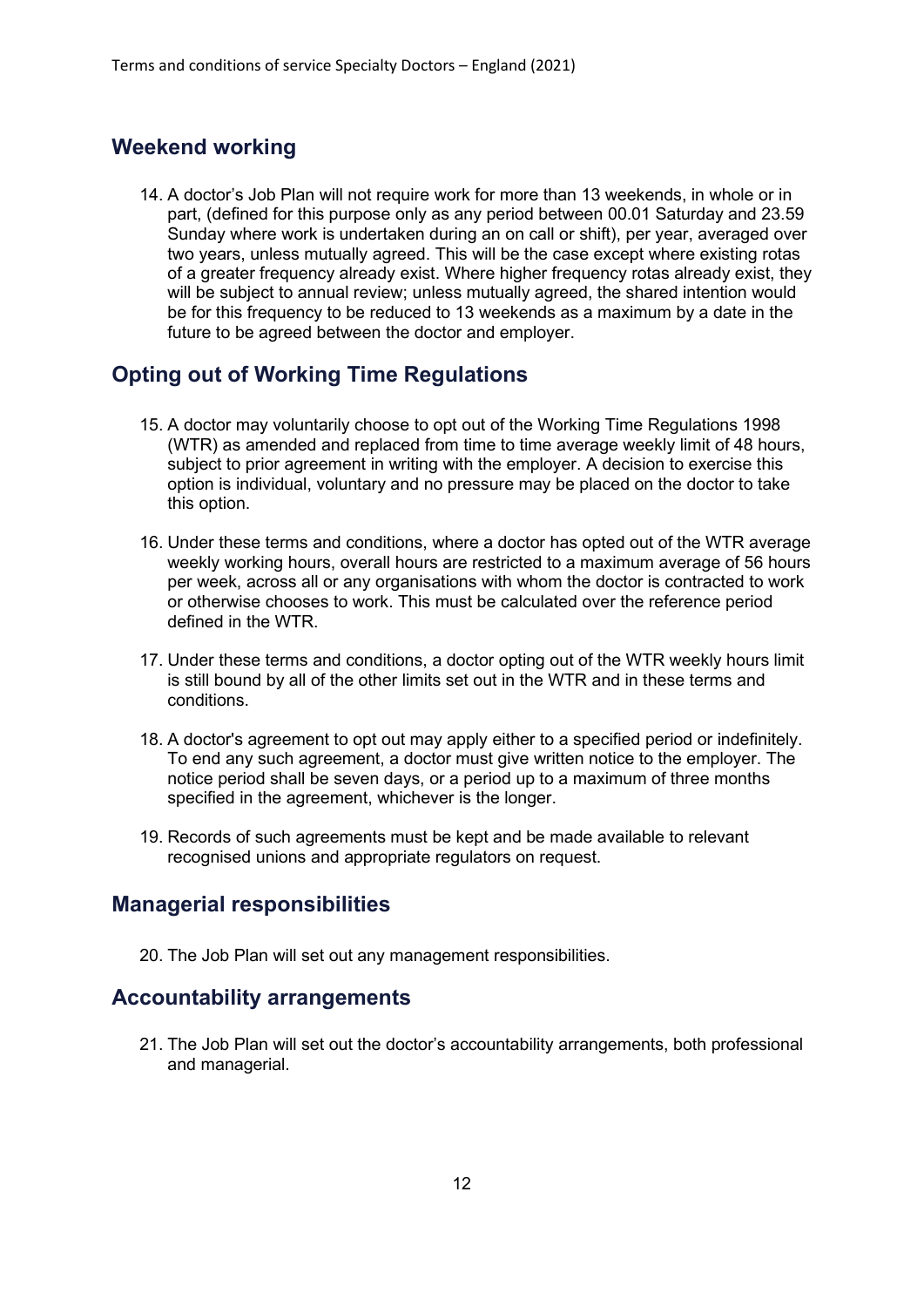#### **Objectives**

- 22. The Job Plan will include appropriate and identified personal objectives that have been agreed between the doctor and their clinical manager and will set out the relationship between these personal objectives and local service objectives. Where a doctor works for more than one NHS employer, the lead employer will take account of any objectives agreed with other employers.
- 23. The nature of a doctor's personal objectives will depend in part on their specialty, but they may include objectives relating to:
	- quality
	- activity and efficiency
	- clinical outcomes
	- clinical standards
	- local service objectives
	- management of resources, including efficient use of NHS resources
	- service development
	- multi-disciplinary team working
	- continuing professional development and continuing medical education.
- 24. Objectives may refer to protocols, policies, procedures and work patterns to be followed. Where objectives are set in terms of output and outcome measures, these must be reasonable and agreement should be reached.
- 25. The objectives will set out a mutual understanding of what the doctor will be seeking to achieve over the annual period that they cover and how this will contribute to the objectives of the employing organisation. They will:
	- be based on past experience and on reasonable expectations of what might be achievable over the next period;
	- reflect different, developing phases in the doctor's career;
	- be agreed on the understanding that delivery of objectives may be affected by changes in circumstances or factors outside the doctor's control, which will be considered at the Job Plan review.

#### **Supporting resources**

- 26. The doctor and their clinical manager will use Job Plan reviews to identify the resources that are likely to be needed to help the doctor carry out their Job Plan commitments over the following year and achieve their agreed objectives for that year. This may require a reassessment of the balance between Supporting Professional Activities and Direct Clinical Care duties as described in Schedule 13.
- 27. The doctor and their clinical manager will also use Job Plan reviews to identify any potential organisational or systems barriers that may affect the doctor's ability to carry out the Job Plan commitments or to achieve agreed objectives.
- 28. The Job Plan will set out: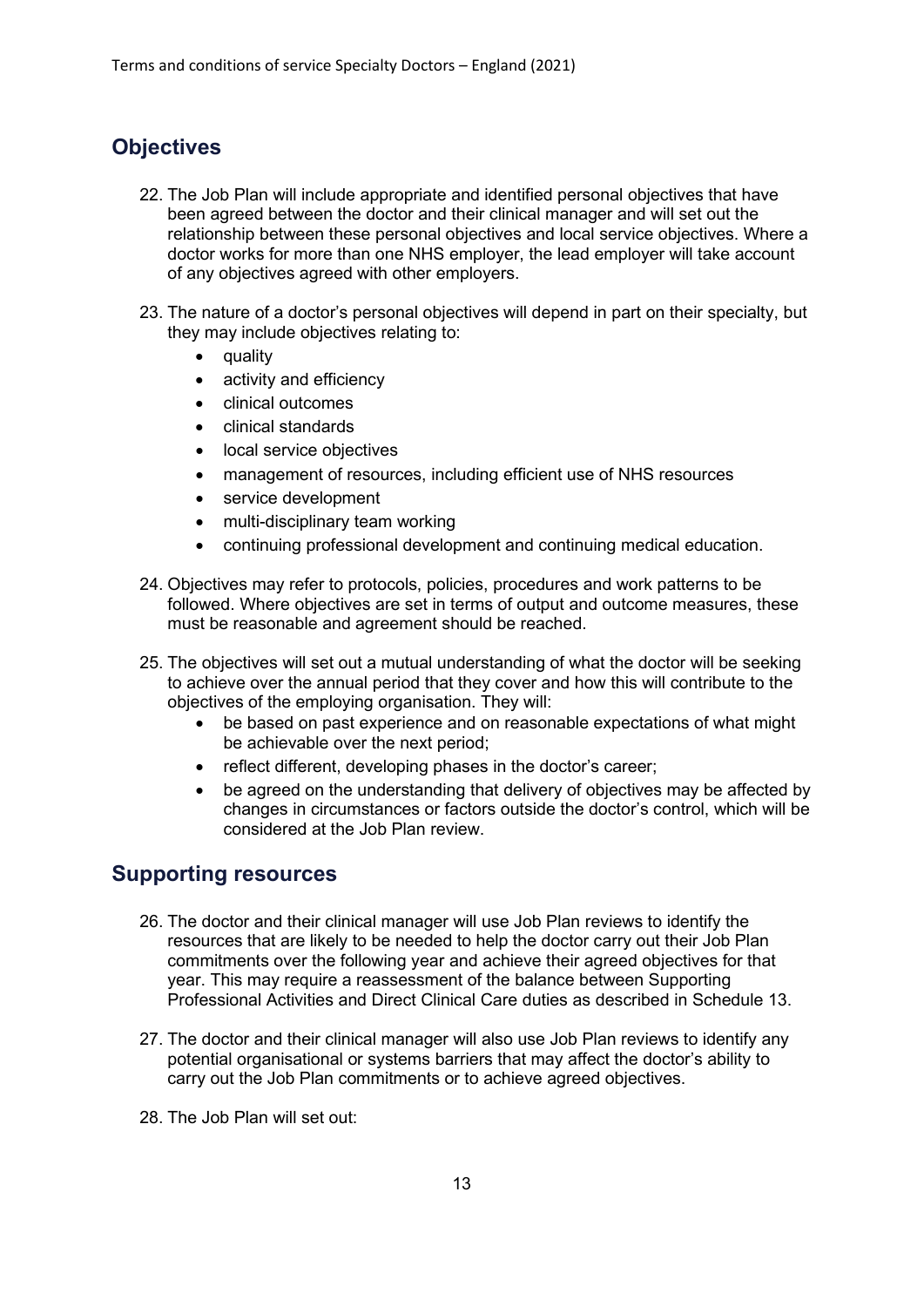- agreed supporting resources which include necessary facilities such as administrative, clerical or secretarial support, office accommodation, IT resources and other forms of support;
- any action that the doctor and/or employing organisation agree to take to reduce or remove potential organisational or systems barriers.

#### **Additional Programmed Activities**

- 29. Where a doctor wishes to take on Additional Programmed Activities, they will first consult with their clinical manager or other designated official.
- 30. The employing organisation may, but is not obliged to, offer the doctor the opportunity to carry out Additional Programmed Activities under these terms and conditions (including the remuneration arrangements contained in Schedule 12) on top of the standard commitment set out in their contract of employment;
- 31. Additional Programmed Activities may be offered on a fixed basis, but where possible the employing organisation will offer them on a mutually agreed annualised basis. Where doctors prospectively agree to Additional Programmed Activities these will be remunerated;
- 32. Where possible, the employing organisation will put any such offer to the doctor at the annual Job Plan review but, unless the employing organisation and doctor agree otherwise, no fewer than three months in advance of the start of the proposed Additional Programmed Activities, or six months in advance where the work would mean the doctor has to reschedule external commitments;
- 33. There will be a minimum notice period of three months for either the doctor or employer to terminate these Additional Programmed Activities.
- 34. The provisions in this Schedule are without prejudice to the possibility that the doctor and employing organisation may wish to agree Additional Programmed Activities up to the maximum level consistent with the Working Time Regulations.

#### **Job plan review**

- 35. The Job Plan will be reviewed annually. The annual review will examine all aspects of the Job Plan and should be used to consider amongst other possible issues:
	- what factors affected the achievement or otherwise of objectives:
	- adequacy of resources to meet objectives;
	- any possible changes to duties or responsibilities, or the schedule of Programmed Activities;
	- ways of improving management of workload;
	- the planning and management of the doctor's career.
- 36. The annual review will be informed by the same information systems that serve the appraisal process and by the outcome of the appraisal discussions.
- 37. The annual Job Plan review may result in a revised prospective Job Plan.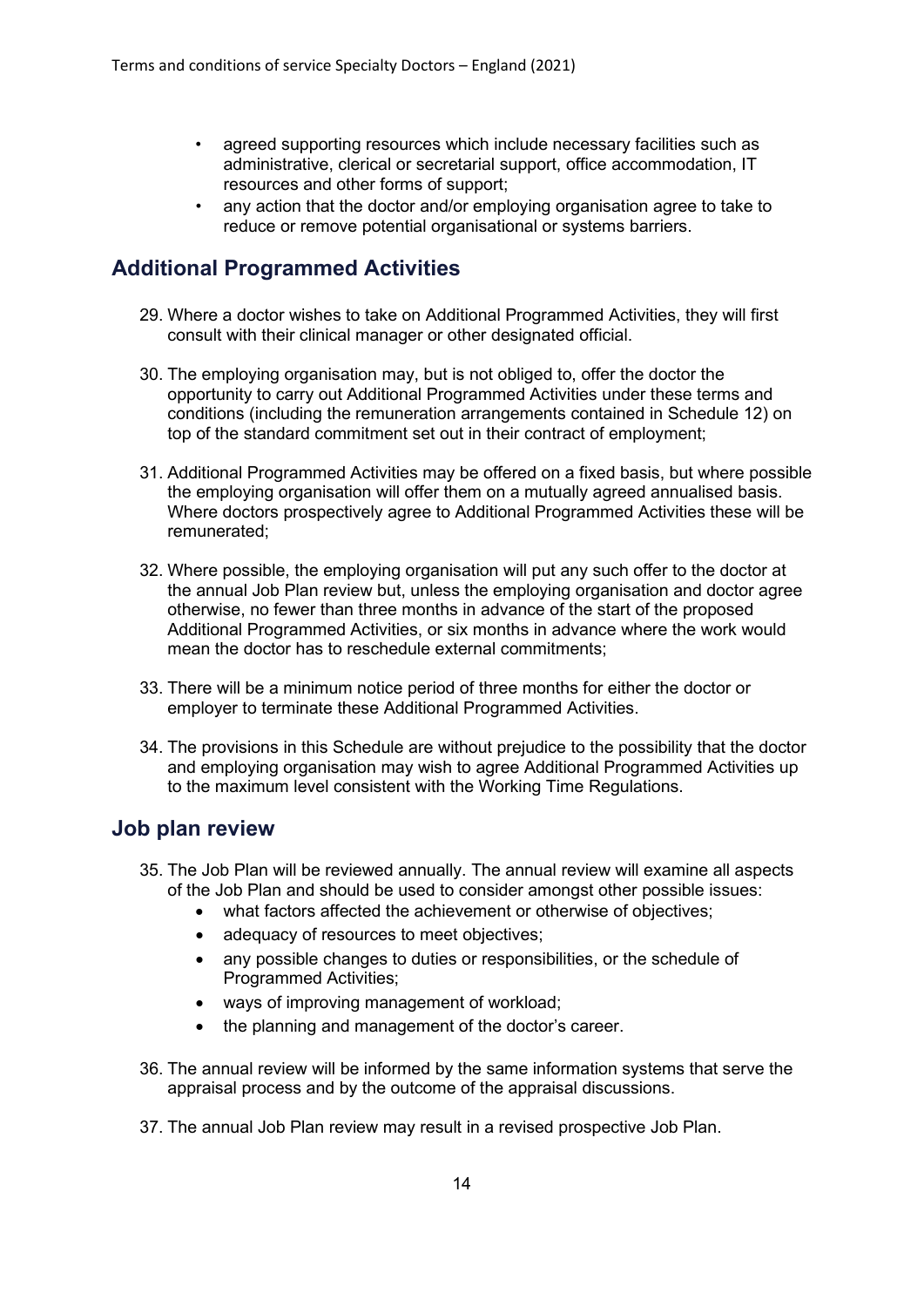- 38. In the case of doctors with more than one NHS employer, a lead employer will normally be designated to conduct the Job Plan review on behalf of all the doctor's employers. The lead employer will take full account of the views of other employers (including for the purposes of Schedule 6) and inform them of the outcome.
- 39. Following the annual Job Plan review, the clinical manager will document the outcome, copied to the doctor, setting out for the purpose of decisions on pay progression whether the criteria in Schedule 13 have been met.
- 40. If either party believes that duties, responsibilities, accountability arrangements or objectives have changed or need to change significantly within the year, the doctor and clinical manager shall conduct an interim review of the Job Plan In particular, in respect of the agreed objectives in the Job Plan, both the doctor and clinical manager will:
	- keep progress against those objectives under review; and
	- identify to each other any problems in meeting those objectives as they emerge.
- 40. Either the doctor or the clinical manager may propose an interim Job Plan review if it appears that the objectives may not be achieved for reasons outside the doctor's control.

#### **Resolving disagreements over job plans**

41. The doctor and clinical manager will make every effort to agree any appropriate changes to the Job Plan at the annual or interim review. If it is not possible to reach agreement on the Job Plan, the doctor may refer the Job Plan to mediation and, if necessary, appeal as set out in Schedule 5. Prior to reaching a resolution the provisions of Schedule 5 shall be effective.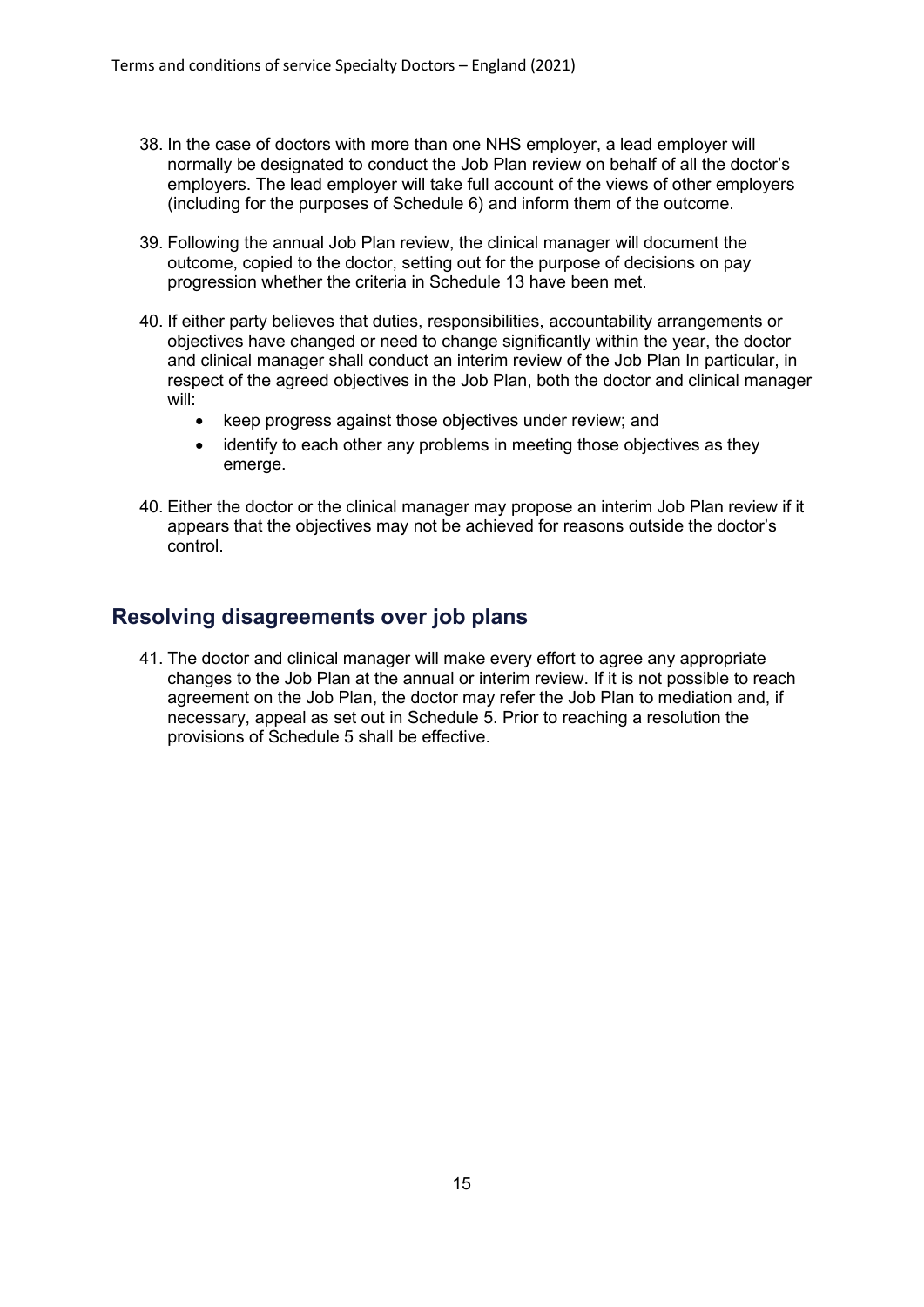### **Mediation and appeals**

- 1. Where it has not been possible to agree a Job Plan (including Job Plan reviews and interim reviews) or a doctor disputes a decision that they have not met the required criteria for a pay progression in respect of a given year, a mediation procedure and an appeal procedure are available.
- 2. Where a doctor is employed by more than one NHS organisation, mediation and appeals will be undertaken by the organisation where the issue arises.

#### **Mediation**

- 3. The doctor may refer the matter to the Medical Director, or to a designated other person (subject to local arrangements). The purpose of the referral will be to reach agreement if at all possible. The process will be that:
	- the doctor makes the referral in writing within 10 working days of the disagreement arising;
	- the doctor will set out the nature of the disagreement and their position or view on the matter including any supporting evidence; This should be provided in writing and normally within 15 working days of the referral being submitted;
	- the process should be open and transparent, and any submissions should be shared no less than five working days in advance of the mediation meeting with all involved parties;
	- the clinical manager responsible for the Job Plan review, or (as the case may be) for making the recommendation as to whether the criteria for pay progression have been met, will set out the employing organisation's position or view on the matter. This should be provided in writing and normally within 15 working days of the referral being received;
	- the Medical Director or designated other person will convene a meeting, normally within 20 working days of receipt of the referral, with the doctor and the responsible clinical manager to discuss the disagreement and to hear their views;
	- if agreement is not reached at this meeting, then within 10 working days the Medical Director or designated other person will decide the matter and shall notify the doctor and the responsible clinical manager of that decision or recommendation in writing;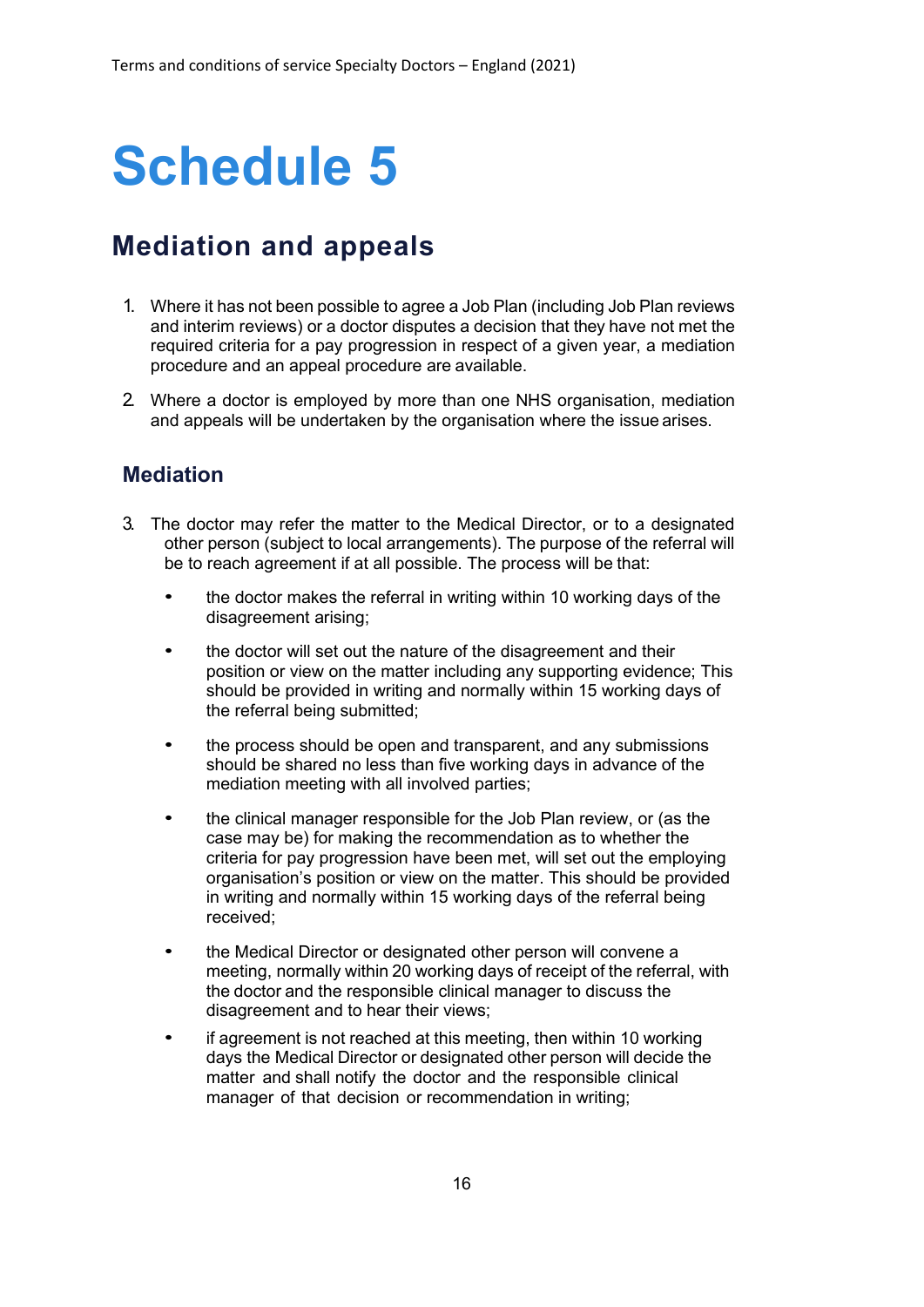• if the doctor is not satisfied with the outcome, they may lodge aformal appeal in accordance with paragraph 5 below.

#### **Formal appeal**

- 4. A formal appeal panel will be convened only where it has not been possible to resolve the disagreement using the mediation process. A formal appeal will be heard by a panel under the procedure set out below.
- 5. An appeal shall be lodged by the doctor in writing to the Chief Executive as soon as possible and in any event within 10 working days of receipt by the doctor of the decision.
- 6. The appeal should set out the points in dispute and the reasons for the appeal. The Chief Executive will, on receipt of a written appeal, convene an appeal panel to meet within six calendar weeks of receipt of the appeal.
- 7. The membership of the panel will be:
	- a chair, being a Non-executive Director/Independent Member, or other independent member (for example, a governor);
	- a second panel member nominated by the appellant doctor, preferably from within the same grade at an equivalent or more senior level; and
	- an Executive Director or a nominated deputy from the appellant's employing organisation.

No member of the panel should have previously been involved in the dispute.

- 8. The parties to the dispute will submit their written statements of case to the appeal panel and to the other party no less than 5 working days before the appeal hearing. The appeal panel will hear oral submissions on the day of the hearing. Following the provision of the written statements neither party shall introduce new (previously undisclosed) written information to the panel. A representative from the employing organisation will present its case first.
- 9. The doctor may present their own case in person, or be assisted by a work colleague or trade union or professional organisation representative, but legal representatives acting in a professional capacity are not permitted.
- 10. Where the doctor, the employer or the panel requires it, the appeals panel may hear expert advice on matters specific to a specialty or to the subject of the appeal.
- 11. It is expected that the appeal hearing will last no more than oneday.
- 12. The decision of the panel will be binding on both the doctor and the employing organisation. The decision shall be recorded in writing and provided to both parties no later than 15 working days from the date of the appealhearing.
- 13. The decision of the panel will be implemented in full as soon as is practicable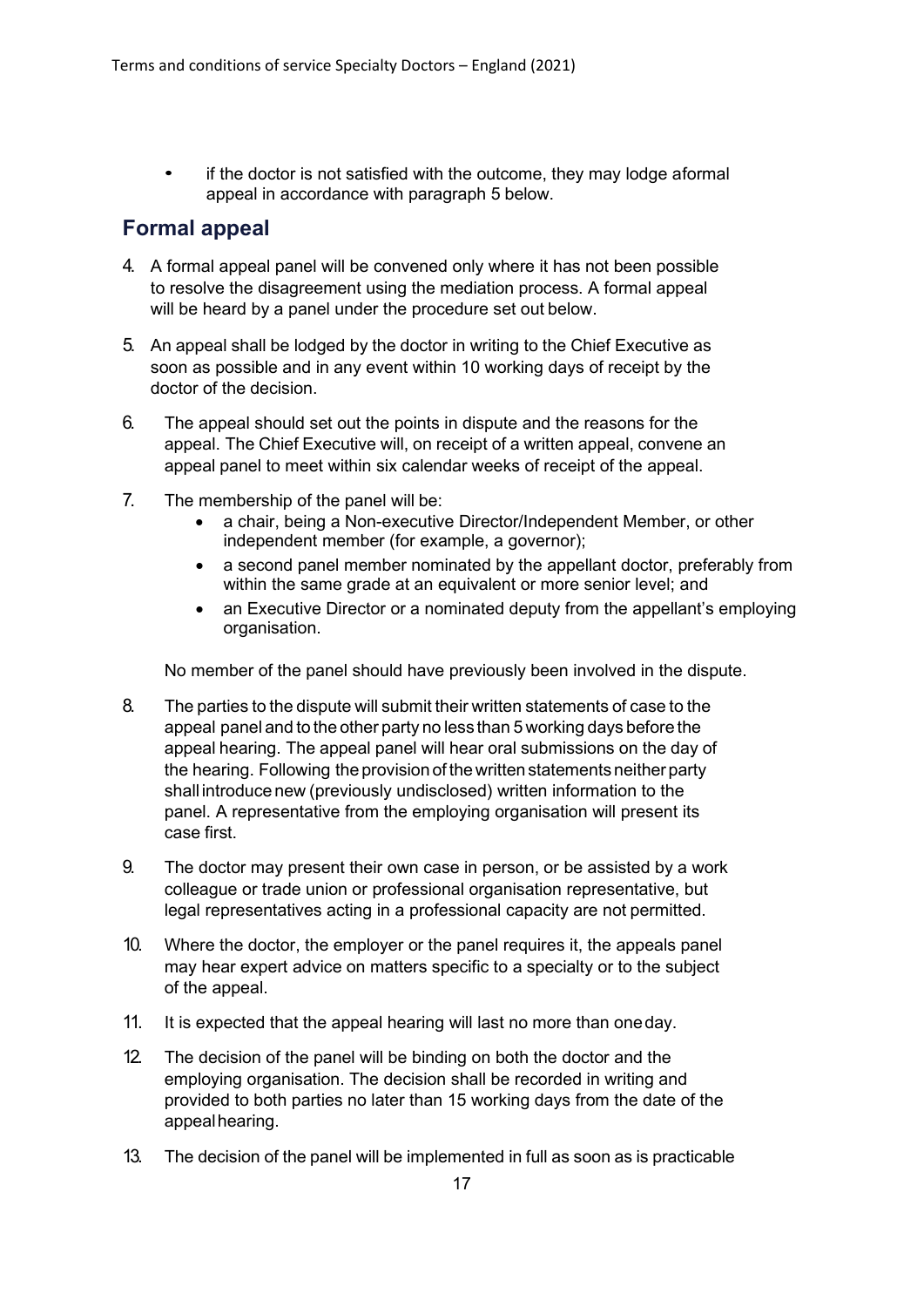and normally within 20 working days.

- 14. No disputed element of the Job Plan will be implemented unless and until it is confirmed by the outcome of the appeals process and where appropriate a revised Job Plan is issued.
- 15. Where a decision has been made that alters the Job Plan and therefore the salary of the appellant doctor, the following will apply:
	- A decision which increases the salary or pay which the appellant doctor will receive will have effect from the date on which the doctor first referred the matter to mediation
	- A decision which reduces salary or pay will have effect from a date after the revised job plan is offered to the doctor following the decision of the panel at either the mediation meeting or the appeals hearing (subject to any local period of notice).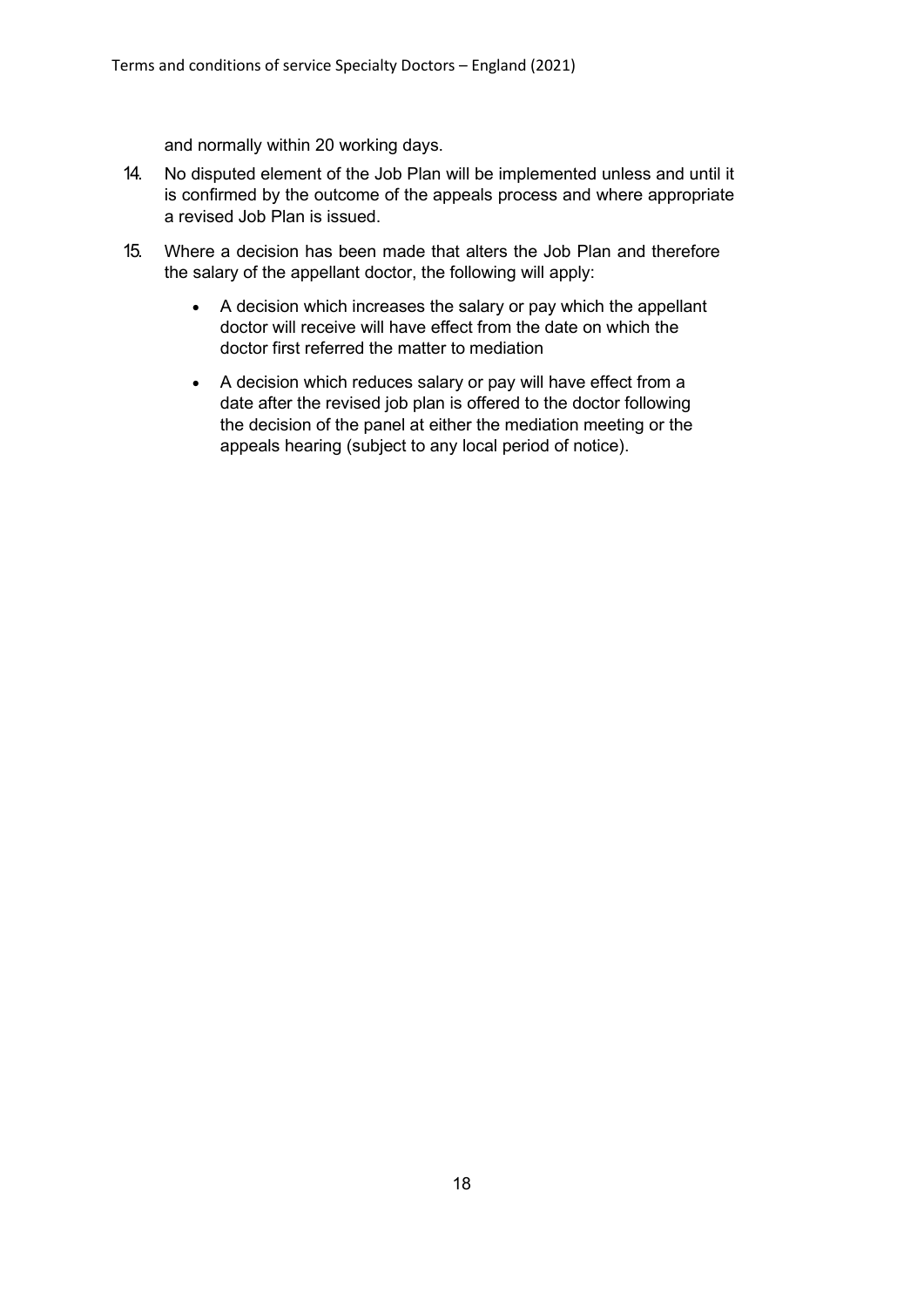### **Recognition for Unpredictable Emergency Work arising from on-call duties**

- 1. The expected average amount of time that a doctor is likely to spend on unpredictable emergency work each week whilst on-call and directly associated with on-call duties will be treated as counting towards the number of Direct Clinical Care Programmed Activities that the doctor is regarded as undertaking. This will normally be up to a maximum of two Programmed Activities per week.
- 2. Where the unpredictable emergency work arising from a doctor's on-call duties exceeds the equivalent of two Programmed Activities per week the clinical manager and the doctor will review the position. The employing organisation shall ensure additional arrangements to recognise work in excess of this limit, either by remuneration or time off, are in place. The doctor and the clinical manager should also consider whether some of the work is sufficiently regular and predictable to be programmed into the Working Week on a prospective basis. If no arrangements are made the default position is to trigger a Job Plan review.
- 3. The employing organisation will assess with the doctor on a prospective basis, the number of Programmed Activities that are to be regarded for these purposes, as representing the average weekly volume of unpredictable emergency work arising from a doctors on-call duties during a period of between one and eight weeks. This will be based on a periodic assessment of the average weekly amount of work over a prior reference period. The doctor will be the key player in the assessment by maintaining records of their activities. The clinical manager will agree the reference period with the doctor.
- 4. Tables 1 and 2 below set out illustrations of the relationship between the average weekly emergency work arising from on-call duties and the number of Programmed Activities that this work is regarded as representing. The general principle is that an average of four hours of such work per week, or – subject to the provisions in Schedule 8, an average of three hours of such work per week during Out of Hours – constitutes for these purposes one Programmed Activity.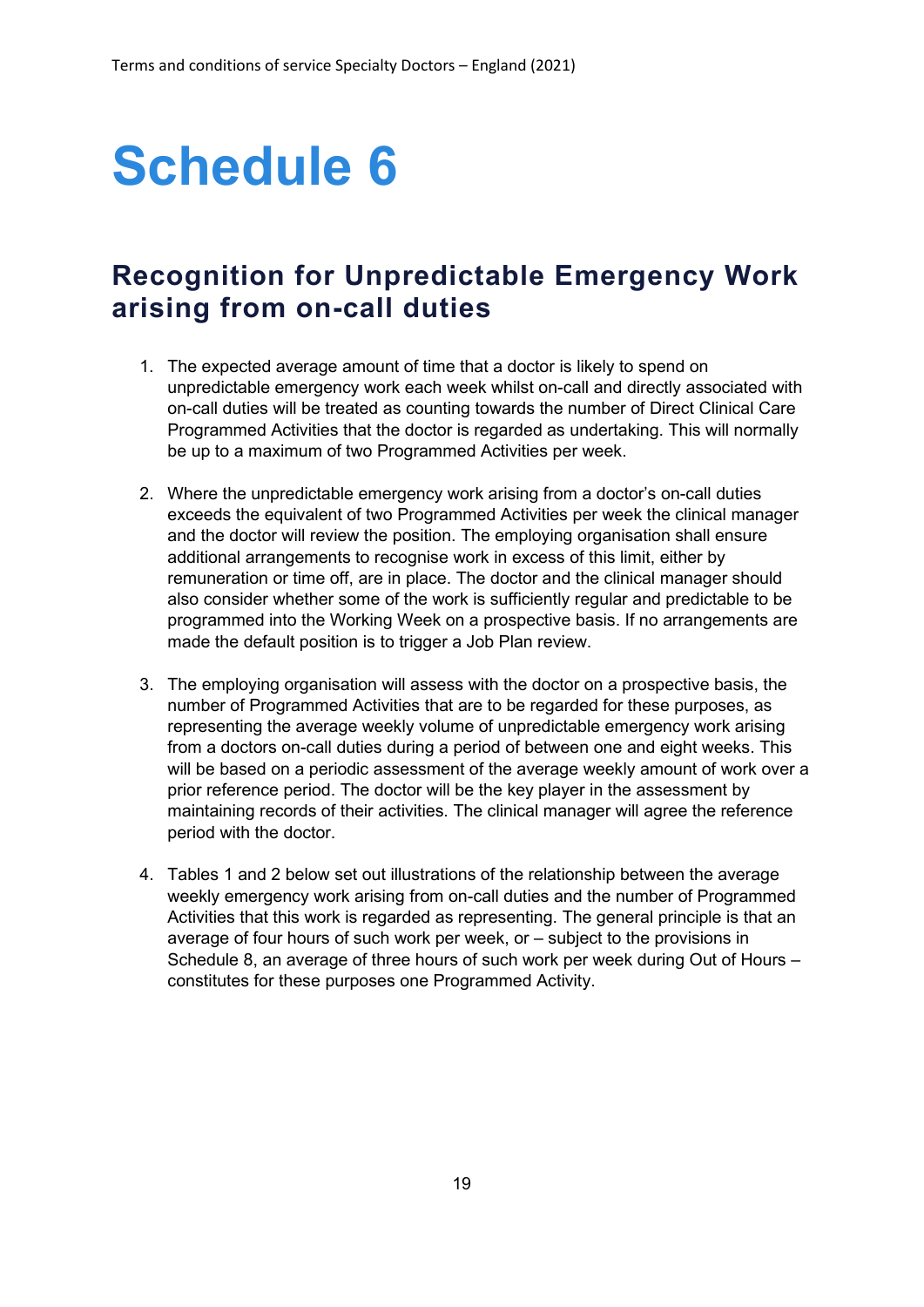#### Table 1

#### Possible allocation of Programmed Activities where emergency work does not arise during Out of Hours

| Average emergency work per<br>week likely to arise from on-<br>call duties | <b>Possible allocation of Programmed Activities</b><br>(PAs) |
|----------------------------------------------------------------------------|--------------------------------------------------------------|
| $\frac{1}{2}$ hour                                                         | 1 PA every 8 weeks, or a half-PA every 4 weeks               |
| 1 hour                                                                     | 1 PA every 4 weeks, or a half-PA every 2 weeks               |
| 1 <sup>1/2</sup> hours                                                     | 3 PAs every 8 weeks                                          |
| 2 hours                                                                    | 1 PA every 2 weeks, or a half-PA every week                  |
| 3 hours                                                                    | 3 PAs every 4 weeks                                          |
| 4 hours                                                                    | 1 PA per week                                                |
| 6 hours                                                                    | 1 1/2 PAs per week, or 3 PAs every 2 weeks                   |
| 8 hours                                                                    | 2 PAs per week                                               |

#### Table 2

Possible allocation of Programmed Activities where emergency work arises during Out of Hours

| Average emergency work per<br>week likely to arise Out of<br><b>Hours from on-call duties</b> | <b>Possible allocation of Programmed Activities</b><br>(PAs) |
|-----------------------------------------------------------------------------------------------|--------------------------------------------------------------|
| $\frac{1}{2}$ hour                                                                            | 1 PA every 6 weeks, or a half-PA every 3 weeks               |
| 1 hour                                                                                        | 1 PA every 3 weeks                                           |
| $1\frac{1}{2}$ hours                                                                          | 1 PA every 2 weeks, or a half-PA per week                    |
| 2 hours                                                                                       | 2 PAs every 3 weeks                                          |
| 3 hours                                                                                       | 1 PA per week                                                |
| 4 hours                                                                                       | 3 PAs every two weeks                                        |
| 6 hours                                                                                       | 2 PAs per week                                               |

- 5. Where on-call work averages less than 30 minutes per week, compensatory time will be deducted from normal Programmed Activities on an ad hoc basis.
- 6. Where a doctors on-call duties give rise to a different amount of time spent on unpredictable emergency work than assumed in this prospective assessment a job plan review will be triggered in which the clinical manager and the doctor will review the position and, where appropriate, agree adjustments to the Job Plan on a prospective basis from an agreed date. Additional Unpredictable Emergency Work undertaken during the period prior to reaching a revised Job Plan shall be remunerated. Where the review results in a reduction in the number of Programmed Activities, the new arrangements will take immediate effect without any period of protection. A full-time doctor has the right to maintain a full-time salary. Where such a reduction would otherwise result in a Working Week of fewer than ten programmed activities, the doctor has the option of accepting other appropriate duties consistent with the doctor's skills and experience to maintain a full-time salary. Similar protection applies to part–time doctors.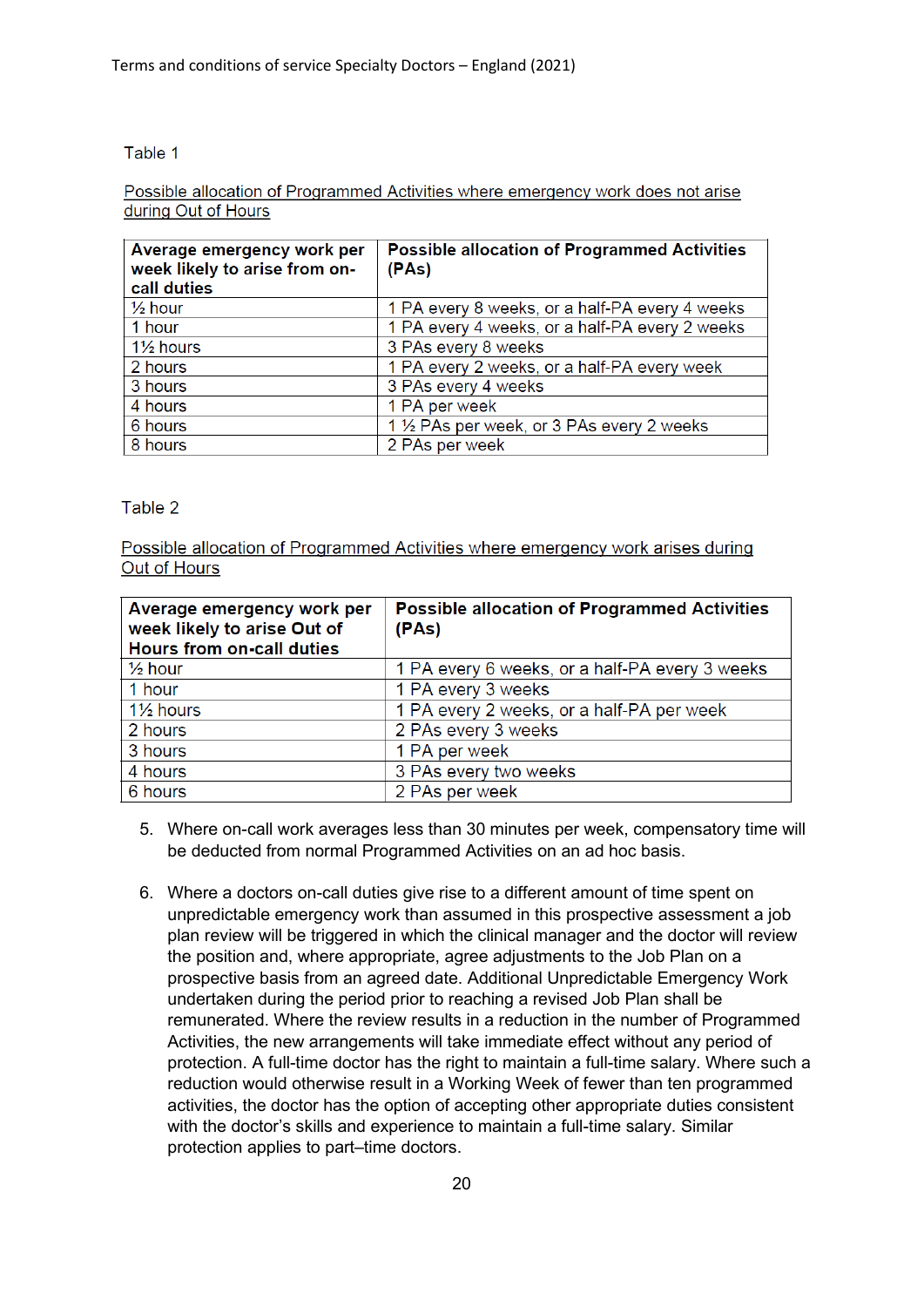### **Spare Professional Capacity**

#### **Principles**

- 1. Where a doctor intends to undertake remunerated clinical work as a locum, the doctor is strongly encouraged to offer such additional hours of work to the service of the NHS via an NHS staff bank of their choosing. Rates of pay will be determined by NHS staff banks.
- 2. Offer of such service is limited to work commensurate with the grade and competencies of the doctor rather than work at a lower grade than the doctor is currently employed to undertake. Additional work, such as; event and expedition medicine, work for medical charities, non-profits, humanitarian and similar organisations, or sports and exercise medicine do not fall under the scope of additional work as a locum.

#### **Limits on hours**

3. A doctor can carry out additional activity over and above the standard commitment set out in the doctor's Job Plan up to a maximum average of 48 hours per week (or up to 56 hours per week if the doctor has opted out of the WTR). The doctor is required to ensure that any additional hours of work do not breach any of the safety and rest requirements set out in WTR or in any part of this TCS.

#### **Additional Programmed Activities**

4. Additional Programmed Activities do not form part of this schedule and should be agreed as part of the Job Plan (see Schedule 4).

#### **Private practice**

- 5. Where a doctor intends to undertake remunerated clinical work that falls under the definition of Private Professional Services other than such work specified in their Job Plan, whether for the NHS, for the independent sector, or for another party, the provisions in paragraphs 6 and 7 of this Schedule will apply.
- 6. Where a doctor intends to undertake such work:
	- the doctor will first consult with their clinical manager and follow any local policies or procedures for declaring such work;
	- the doctor must first initially offer such additional hours of work to the service of the NHS via an NHS staff bank of their choosing, up to the value of one PA on top of the standard commitment set out in their contract of employment.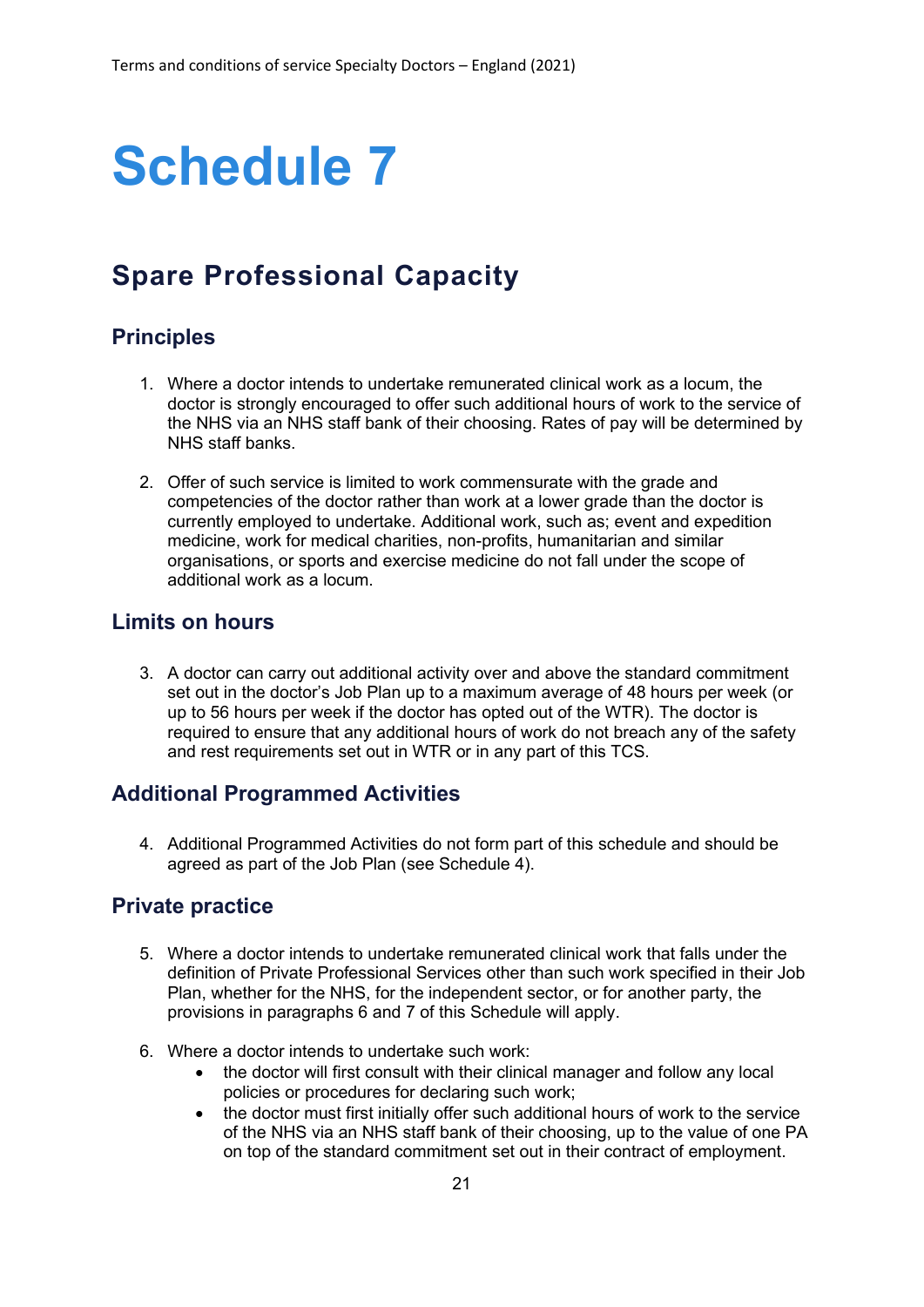Full-time doctors who are contracted to work 11 or more Programmed Activities and agree with their clinical manager that the same level of activity should form part of their Job Plan, will not be expected to offer any additional work on top of this;

- subject to the provisions of paragraph 7 part-time doctors who wish to use some of their non-NHS time to do private practice will not be expected to offer any more than one PA on top of their normal Working Week.
- 7. Should there be any significant increase in the time a part-time doctor working between seven and nine Programmed Activities devotes to Private Professional Services, the doctor will notify the employing organisation and the doctor and employing organisation may review the number of Programmed Activities in the doctor's Job Plan.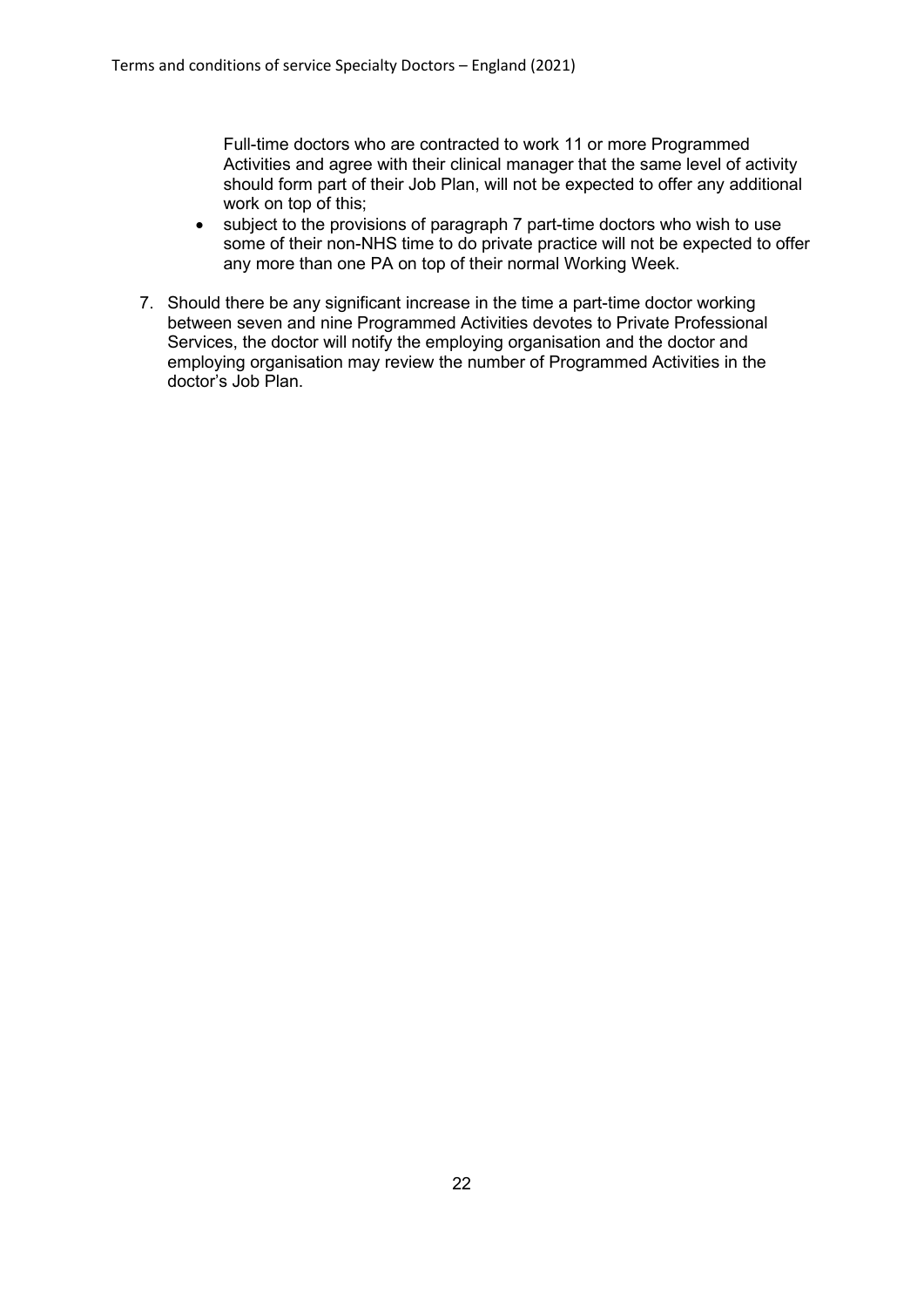### **Out of Hours Work**

1. The following provisions will apply to recognise the unsocial nature of work undertaken Out of Hours and the flexibility required of doctors who work at these times as part of a more varied overall working pattern.

#### **Predictable Out of Hours Work**

- 2. For each Programmed Activity (including Additional Programmed Activities) undertaken during Out of Hours there will, by mutual agreement, be:
	- a) a reduction in the timetabled value of the Programmed Activity itself to three hours; or
	- b) a reduction in the timetabled value of another Programmed Activity by one hour.
- 3. If a Programmed Activity undertaken Out of Hours lasts for four hours or more an enhanced rate of pay of time and a third may be agreed.
- 4. Where a Programmed Activity falls only partly Out of Hours, the reduction in the timetabled value of this or another Programmed Activity will be on a pro rata basis, if an enhancement to payment is made this will be applied to the proportion of the Programmed Activity falling Out of Hours.

#### **Unpredictable Emergency Work Arising from on-call duties**

5. In assessing the number of Programmed Activities needed to recognise unpredictable emergency work arising from on-call duties which shall be calculated and paid in accordance with the provisions in Schedule 6, the employing organisation will treat unpredictable emergency work done in Out of Hours as three hours being equivalent to one Programmed Activity or four hours being remunerated at the rate of time and a third. The provisions of paragraph 3 may also apply.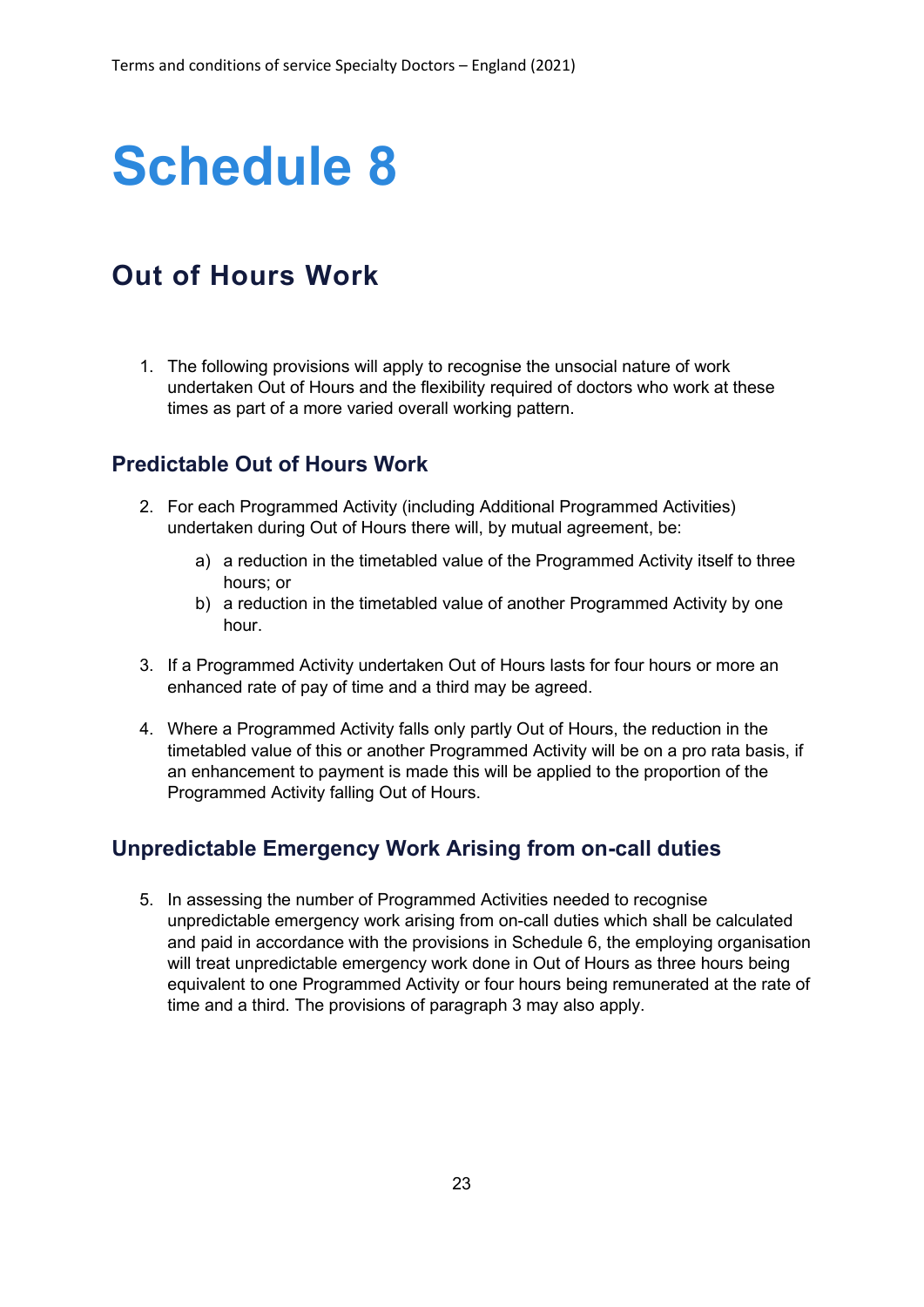### **On-call rotas**

#### **Duty to be contactable**

- 1. Doctors must ensure there are clear and effective arrangements so that they can be contacted immediately at any time during a period when the doctor is on-call on a resident or non-resident basis.
- 2. Where a doctor is required to attend a clinical emergency when on-call, suitable arrangements must be made so the doctor is able to attend their principal place of work, or other agreed location, ensuring an appropriate response time to meet clinical and patient needs specific to their role. Appropriate arrangements regarding this point are to be agreed between the employer and the doctor and detailed in the Job Plan to allow for annual review.

#### **High frequency rotas**

3. Where a doctor is on a rota of 1 in 4 or more frequent, the employing organisation will review at least annually the reasons for this rota and for its high frequency and take any practicable steps to reduce the need for high frequency rotas of this kind. The views of doctors will be taken into account.

#### **Private Professional Services and Fee Paying Services**

4. Subject to the following provision, the doctor will not undertake Private Professional Services or Fee Paying Services when on on-call duty. The exception to this rule is where the doctor has to provide emergency treatment or essential continuing treatment for a private patient. If the doctor finds that such work regularly impacts on their NHS commitments, the doctor will make alternative arrangements to provide emergency cover for private patients.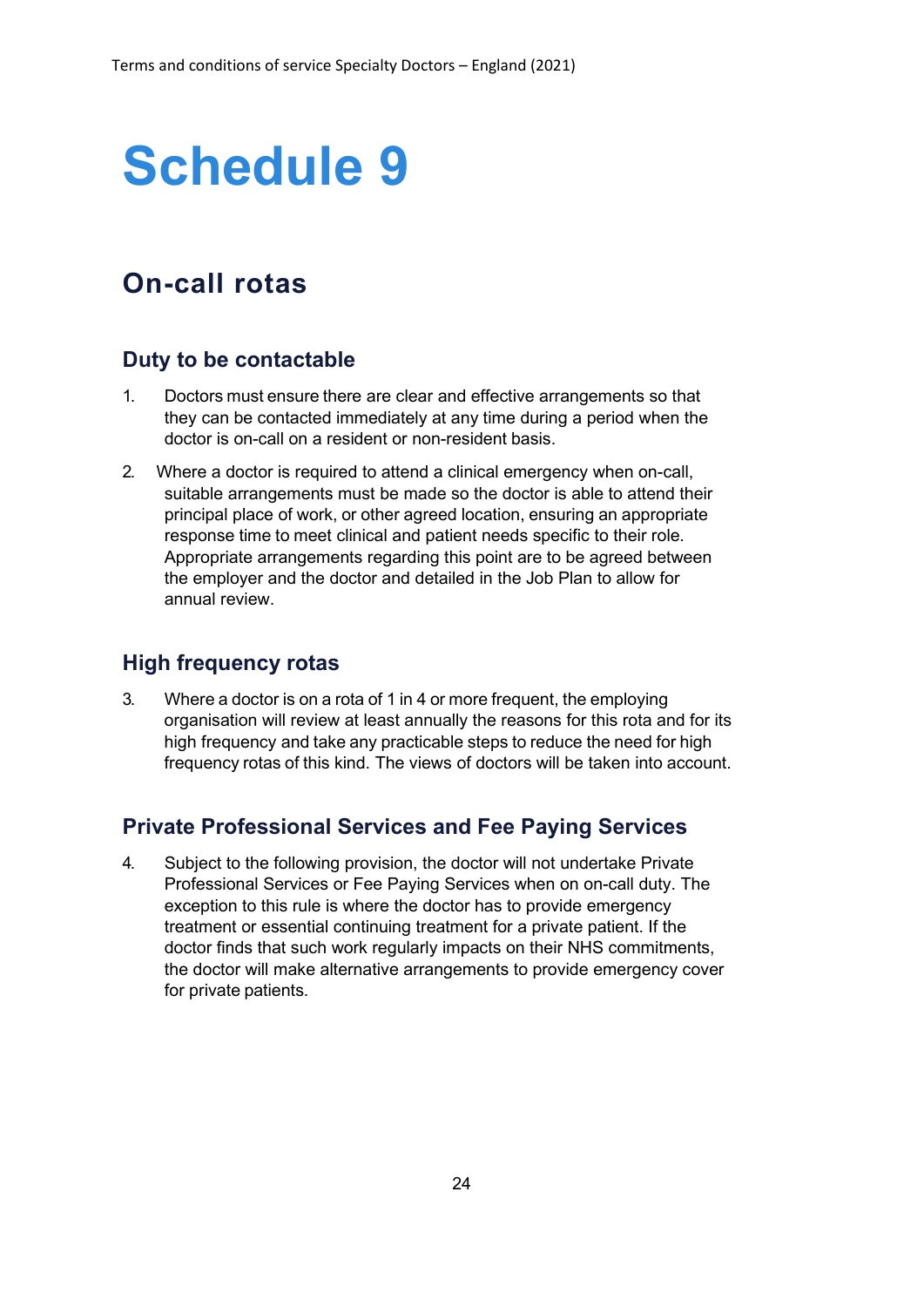### **Private Practice and Fee Paying Services**

This Schedule should be read in conjunction with the 'Code of Conduct for Private Practice', which sets out standards of best practice governing the relationship between NHS work, private practice and fee paying services.

- 1. The doctor is responsible for ensuring that the provision of Private Professional Services or Fee Paying Services for other organisations does not:
	- result in detriment of NHS patients or services;
	- diminish the public resources that are available for the NHS.

#### **Disclosure of information about private commitments**

- 2. The doctor will inform their clinical manager of any regular commitments in respect of Private Professional Services or Fee Paying Services. This information will include the planned location, timing and broad type of work involved.
- 3. The doctor will disclose this information at least annually as part of the Job Plan Review. The doctor will provide information in advance about any significant changes to this information.

#### **Scheduling of work and job planning**

- 4. Where there would otherwise be a conflict or potential conflict of interest, NHS commitments must take precedence over private work. Subject to paragraphs 10 and 11 below, the doctor is responsible for ensuring that private commitments do not conflict with Programmed Activities.
- 5. Regular private commitments must be noted in the Job Plan.
- 6. Circumstances may also arise in which a doctor needs to provide emergency treatment for private patients during time when the doctor is scheduled to be undertaking Programmed Activities. The doctor will make alternative arrangements to provide cover if emergency work of this kind regularly impacts on the delivery of Programmed Activities.
- 7. The doctor should ensure that there are arrangements in place, such that there can be no significant risk of private commitments disrupting NHS commitments, e.g. by causing NHS activities to begin late or to be cancelled. In particular where a doctor is providing private services that are likely to result in the occurrence of emergency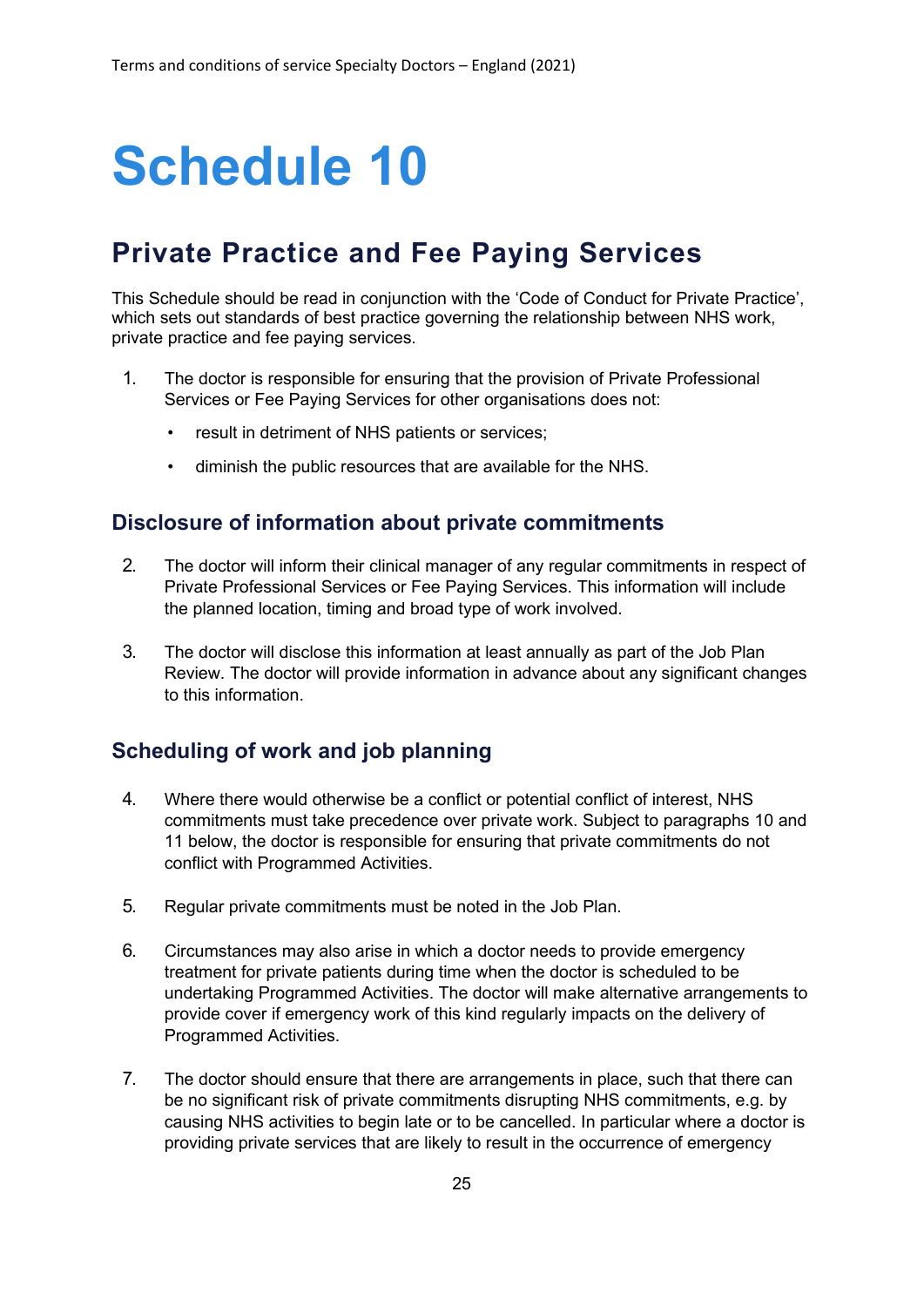work, the doctor should ensure that there is sufficient time before the scheduled start of Programmed Activities for such emergency work to be carried out.

8. Where the employing organisation has proposed a change to the scheduling of a doctor's NHS work, it will allow the doctor a reasonable period in line with Schedule 7, to rearrange any private commitments. The employing organisation will take into account any binding commitments that the doctor may have entered into (for example, leases). Should a doctor wish to reschedule private commitments to a time that would conflict with Programmed Activities, the doctor should raise the matter with the clinical manager at the earliest opportunity.

#### **Scheduling private commitments whilst on-call**

- 9. The doctor will comply with the provisions in Schedule 9 of these Terms and Conditions of Service.
- 10. In addition, where a doctor is asked to provide emergency cover for a colleague at short notice and the doctor has previously arranged private commitments at the same time, the doctor should only agree to do so if those commitments would not prevent the doctor returning to the relevant NHS site at short notice to attend an emergency. If the doctor is unable to provide cover at short notice it will be the employing organisation's responsibility to make alternative arrangements.

#### **Use of NHS facilities and staff**

- 11. Except with the employing organisation's prior agreement, a doctor may not use NHS facilities or NHS staff for the provision of Private Professional Services or Fee Paying Services for other organisations.
- 12. The employing organisation has discretion to allow the use of its facilities and will make it clear which facilities, if any, a doctor is permitted to use for private purposes and to what extent.
- 13. Should a doctor, with the employing organisation's permission, undertake Private Professional Services or Fee Paying Services in any of the employing organisation's facilities, the doctor should observe the relevant provisions in the 'Code of Conduct for Private Practice'.
- 14. Where a patient pays privately for a procedure that takes place in the employing organisation's facilities, that procedure should take place at a time that does not impact on normal services for NHS patients. Except in emergencies, such procedures should occur only where the patient has given a signed undertaking to pay any charges (or an undertaking has been given on the patient's behalf) in accordance with the employing organisation's procedures.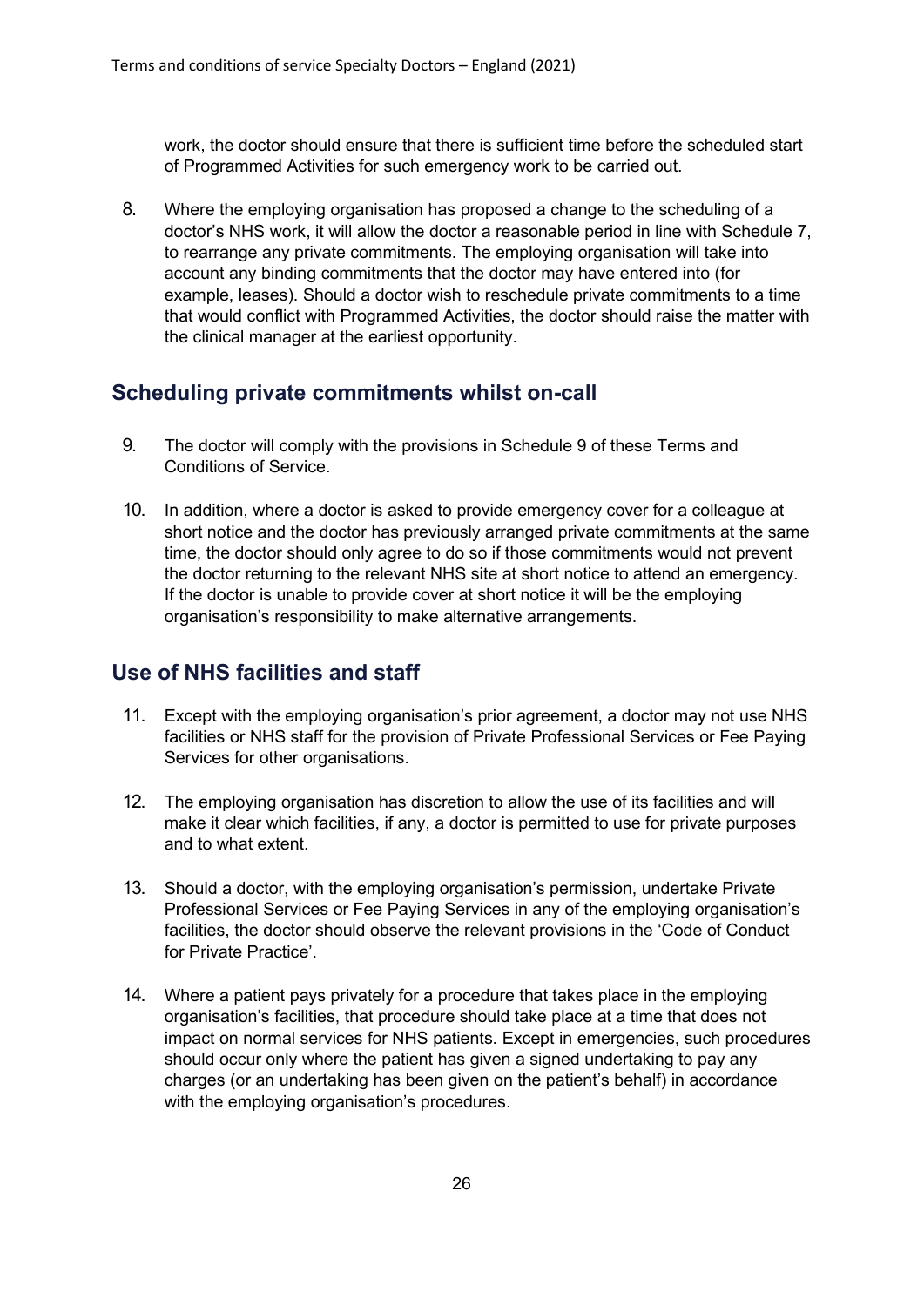- 15. Private patients should normally be seen separately from scheduled NHS patients. Only in unforeseen and clinically justified circumstances should a doctor cancel or delay a NHS patient's treatment to make way for their private patient.
- 16. Where the employing organisation agrees that NHS staff may assist a doctor in providing Private Professional Services, or provide private services on the doctor's behalf, it is the doctor's responsibility to ensure that these staff are aware that the patient has private status.
- 17. The doctor has an obligation to ensure, in accordance with the employing organisation's procedures, that any patient whom the doctor admits to the employing organisation's facilities is identified as private and that the responsible manager is aware of that patient's status.
- 18. The doctor will comply with the employing organisation's policies and procedures for private practice.

#### **Patient enquiries about private treatment**

- 19. Where, in the course of their duties, a doctor is approached by a patient and asked about the provision of Private Professional Services, the doctor may provide only such standard advice as has been agreed with the employing organisation for such circumstances.
- 20. The doctor will not during the course of their Programmed Activities make arrangements to provide Private Professional Services, nor ask any other member of staff to make such arrangements on their behalf, unless the patient is to be treated as a private patient of the employing organisation.
- 21. In the course of their Programmed Activities, a doctor should not initiate discussions about providing Private Professional Services for NHS patients, nor should the doctor ask other staff to initiate such discussions on their behalf.
- 22. Where a NHS patient seeks information about the availability, or waiting times, for NHS services and/or Private Professional Services, the doctor is responsible for ensuring that any information the doctor provides, or arranges for other staff to provide on their behalf is accurate and up-to-date.

#### **Promoting improved patient access to NHS care**

23. Subject to clinical considerations, the doctor is expected to contribute as fully as possible to reducing waiting times and improving access and choice for NHS patients. This should include ensuring that patients are given the opportunity to be treated by other NHS colleagues or by other providers where this will reduce their waiting time and facilitating the transfer of such patients.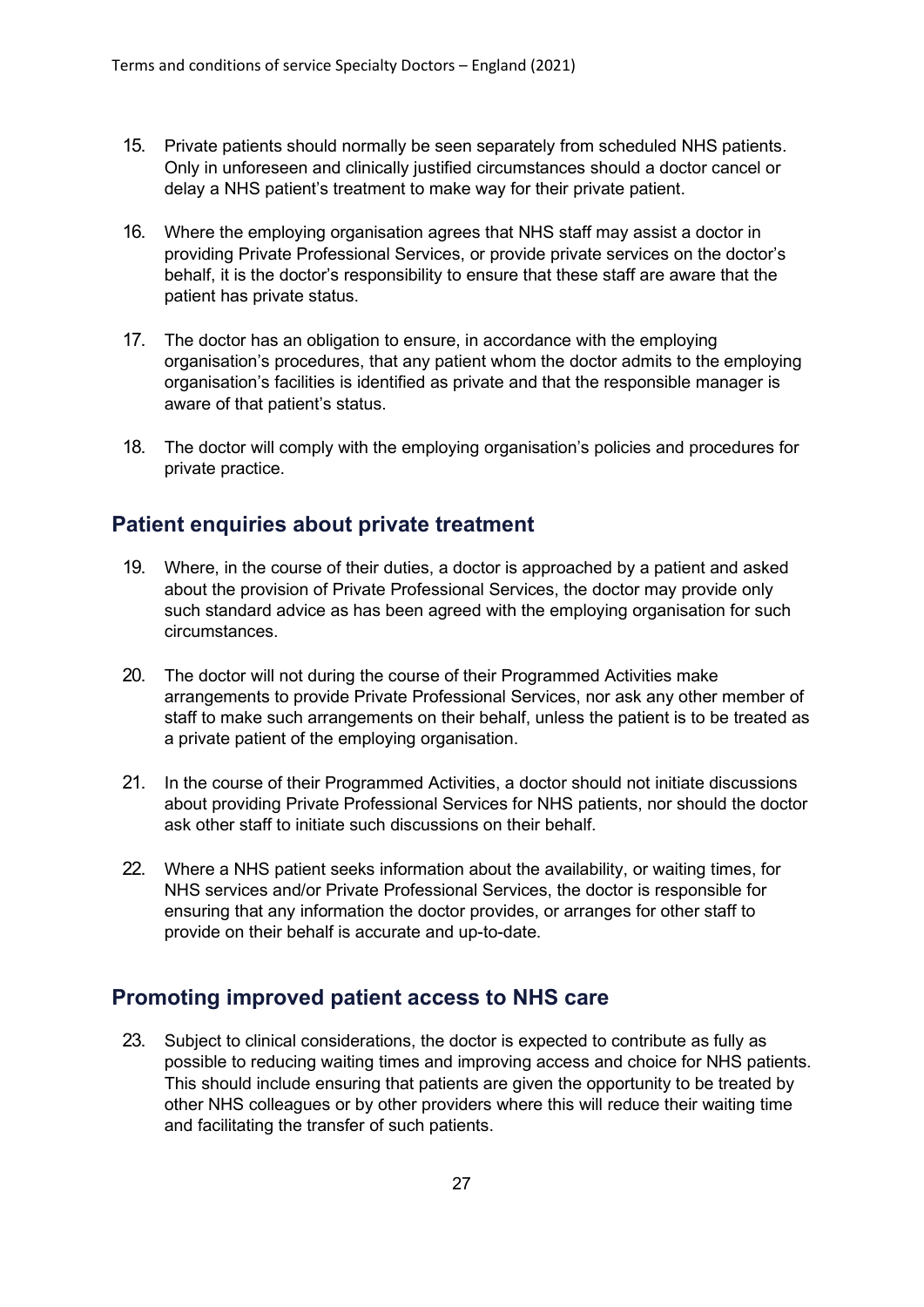#### **Increasing NHS Capacity**

24. The doctor will make all reasonable efforts to support initiatives to increase NHS capacity, including appointment of additional medical staff and changes to ways of working.

#### **Fee Paying Services**

- 25. Fee Paying Services are services that are not part of Contractual or Consequential Services and not reasonably incidental to them. Fee Paying Services include:
	- a. work on a person referred by a Medical Adviser of the Department for Work and Pensions, or by an Adjudicating Medical Authority or a Medical Appeal Tribunal, in connection with any benefits administered by an Agency of the Department for Work and Pensions;
	- b. work for the Criminal Injuries Compensation Authority, when a special examination is required or an appreciable amount of work is involved in making extracts from case notes;
	- c. work required by a patient or interested third party to serve the interests of the person, their employer or other third party, in such non-clinical contexts as insurance, pension arrangements, foreign travel, emigration, or sport and recreation. (This includes the issue of certificates confirming that inoculations necessary for foreign travel have been carried out, but excludes the inoculations themselves. It also excludes examinations in respect of the diagnosis and treatment of injuries or accidents);
	- d. work required for life insurance purposes;
	- e. work on prospective emigrants including X-ray examinations and blood tests;
	- f. work on persons in connection with legal actions other than reports which are incidental to the doctor's Contractual and Consequential Duties, or where the doctor is giving evidence on the doctor's own behalf or on the employing organisation's behalf in connection with a case in which the doctor is professionally concerned;
	- g. work for coroners, as well as attendance at coroners' courts as expert witnesses;
	- h. work requested by the courts on the medical condition of an offender or defendant and attendance at court hearings as expert witnesses, otherwise than in the circumstances referred to above;
	- i. work on a person referred by a medical examiner of HM Armed Forces Recruiting Organisation;
	- j. work in connection with the routine screening of workers to protect them or the public from specific health risks, whether such screening is a statutory obligation laid on the employing organisation by specific regulation or a voluntary undertaking by the employing organisation in pursuance of its general liability to protect the health of its workforce;
	- k. occupational health services provided under contract to other NHS, independent or public sector employers;
	- l. work on a person referred by a medical referee appointed under the Workmen's Compensation Act 1925 or under a scheme certified under section 31 of that Act;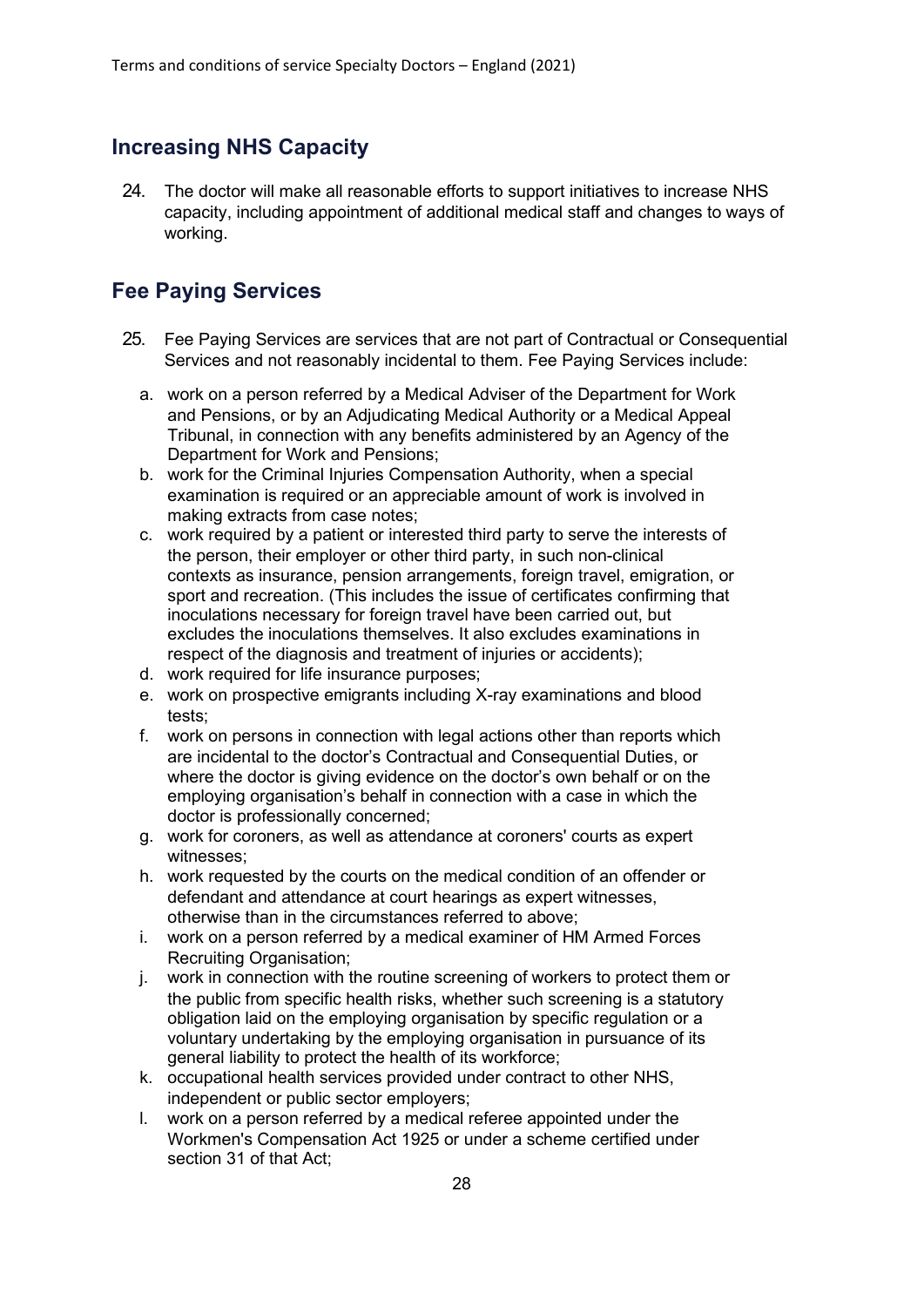- m. work on prospective students of universities or other institutions of further education, provided that they are not covered by Contractual and Consequential Services. Such examinations may include chest radiographs;
- n. examinations and recommendations under Part II of the Mental Health Act 1983 or Mental Capacity Act 2005 (specifically Deprivation of Liberty Safeguards assessments), where it follows examination as an in-patient, at an out-patient clinic or where given as a result of a domiciliary consultation:
	- if given by a doctor who is not on the staff of the relevant employer where the patient is examined; or
	- if given by a doctor on the staff of the relevant employer where the patient is examined but is conducted outside of their standard contracted hours, or is subject to agreed time-shifting arrangements; or
	- if the recommendation is given as a result of a special examination carried out at the request of a local authority officer; or
	- if the patient examined was not under the direct care of the doctor at the time of the examination;
- o. services performed by members of hospital medical staff for government departments as members of medical boards;
- p. work undertaken on behalf of the Employment Medical Advisory Service in connection with research/survey work, i.e. the medical examination of employees intended primarily to increase the understanding of the cause, other than to protect the health of people immediately at risk (except where such work falls within Contractual and Consequential Services);
- q. completion of cremation form 4 and, where it is not completed by a Medical Examiner, cremation form 5;
- r. examinations and reports including visits to prison required by the Prison Service which do not fall within the doctor's Contractual and Consequential Services and which are not covered by separate contractual arrangements with the Prison Service;
- s. examination of blind or partially-sighted persons for the completion of form CVI, except where the information is required for social security purposes, or an Agency of the Department for Work and Pensions, or the Employment Service, or the patient's employer, unless a special examination is required, or the information is not readily available from knowledge of the case, or an appreciable amount of work is required to extract medically correct information from case notes
- 26. Fee Paying Services may also include work undertaken by public health doctors, including services to a local or public authority of a kind not provided by the NHS, such as:
	- a. work as a medical referee (or deputy) to a cremation authority and signing confirmatory medical (cremation) certificates;
	- b. medical examination in relation to staff health schemes of local authorities and fire and police authorities;
	- c. lectures to those other than NHS staff;
	- d. medical advice in a specialised field of communicable disease control;
	- e. work for water authorities, including medical examinations in relation to staff health schemes;
	- f. attendance as a witness in court;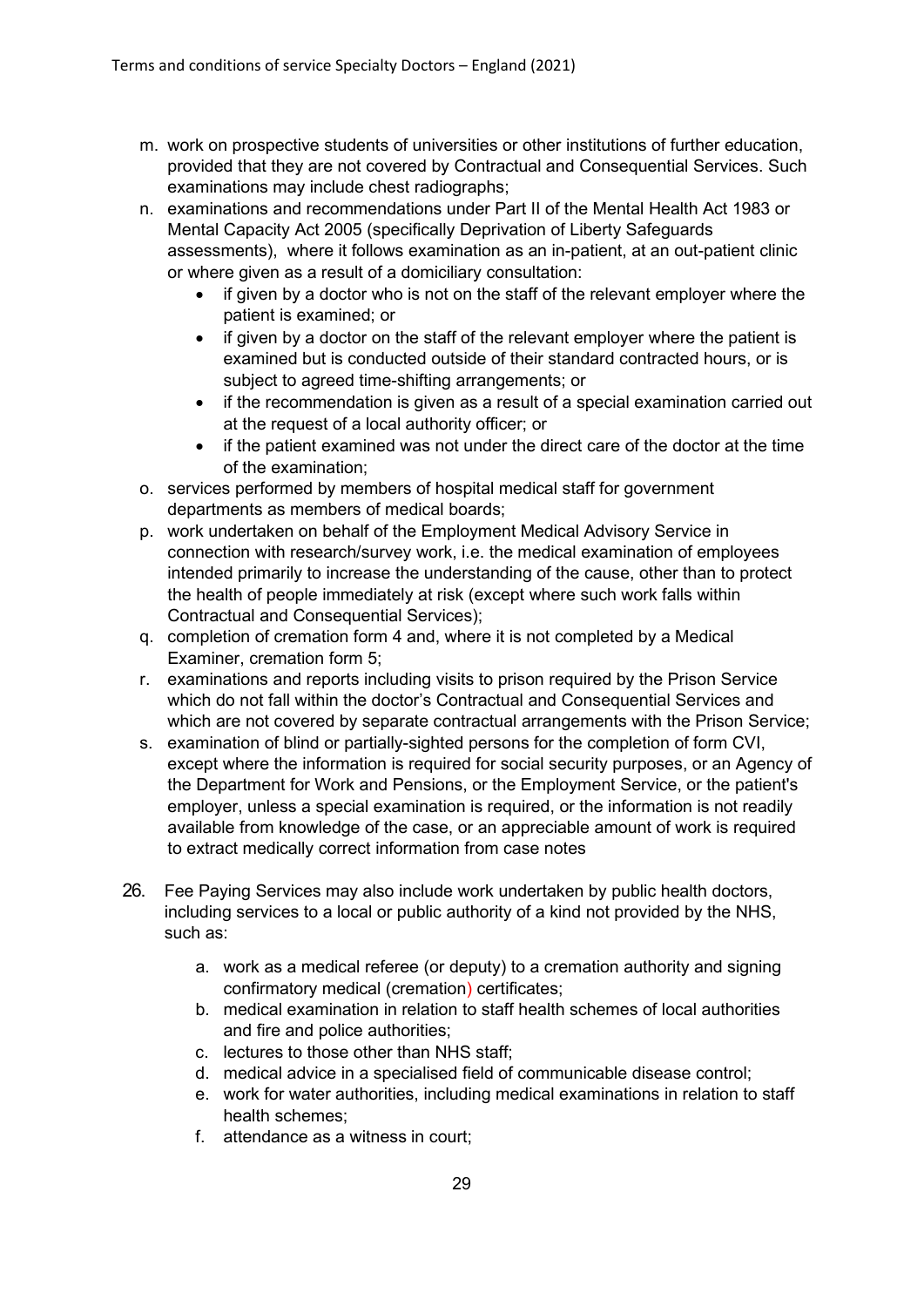- g. medical examinations and reports for commercial purposes, e.g. certificates of hygiene on goods to be exported or reports for insurance companies;
- h. advice to organisations on matters on which the doctor is acknowledged to be an expert;
- i. examinations and recommendations under Part II of the Mental Health Act 1983 [or the Mental Capacity Act 2005].

#### **Principles governing receipt of additional fees**

- 27. In the case of the following services, the doctor will not be paid an additional fee, or if paid a fee - the doctor must remit the fee to the employing organisation:
	- any work in relation to the doctor's Contractual and Consequential Services;
	- duties which are included in the doctor's Job Plan, including any Additional Programmed Activities which have been agreed with the employing organisation;
	- Fee Paying Services for other organisations carried out during the doctor's Programmed Activities, unless the work involves minimal disruption and the employing organisation agrees that the work can be done in NHS time without the employer collecting the fee;
	- domiciliary consultations carried out during the doctor's Programmed Activities;
	- lectures and teaching during the course of the doctor's clinical duties;
	- lectures and teaching that are not part of the doctor's clinical duties, but are undertaken during the doctor's Programmed Activities.

This list is not exhaustive and as a general principle (save as set out in paragraph 2 below), work undertaken during Programmed Activities will not attract additional fees.

- 28. Services for which the doctor can retain any fee that is paid:
	- Fee Paying Services carried out in the doctor's own time, or during annual or unpaid leave;
	- Fee Paying Services carried out during the doctor's Programmed Activities that involve minimal disruption to NHS work and which the employing organisation agrees can be done in NHS time without the employer collecting the fee;
	- domiciliary consultations undertaken in the doctor's own time, though it is expected that such consultations will normally be scheduled as part of Programmed Activities;<sup>[3](#page-29-0)</sup>
	- Private Professional Services undertaken in the employing organisation's facilities and with the employing organisation's agreement during the doctor's own time or during annual or unpaid leave;
	- Private Professional Services undertaken in other facilities during the doctor's own time, or during annual or unpaid leave;

<span id="page-29-0"></span> $3$  And only for a visit to the patient's home at the request of a general practitioner and normally in their company to advise on the diagnosis or treatment of a patient who on medical grounds cannot attend hospital.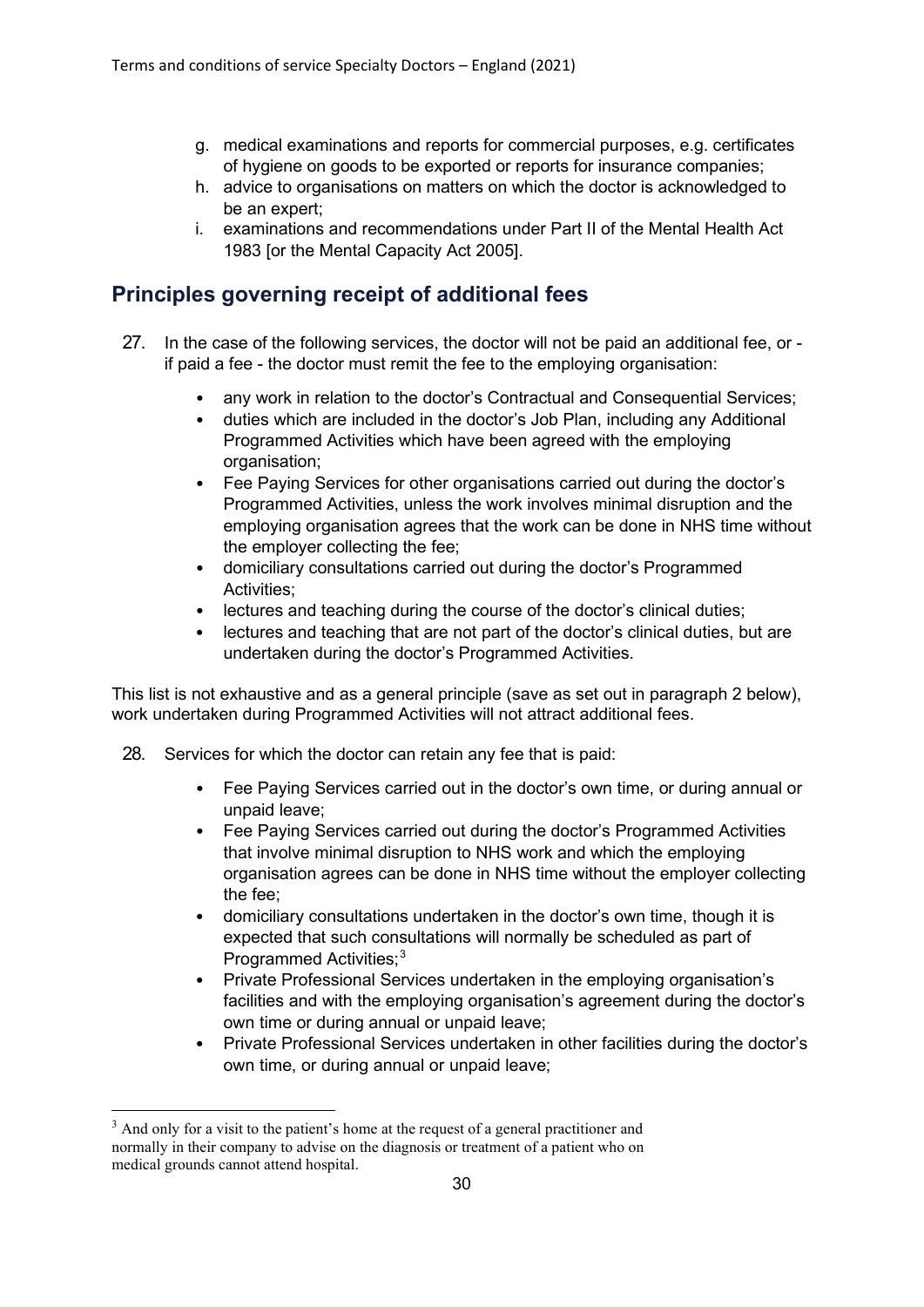• lectures and teaching that are not part of the doctor's clinical duties and are undertaken in the doctor's own time or during annual or unpaid leave.

This list is not exhaustive but as a general principle the doctor is entitled to the fees for work done in their own time, or during annual or unpaid leave.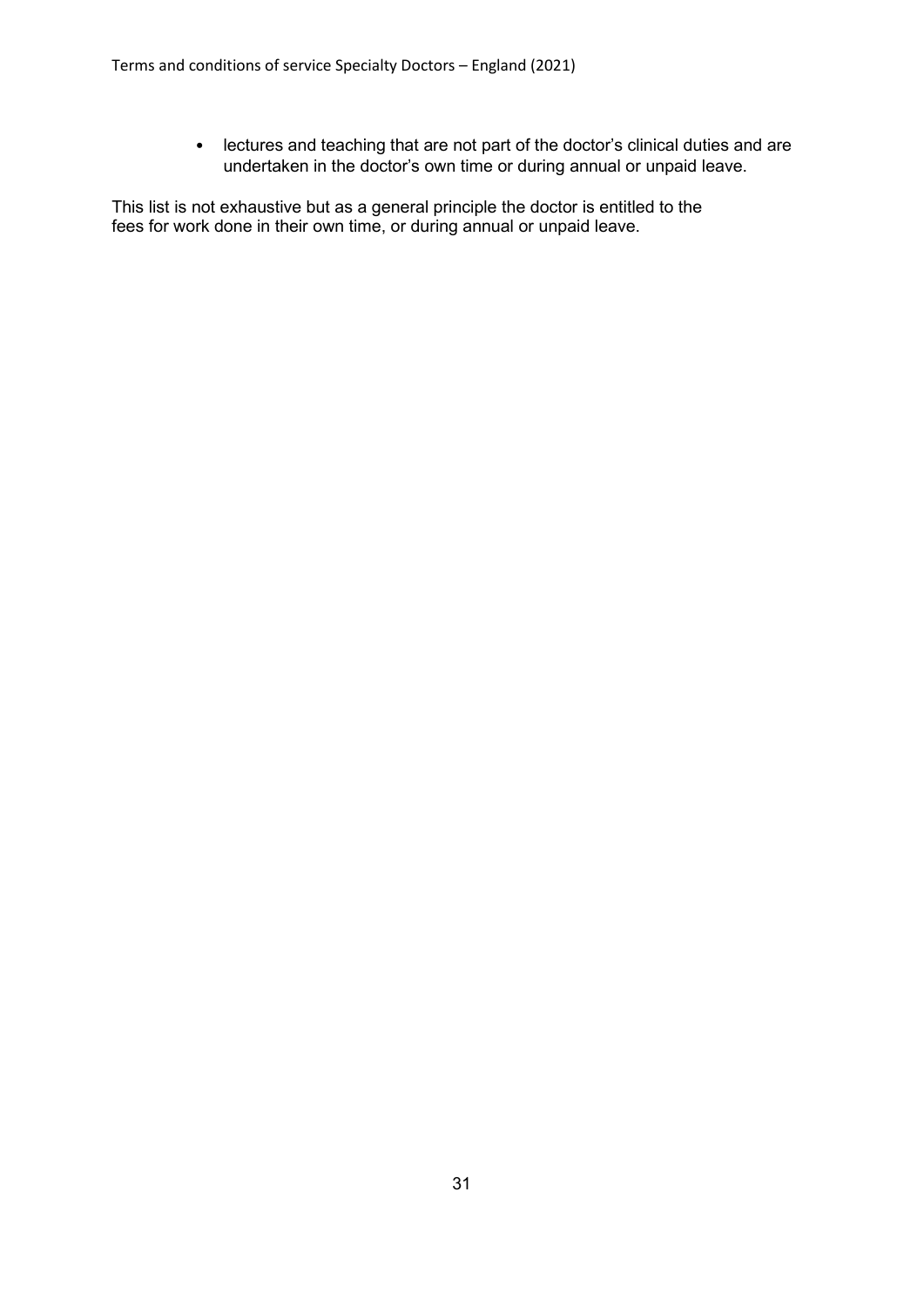### **Other conditions of employment**

#### **Outside employment and financial interests**

- 1. A doctor must declare:
	- any financial interest or relationship with an external organisation they may have which may conflict with the policies, business activity and decisions of the employing organisation; and/or
	- any financial or pecuniary advantage they may gain whether directly or indirectly as a result of a privileged position within the employing organisation.
- 2. It is the responsibility of the doctor to ensure they comply with their corporate responsibilities as set out in the organisation's standing financial instructions.

#### **Health assessment**

- 3. Doctors are required to notify their clinical manager or other designated official as soon as possible of any illness, disease or condition, or impact on wellbeing which prevents them from undertaking the full or partial range of their duties.
- 4. Where a doctor is unable to perform the full or partial range of their duties as a consequence of illness, disease, condition, or impact on wellbeing, the doctor or employer may request the organisation's occupational health services to undertake an assessment in accordance with local procedures.

#### **Facilities**

5. Where doctors are required to work in the evening or at night or over weekends, employers will provide an appropriate level of access to supporting facilities (rest areas, access to food and drink) as agreed locally as necessary for safe and effective provision of services.

#### **Research**

6. All research must be managed in accordance with the requirements of the UK Policy Framework for Health and Social Care Research. Doctors must comply with all reporting requirements, systems and duties of action put in place by the employing organisation to deliver research governance. Doctors must also comply with the GMC guidance 'Good Practice in Research' as from time to time amended.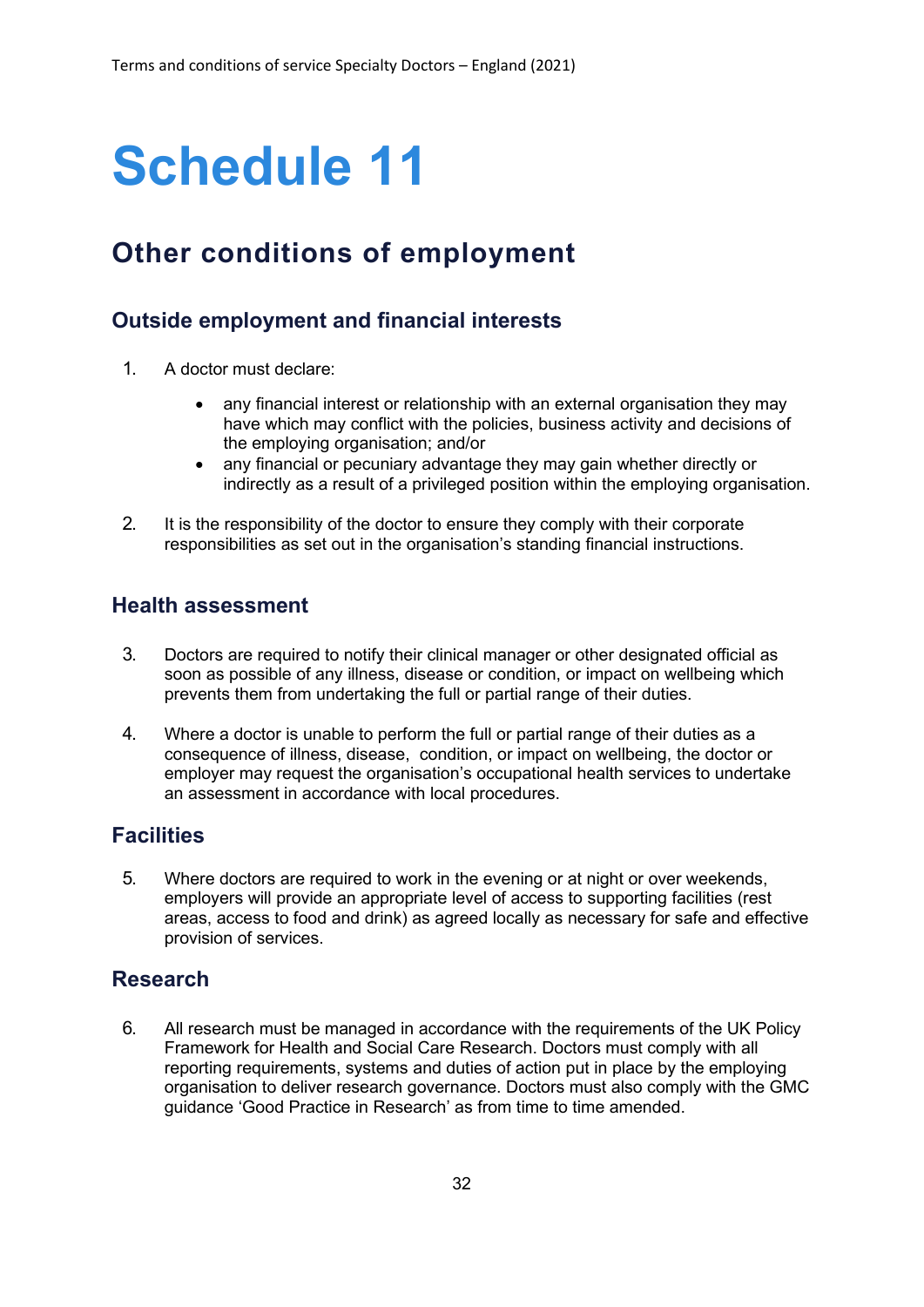#### **Publications**

- 7. A doctor shall be free, without prior consent of the employing organisation, to publish material and to deliver lectures or speak at an event, whether on matters arising out of their NHS employment or not. This freedom is subject to the requirements regarding information of a confidential nature set out in paragraphs 9-11 below, and the requirements regarding research set out in paragraph 6 above. Such communications, whether or not these activities take place in the doctor's own time, must be in good faith and without malice, and are subject to the employing organisation's protocols and practices (including those on social media usage and the press) and provided the doctor is able to comply with their Job Plan. The doctor must also follow guidance from the relevant regulatory bodies.
- 8. The doctor should be aware of the employing organisation's local policy regarding intellectual property. Where payment is received, the doctor should comply with the requirements of Schedule 10.

#### **Confidentiality**

- 9. A doctor has an overriding professional obligation to maintain patient confidentiality as described by guidance from the regulatory bodies, and employer policies from time to time in force, subject to relevant legal exceptions.
- 10. A doctor must not disclose, without permission, any information of a confidential nature concerning other employees or contracted workers, except where there is an overriding public interest or legal obligation to do so.
- 11. A doctor must not disclose, without permission, any information of a confidential nature concerning the business of the employer or of contractors of the employer, save where there is an overriding public or patient safety interest or legal obligation to do so.

#### **Raising concerns**

- 12. Should a doctor have cause for genuine concern about an issue (including one that would normally be subject to the requirements regarding information of a confidential nature set out in paragraph 9-11 above) the doctor has a professional obligation to raise that concern. A doctor should raise concerns, in accordance with local policy (for example through Freedom to Speak Up Guardians) and shall not be subject to any detriment for raising such concerns, including those regarding a third party.
- 13. If a doctor believes that a disclosure of any concern regarding malpractice, patient safety, the safety of doctors, other employees or contracted workers, financial impropriety or any other serious risk (including one that would normally be subject to paragraph 9-11 above) would be in the public interest, they have a right and a duty to speak out and be afforded statutory protection as required under the Public Interest Disclosure Act 1998 (PIDA) as amended from time to time. As far as practicable, local procedures for disclosure of information in the public interest should be followed.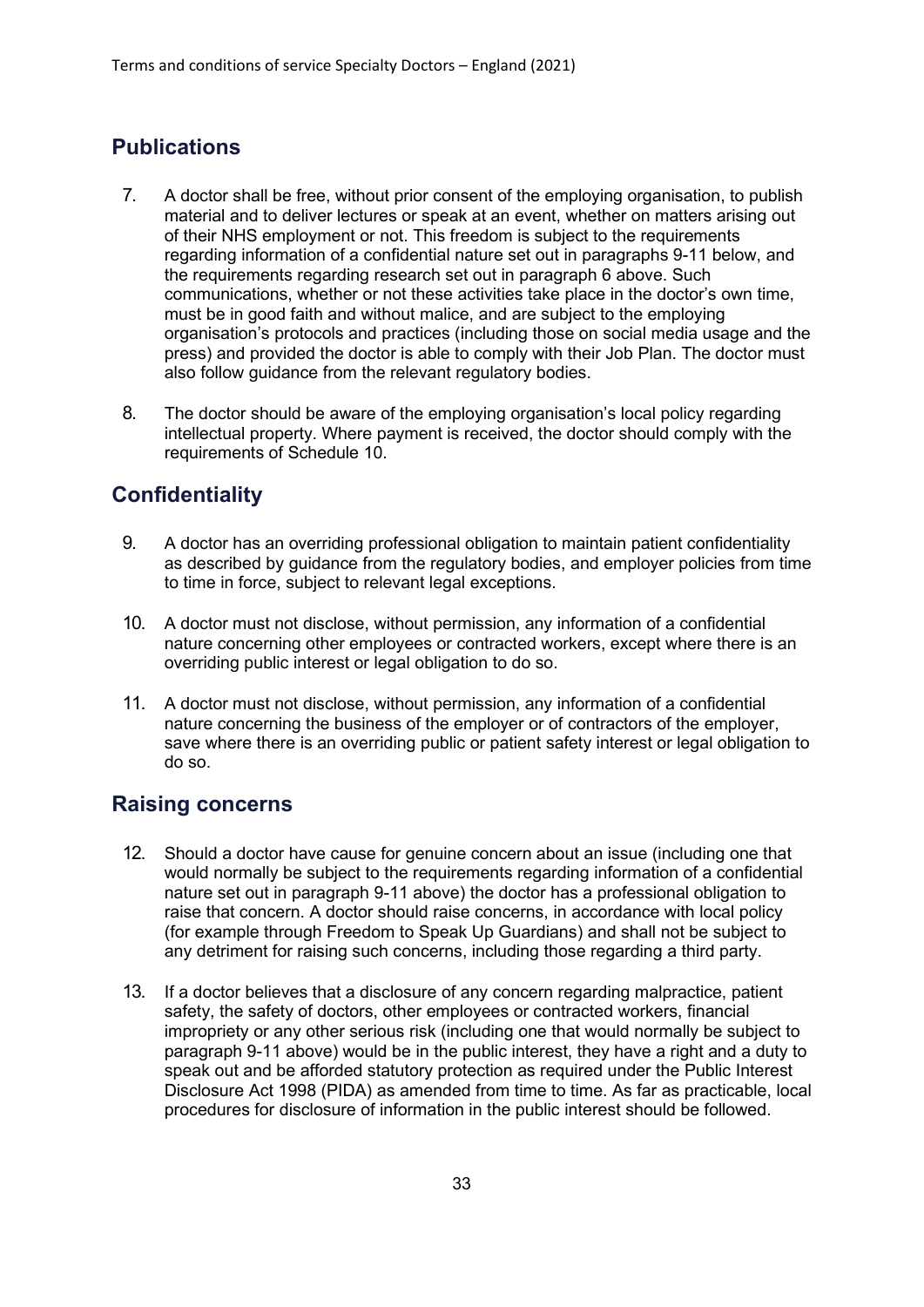#### **Travelling time**

- 14. Where doctors are expected to spend time on more than one site during the course of a day, travelling time to and from their main base to other sites will be included as working time.
- 15. Travel to and from work for NHS emergencies, and 'excess travel' will count as working time. 'Excess travel' is defined as time spent travelling between home and a working site other than the doctor's main place of work, after deducting the time normally spent travelling between home and main place of work. Employers and doctors may need to agree arrangements for dealing with more complex working days. Travelling time between a doctor's main place of work and home or private practice premises will not be regarded as part of working time.

#### **Intellectual property**

16. The doctor must comply with the employing organisation's policies and procedures for intellectual property. These will reflect the NHS as an innovative organisation: a framework and guidance on the management of intellectual property in the NHS, as amended from time to time.

#### **Transfer of information**

- 17. On commencement of employment with an employing organisation, a doctor's personal data will be uploaded to the Electronic Staff Record (or other agreed systems) to allow the employing organisation to effectively manage the workforce leading to improved efficiency and improved patient safety.
- 18. Personal data will be transferred from one NHS organisation to another if your employment transfers. The employing organisations shall comply with the provisions of the Data Protection Act 2018 at all times and shall ensure that they have in place appropriate systems to protect the security of any information being transferred.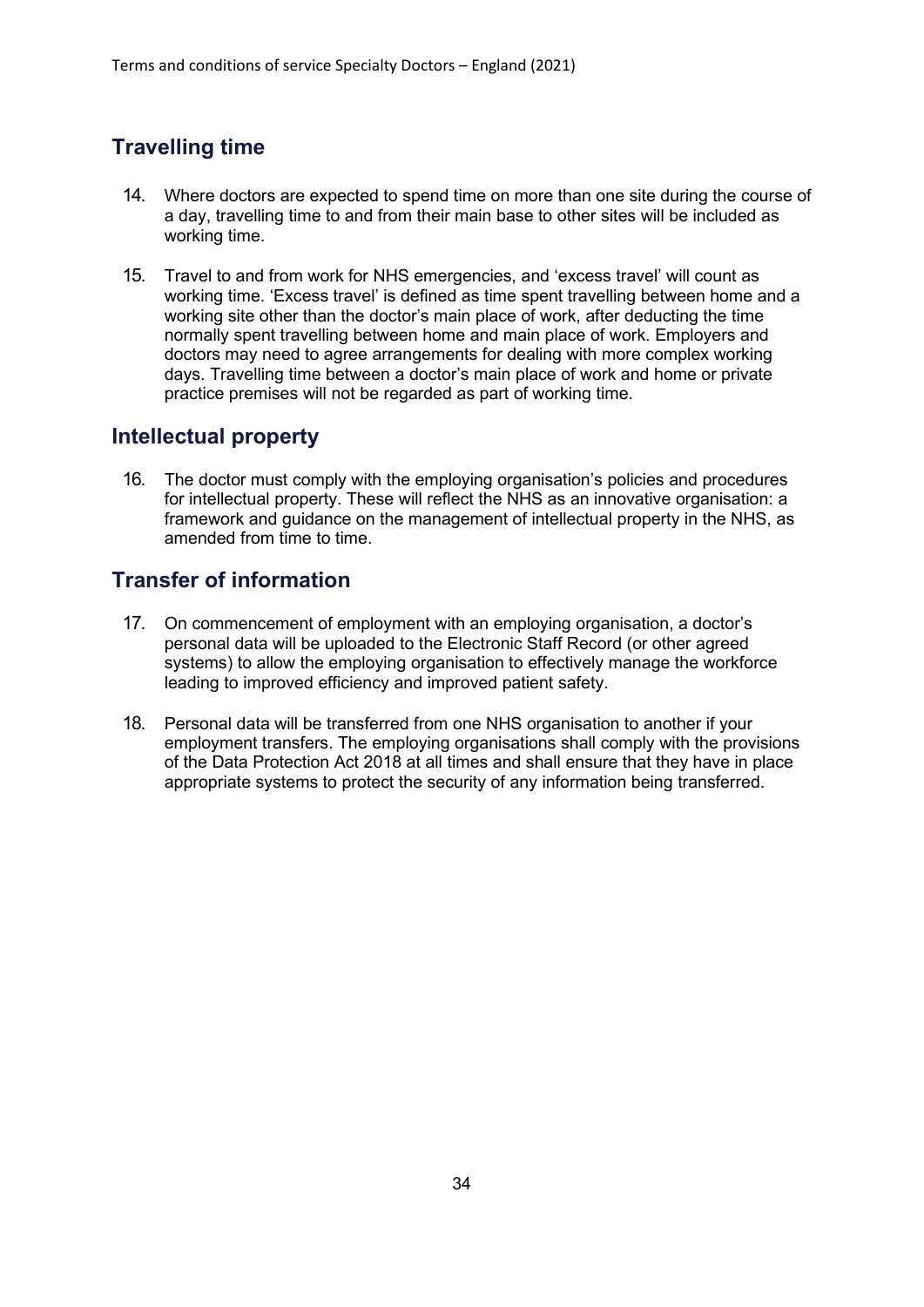### **Pay and other Allowances**

- 1. Doctors shall be paid at the rates set out in Appendix 1.
- 2. The value of pay for part-time doctors will be pro rata to the levels in Appendix 1, based on the number of agreed weekly Programmed Activities in the doctor's Job Plan as a proportion of the 10 required Programmed Activities for full-time doctors.
- 3. Payment shall be made to a locum doctor at the rate set out in Appendix 1.

#### **Starting salaries, pay progression dates and counting of previous service**

- 4. Except as provided for elsewhere in these Terms and Conditions of Service, doctors shall on their first appointment in this grade be paid at the minimum point of the scale. Their pay progression date shall be the date of commencing their first appointment in this grade.
- 5. Where doctors are appointed to a post in the specialty doctor grade having already given substantive service in one or more posts in that grade, the staff grade or equivalent, or a higher grade (measured in terms of the current maximum rate of fulltime basic salary), all such service shall be counted in determining their starting salary.
- 6. Employers may set basic salary at a higher pay point to recognise non-NHS experience in the specialty at an equivalent level.
- 7. Where doctors have held a regular appointment in the specialty doctor grade, the staff grade or equivalent, or higher grade, all subsequent NHS employed locum service in the specialty doctor grade (or higher grade) shall count towards determining their starting salary as though it had been service in a substantive post.
- 8. All locum service in other cases of three or more continuous months' duration in the specialty doctor grade, the staff grade or equivalent, or a higher grade shall count towards determining the starting salary at the rate of one half on substantive appointment to that grade. Continuous locum service shall be taken to mean service as a locum in the employment of one or more NHS organisations uninterrupted by the tenure of a substantive appointment or by more than two weeks during which the doctor was not employed by the NHS.
- 9. Where the starting basic salary of a doctor appointed under these Terms and Conditions of Service from an appointment in a lower grade (measured in terms of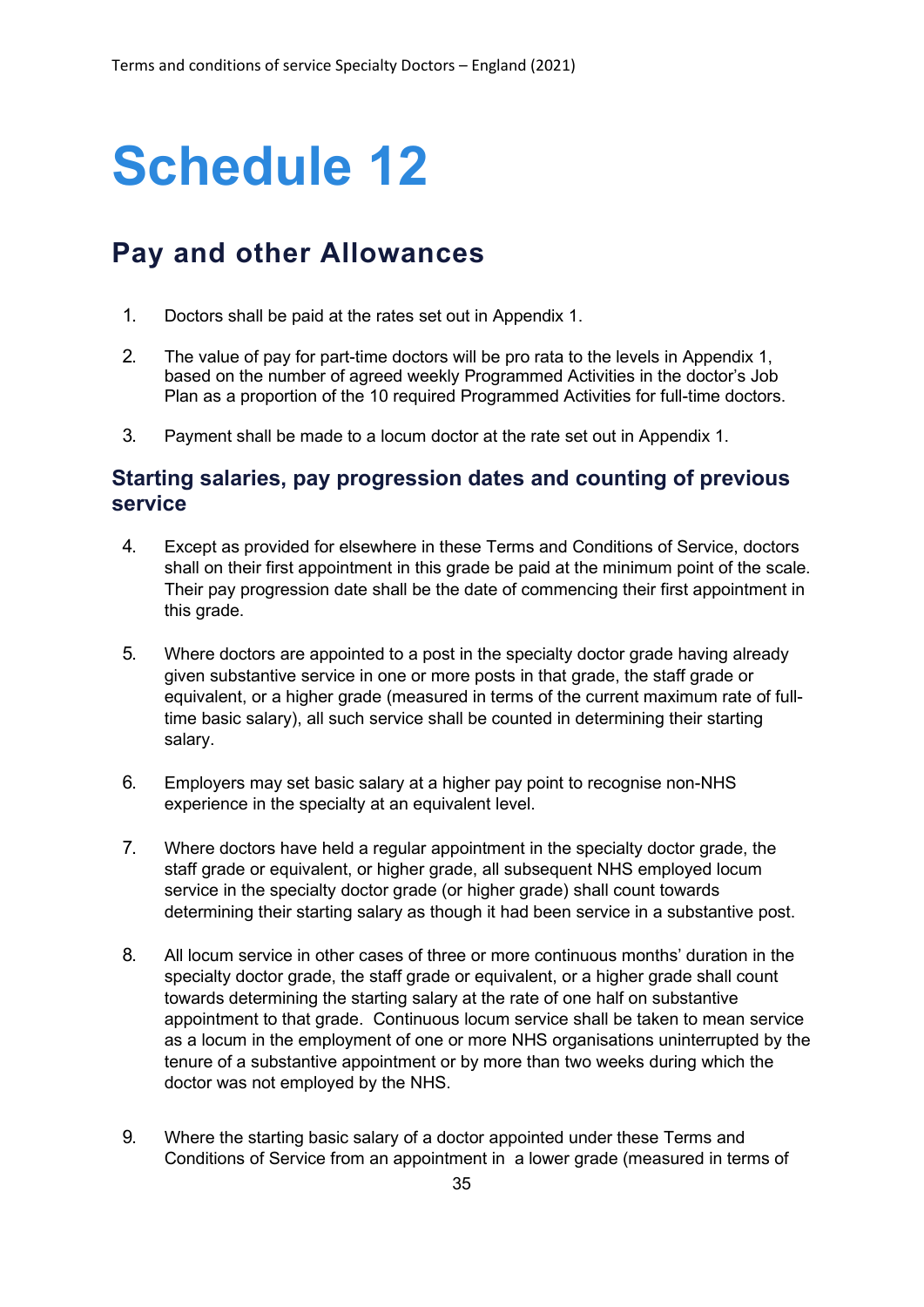the current maximum rate of full-time basic salary) under a National Contract and Terms and Conditions of Service $^{\#}$  $^{\#}$  $^{\#}$  is lower than their previous basic salary (exclusive of any pay for additional hours/ sessions, excellence awards or similar payments, oncall or other allowances, pay premia or any other supplementary payments paid or received) the following shall apply:

- the new appointment under these Terms and Conditions of Service shall be fixed at a pay point below their previous salary;
- the doctor will receive an additional supplement sufficient to increase the total salary for the new appointment so that it equals the higher level of basic salary previously paid;
- the doctor will remain on this fixed salary until their progression through the Speciality Doctor pay structure is such that the basic salary under the new appointment exceeds their previous basic salary;
- this additional supplement will not count as basic salary for the purposes of calculating additional programmed activities but will be treated as pensionable.

#### **Counting of service whilst on leave**

- 10. Absence on leave with pay for annual leave, public holidays, sick leave, study leave, special leave and paid or unpaid maternity, paternity, parental or adoption leave shall be included for counting of service purposes.
- 11. Where a NHS organisation grants leave without pay to a doctor to accept a short term appointment of not more than three years in an overseas university or other position of similar standing this will also be included for counting of service purposes.

#### **Pay progression**

12. Doctors may become eligible for pay progression at the intervals set out in Appendix 1 on their pay progression date. See Schedule 13.

#### **Secondment opportunities**

- 13. Individuals who have been seconded to a training placement will return to their existing post at the end of the placement. Whilst on placement they will retain their Basic Salary and be paid for the hours worked during the secondment in accordance with their existing Terms and Conditions of Service including pay progression. The provisions outlined in Schedule 13, paragraphs 23 – 24 will apply.
- 14. Where individuals have taken an approved sabbatical for training purposes, agreed with the employer in line with their Personal Development Plan, the employer will have

<span id="page-35-0"></span><sup>#</sup> NHS Hospital Medical and Dental Staff and Doctors in Public Health Medicine and the Community Health Service (England and Wales) Terms and Conditions of Service and Terms and Conditions of Service for NHS Doctors and Dentists in Training (England 2016)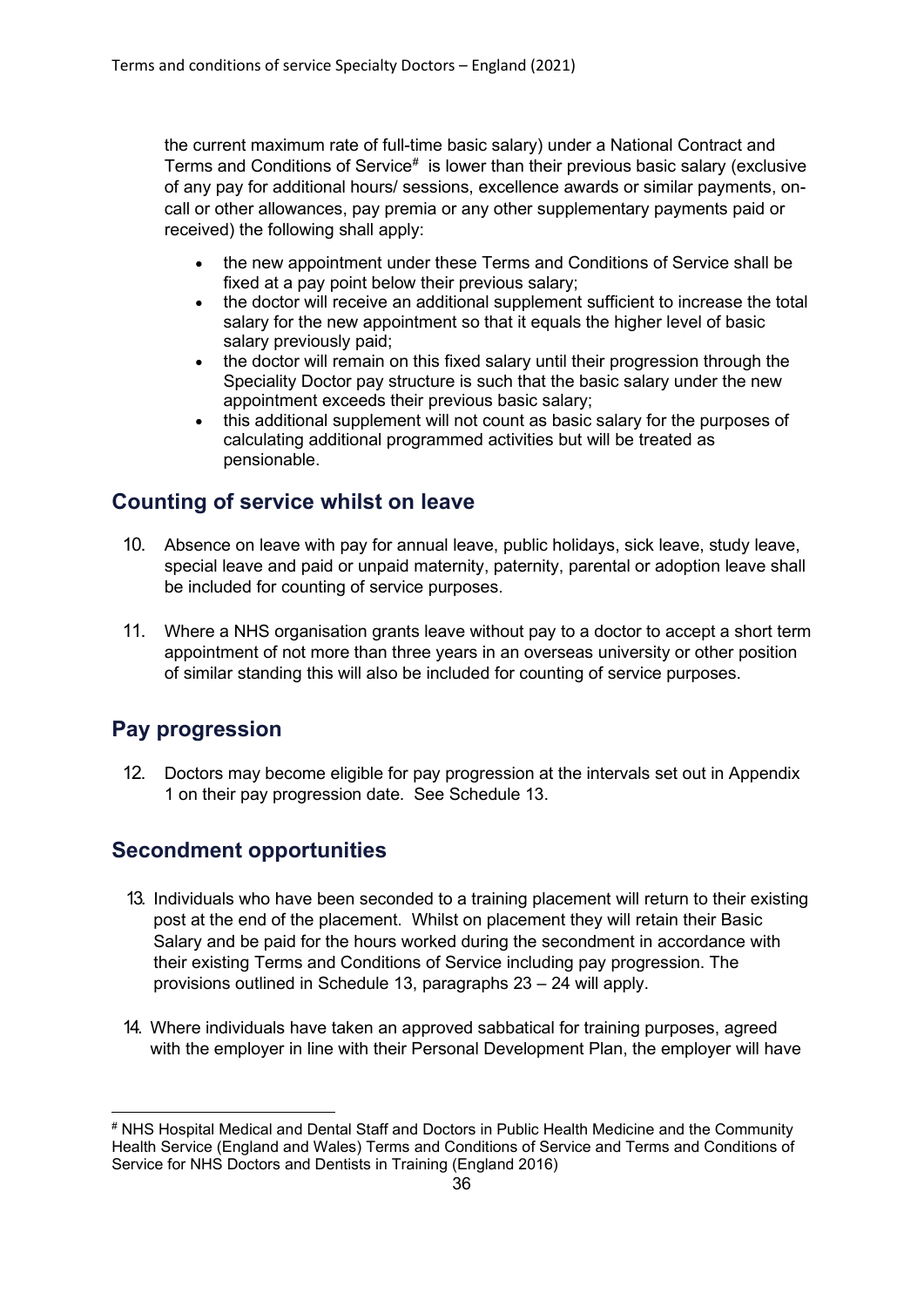the discretion to apply pay progression that may have been reached in their absence. The provisions outlined in Schedule 13, paragraphs 23 – 24 will apply.

#### **Additional Programmed Activities**

15. The annual rate for an Additional Programmed Activity will be 10 per cent of Basic Salary. Where part-time doctors have contracted to undertake Additional Programmed Activities these will be paid at 10 per cent of full-time Basic Salary.

#### **Out of Hours Work**

16. See Schedule 8.

#### **On-Call Duties**

- 17. Doctors who are required to be on an on-call rota will be paid an on–call availability supplement. This shall be calculated as a percentage of full-time Basic Salary (excluding any Additional Programmed Activities, London Weighting allowance and any other fees, allowances or supplements). The availability supplement does not alter the amount of basic salary for any other purpose or calculation. The supplement payable will depend on the category and frequency of the on-call duties. The percentage rates are set out in Table 1 below.
- 18. The employing organisation will determine the category of the doctor's on-call duties for these purposes by making a prospective assessment of the typical nature of the response that the doctor is likely to have to undertake when called during an on-call period. This assessment will take into account the nature of the calls that the doctor typically receives whilst on-call. The two categories are:
	- Category A: this applies where the doctor is typically required to return immediately to site when called or has to undertake interventions with a similar level of complexity to those that would normally be carried out on site, such as telemedicine or complex telephone consultations;
	- Category B: this applies where the doctor can typically respond by giving telephone advice and/or by returning to work later.
	- 19. Where there is a change to the doctor's contribution to the rota or the categorisation of the doctors on-call duties, the level of the availability supplement will be amended on a prospective basis. Where this results in a reduction in the level of availability supplement, there will be no protection arrangements in relation to previous entitlements. The doctor is entitled to challenge any changes to the assessment of on-call duties through the Job Planning process.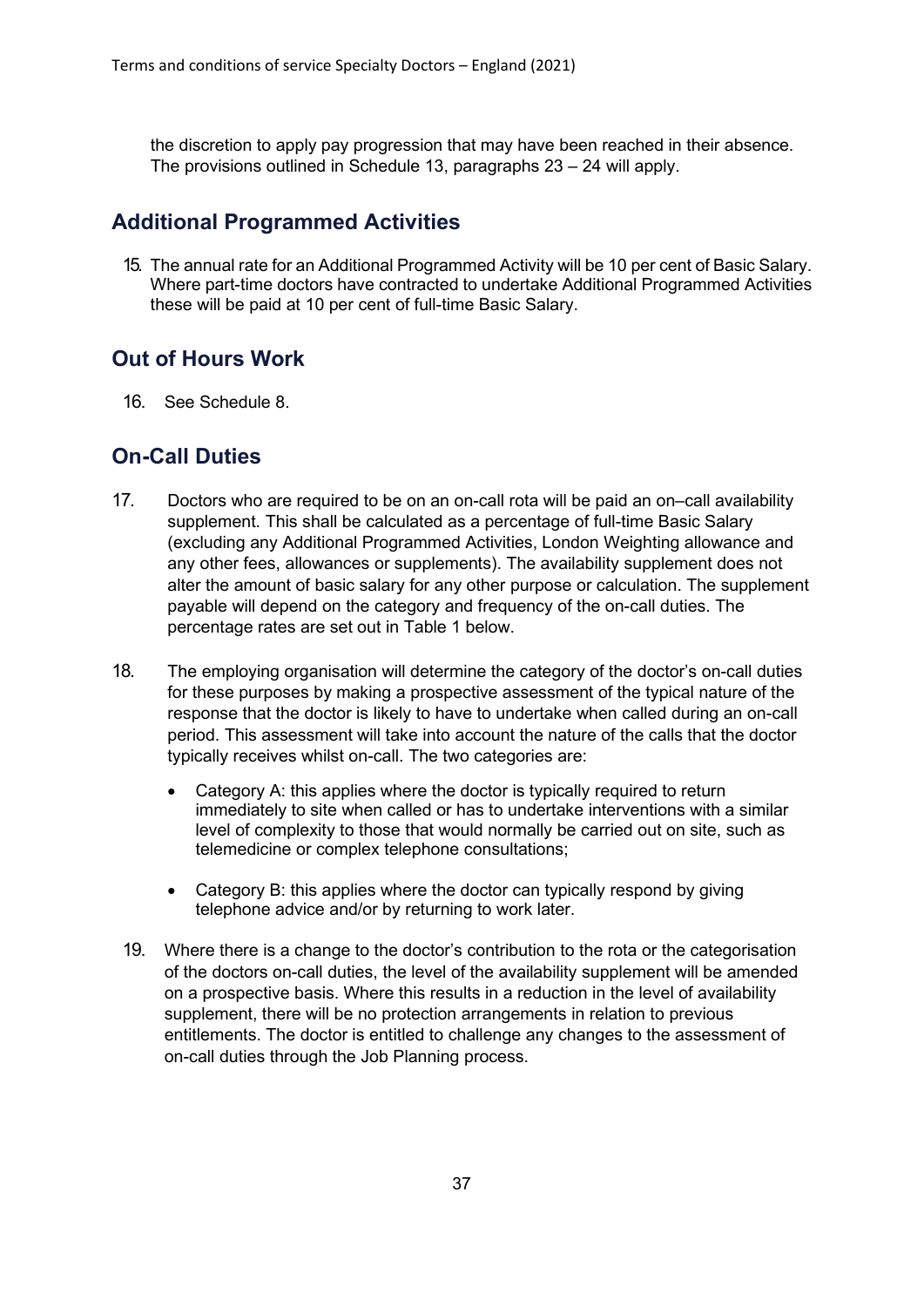#### **Table 1**

#### **On-Call availability supplement**

| <b>Frequency</b>                                    | Value of availability supplement as a percentage of<br>basic salary |                   |
|-----------------------------------------------------|---------------------------------------------------------------------|-------------------|
|                                                     | <b>Category A</b>                                                   | <b>Category B</b> |
| more frequent than or equal to 1<br>in 4            | 8%                                                                  | 3%                |
| less frequent than 1 in 4 or equal<br>to $1$ in $8$ | 5%                                                                  | 2%                |
| less frequent than 1 in 8                           | 3%                                                                  | 1%                |

20. If a doctor participates in an on-call rota then the frequency of this will be set out in their Job Plan.

#### **London Weighting Allowance**

- 21. Doctors whose place of work (i.e. where his or her principal duties lie) is within the boundaries of the former health authorities designated by paragraph 5, or in one of the units designated by paragraph 10, of Section 56 of the General Council Conditions of Service shall be paid London Weighting at the rate specified from time to time in circulars advising national rates of pay.
- 22. Doctors whose place of work (i.e. where their principal duties lie) is within the boundaries of the former health authorities designated by paragraph 12 of Section 56 of the General Council Conditions of Service shall be paid London Weighting at the rate for the 'Fringe Zone' specified from time to time in circulars advising national rates of pay, unless the doctor is employed at a unit described in paragraph 21 above.
	- 23. A reduced rate of London Weighting is payable to resident staff who receive free accommodation.
	- 24. Part-time doctors shall receive the appropriate proportion of London Weighting.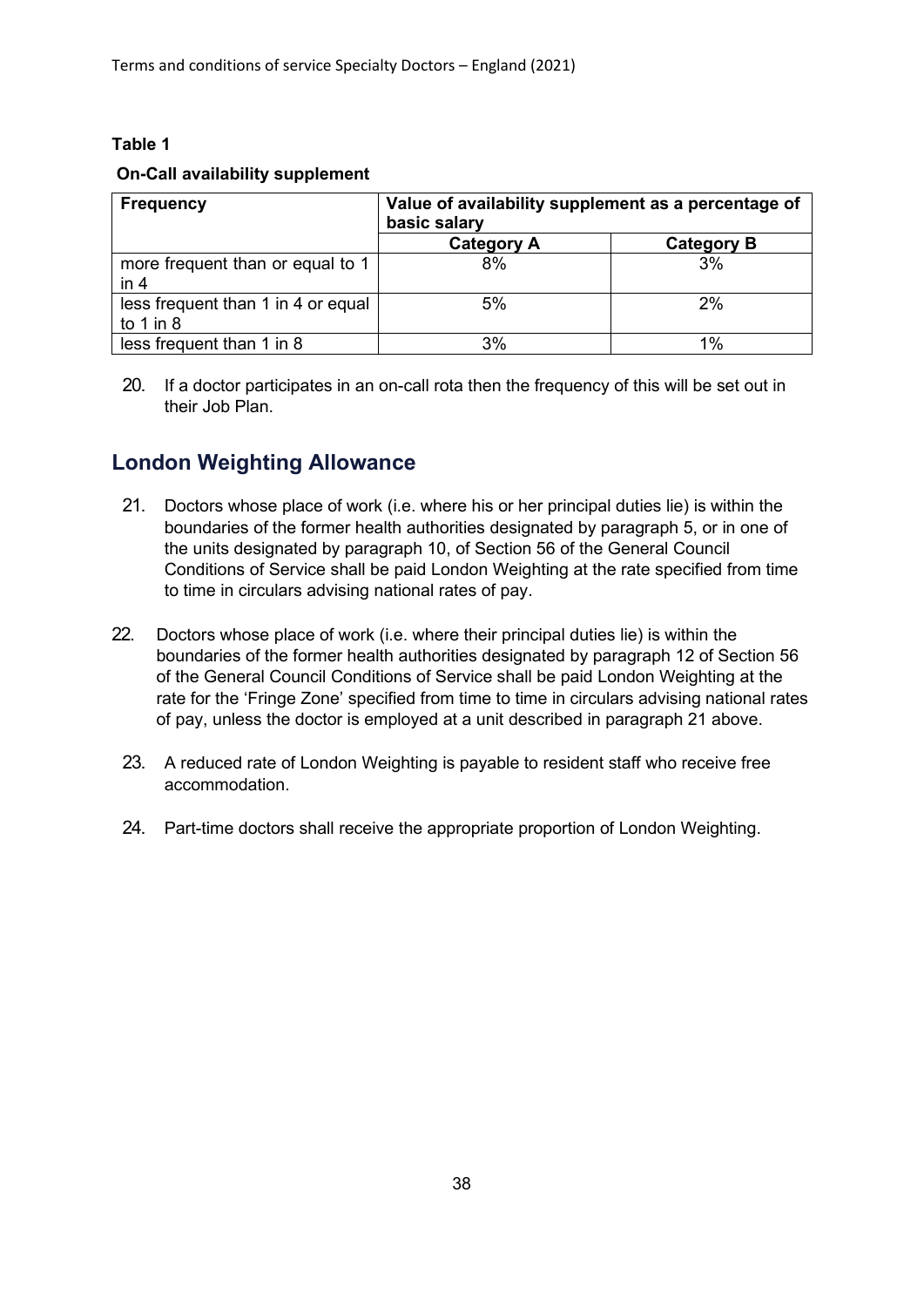# **Schedule 13**

### **Introduction to pay progression**

- 1. The grade is made up of five pay points. Doctors will be expected to spend a minimum of three years on each pay point and evidence the criteria set out in paragraph 4 below before moving to the next pay point. In order to move from MC75- 09 to MC75-10, doctors will be required to pass through the higher threshold outlined in paragraph 8 $^2$ .
- 2. Therefore, there are two forms of pay progression within the specialty doctor grade:
	- standard pay progression, - for which the doctor will have satisfied the criteria set out in paragraph 4 below; and
	- progression through the higher threshold, - for which the doctor will have satisfied the criteria set out in paragraph 8 below.
- 3. The principles for progression through the grade are that:
	- The process should be fair and clear, as straightforward as possible to implement and neither the process nor the gathering and demonstrating of evidence should be onerous;
	- The evidence required must be as objective as possible; and,
	- Doctors should be given feedback on a continuing basis therefore there should be no unexpected discussions at any review.

#### **Standard pay progression**

- 4. Standard pay progression will require a doctor having:
	- participated satisfactorily in the job planning process on a yearly basis: - made every reasonable effort to meet the time and service commitments in their Job Plan and participated in the annual Job Plan review; - met the personal objectives in the Job Plan, or where this is not achieved for
		- reasons beyond the doctor's control, made every reasonable effort to do so; - worked towards any changes identified in the last Job Plan review as being necessary to support achievement of joint objectives; and
	- participated satisfactorily in the medical appraisal process on a yearly basis in accordance with the GMC's requirements set out in 'Good Medical Practice' where the outcomes are in line with organisational standards and objectives;
	- demonstrated yearly completion of the employing organisation's mandatory training, or where this is not achieved for reasons beyond the doctor's control, made every reasonable effort to do so; and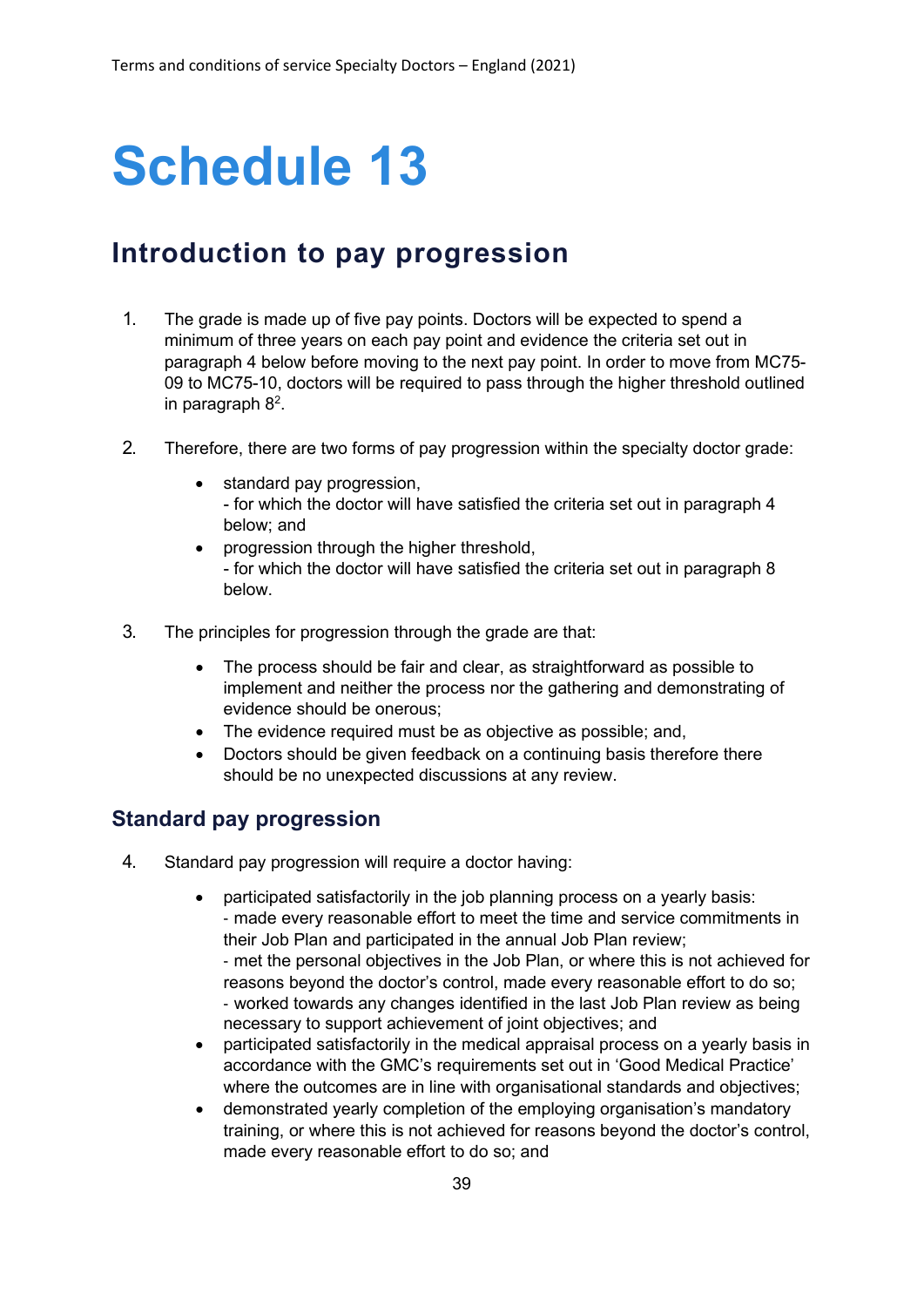- No formal capability process in place; and
- No disciplinary sanction live on the doctor's record.
- 5. Capability process in paragraph 4 will be defined in the organisation's local policy and covers processes for dealing with lack of competence, including professional and clinical competence, and clear failure by an employee to achieve a satisfactory standard of work through lack of knowledge, ability or consistently poor performance. 'Process' means that there has been an outcome following an investigation which places the employee in a formal capability process (or as otherwise defined in local policy). Investigations, informal stages and processes for dealing with absence due to ill health are all excluded from this pay progression standard.
- 6. Disciplinary sanction' in paragraph 4 refers to sanctions in relation to conduct only, and excludes warnings applied in relation to absence due to ill health. It refers to formal disciplinary sanctions such as formal warnings. It does not include investigations, informal warnings, counselling or other informal activities that may come within a disciplinary policy.
- 7. If a disciplinary sanction in place at the time of the pay progression date and is subsequently repealed, for example as a result of a successful appeal, the pay progression will be backdated to the pay progression date if all other requirements have been met.

#### **Pay progression through the higher threshold**

- 8. The criteria for passing through the higher threshold recognises the higher level of skills, experience and responsibility of those doctors working at that level. Doctors will pass through the higher threshold if they have met the criteria at a), b) and c) as set out below:
	- a) Standard pay progression criteria set out in paragraph 4 above;
	- b) Doctors should be able to demonstrate an increasing ability to take decisions and carry responsibility without direct supervision; and
	- c) Doctors should also provide evidence to demonstrate their contributions to a wider role, for example, meaningful participation in or contribution to relevant:
		- Management or leadership
		- Service development and modernisation
		- Teaching and training (of others)
		- Committee work
		- Representative work
		- Innovation
		- Audit
- 9. This list referred to in paragraph 8 c) is not exhaustive but is intended to give an indication of the types of evidence of contributing to a wider role that a doctor could provide.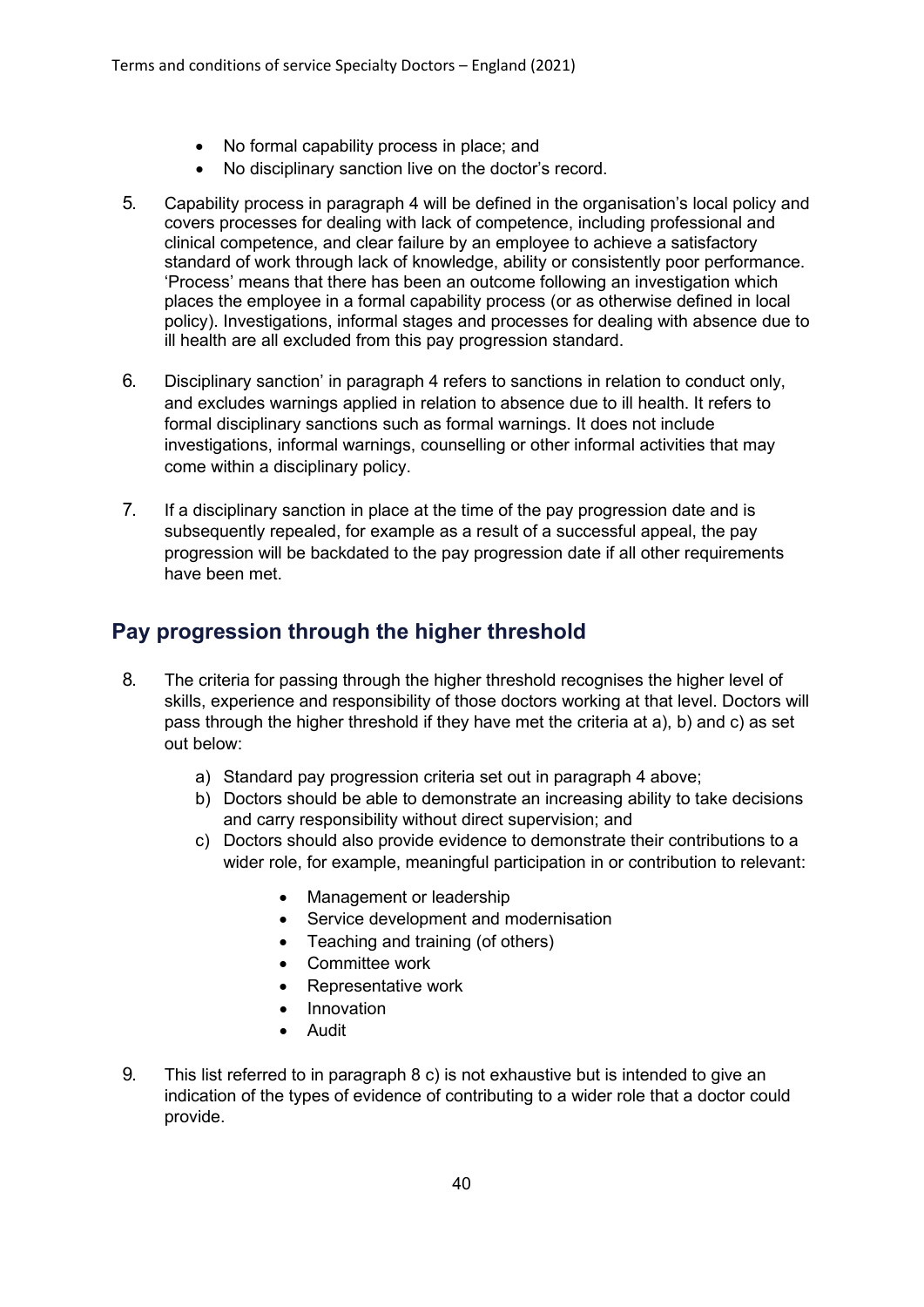- 10. In making a judgement about whether a doctor has met the requirements for the higher threshold, there will not be an expectation that the doctor will be able to provide evidence in all wider areas of contribution listed and an overall picture will be considered.
- 11. The aim should be that doctors will acquire the skills and experience to allow them to meet the criteria for passing through the higher threshold, with appropriate support and development through Job Plan review, appraisal, and Supporting Professional **Activities**
- 12. As a doctor becomes more experienced and takes on a broader role, the employer will need to keep all elements of the Job Plan under review. Employers should ensure that doctors have the support needed to enable them to meet the requirements of the higher threshold and can progress in their career. The higher threshold requires evidence of demonstrating a contribution to a wider role which may require reassessment of the balance between Supporting Professional Activities and Direct Clinical Care duties and allocations.

#### **Pay progression date**

- 13. The pay progression date is the anniversary of the date the doctor first commenced employment in the specialty doctor grade or, for those doctors who are appointed to these Terms and Conditions of Service from the existing national specialty doctor national contracts, their existing incremental date.
- 14. When changing roles within the same grade, whether at the same or a different employer, the pay progression date remains unchanged providing there is no break in continuous service.
- 15. The new pay structure describes the minimum length of service on a pay point required before staff are eligible to move to the next pay point.
- 16. Previous service with any NHS Employer counts in respect of reckonable service for pay progression eligibility.
- 17. Employers will have discretion to take into account service with employers outside the NHS, where it is judged to be relevant.

#### **Process for pay progression (from 1 April 2023)**

- 18. The clinical director/medical director will have the overall responsibility of ensuring processes are in place to sign off pay progression. The submission process for pay progression is as follows:
	- Clinical managers will receive notification before a doctor's next pay progression date and initiate a meeting to review whether the requirements for progression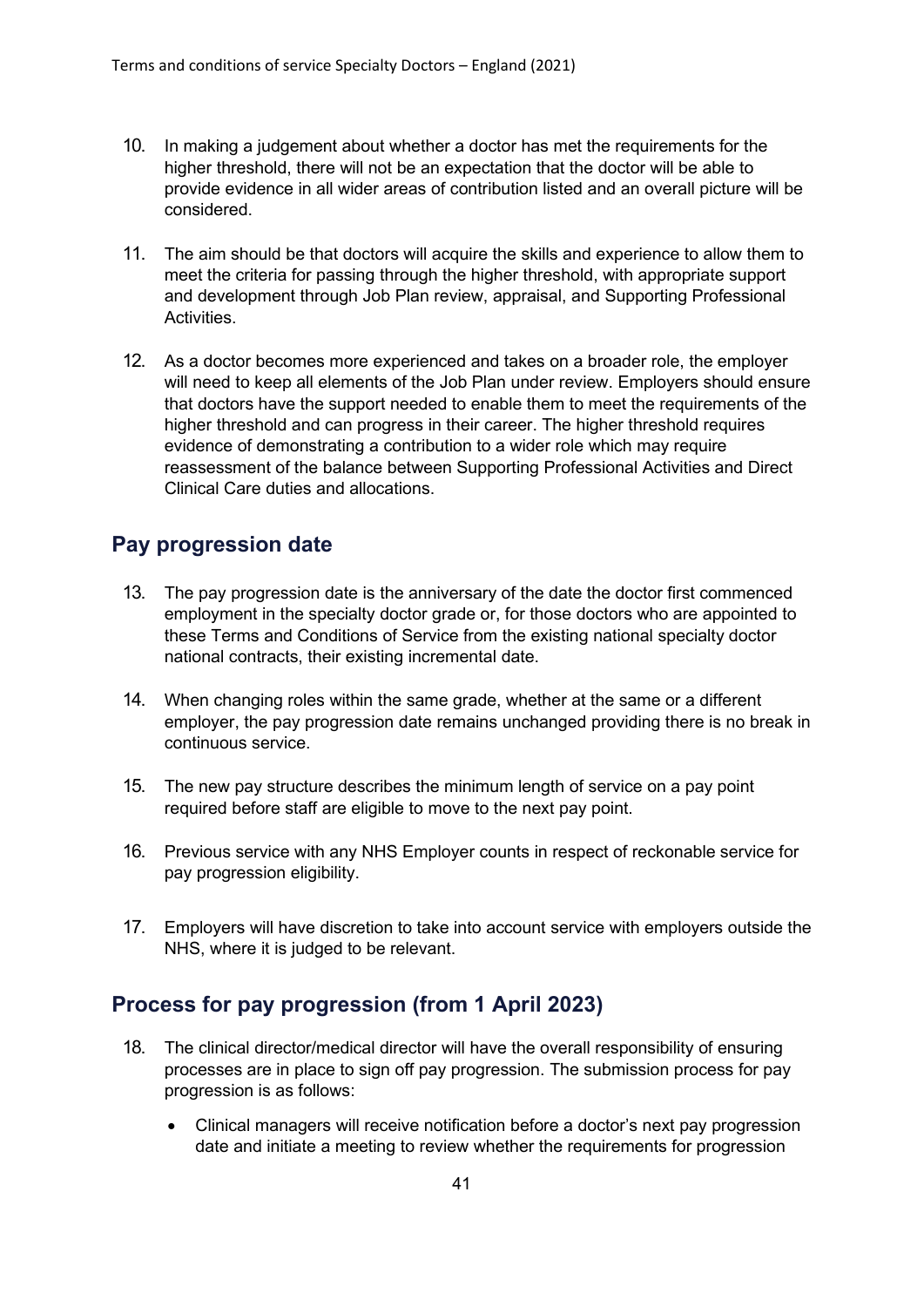have been met. This meeting will draw on the most recent medical appraisal and job plan review and consider the progression criteria set out in paragraph 4 (and 8 if relevant). It is not necessary to schedule appraisals and job plan reviews to coincide with pay progression dates.

- A locally determined simple form, template or checklist should be used to support this process, which should be signed by the clinical manager and the doctor.
- This will then be used as the basis for confirmation of movement to the next pay point.
- 19. Pay points will be closed on the payroll system. Once the pay progression review has been successfully completed it is the responsibility of the clinical manager to take the necessary action to open the pay point.
- 20. Clinical managers must ensure that the pay progression submission process is completed in a timely fashion to ensure that pay progression can be implemented in time for the doctor's pay progression date.
- 21. If the last appraisal or job plan review was not satisfactory but remedial actions have been successfully completed by the time of the pay progression review, the doctor will be able to progress without delay if they meet the other criteria.

#### **Decisions to delay pay progression**

- 22. It is expected that the doctor will achieve the required standards at the point of their pay progression date. Doctors should not be penalised if any element of the progression criteria has not been met for reasons beyond their control. Therefore, if the doctor has been prevented by any action or inaction on the part of the employer from satisfying any element of the progression criteria, they will not be prevented from moving to the next pay point. Employers and doctors will be expected to identify problems affecting the likelihood of meeting objectives as they emerge, rather than wait until the Job Plan review, to allow time for possible solutions to be found.
- 23. In situations where criteria in paragraphs 4 or 8 have not been met, and there are no mitigating factors sufficient to justify this, it is expected that an individual's pay progression will be delayed for one year, subject to arrangements outlined in paragraphs 24-25 below.
- 24. The clinical manager must use the pay progression review meeting described in paragraph 18 to discuss the criteria that have not been met and review previous discussions about these, consider any mitigating factors, and record their decision.
- 25. The clinical manager should discuss and seek to agree a plan with the doctor for any remedial action needed to ensure that the required criteria for pay progression are met for the following year, including a timescale, and how any training and support needs will be met. The doctor must take all necessary steps to meet the requirements and the clinical manager must provide the necessary support.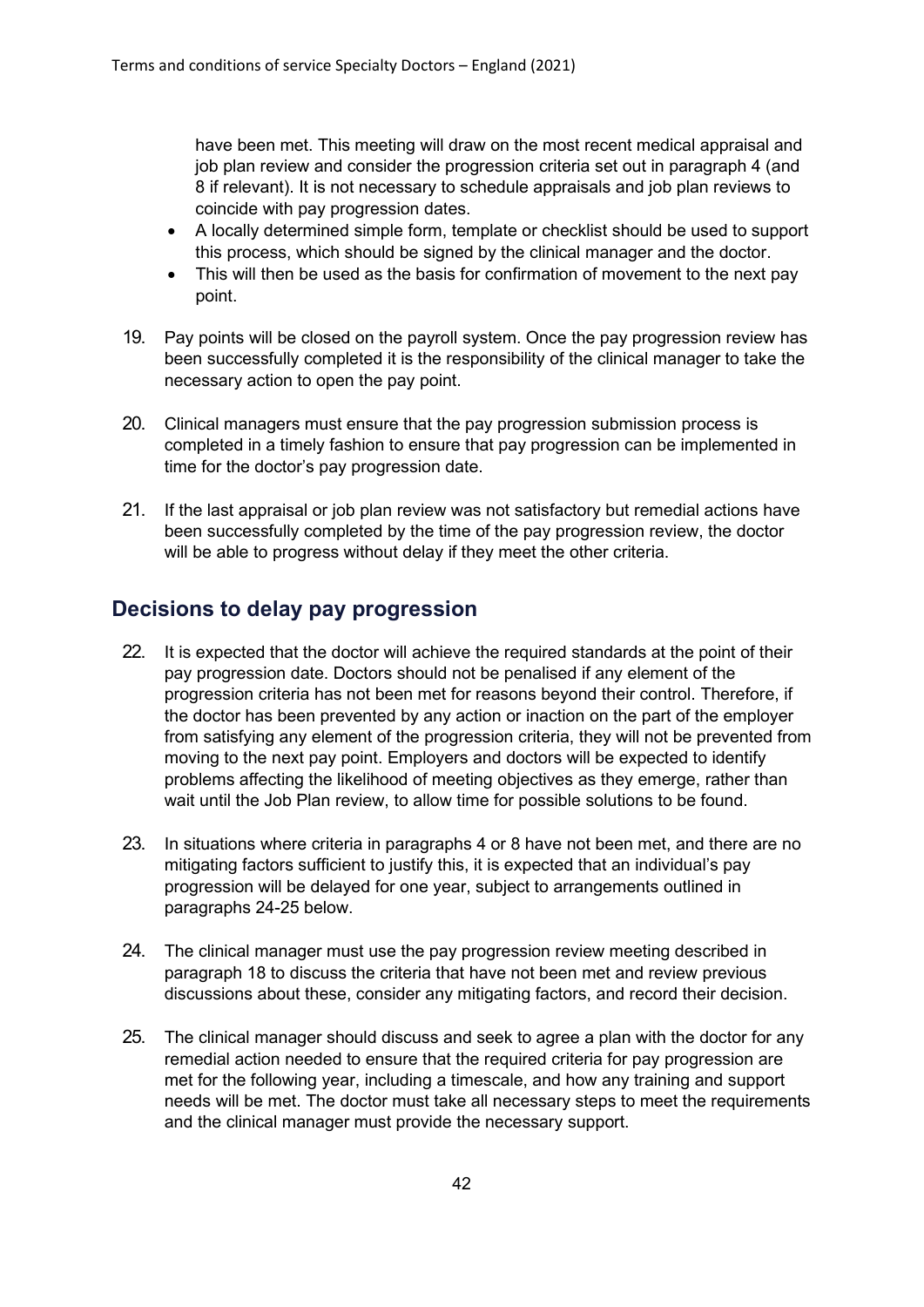#### **Absent from work when pay progression is due**

- 26. If a doctor is absent from work for reasons such as parental or sickness leave when pay progression is due, the principle of equal and fair treatment should be followed so that no detriment is suffered as a result.
- 27. In the case of planned long-term paid absence such as maternity, adoption and shared parental leave the pay progression review can be conducted early if this is reasonable and practical, allowing the pay progression to be applied on their pay progression date in their absence. If a pay progression review cannot be conducted prior to the pay progression date, pay progression should be automatically applied in the individual's absence from the pay progression date, subject to paragraph 26.
- 28. If there was a disciplinary sanction in place when pay progression is due pay progression should not be applied in their absence.

#### **Moving to a new employer**

29. If a doctor moves to a new employer shortly before pay progression is due, the new employer will be expected to carry out the review required, within three months of the date that the doctor begins work for the new employer ("the date of employment"). If progression is granted, pay shall be backdated to the pay progression date. If such a review is not undertaken by the new employer within 3 months following the date of employment the provisions of paragraph 22 shall apply.

#### **Mediation and appeals**

30. Where a doctor disputes a decision that they have not met the required criteria to progress to the next pay point, the mediation procedure and the appeal procedure should be followed. The mediation and appeal procedure is at Schedule 5 of the Terms and Conditions of Service.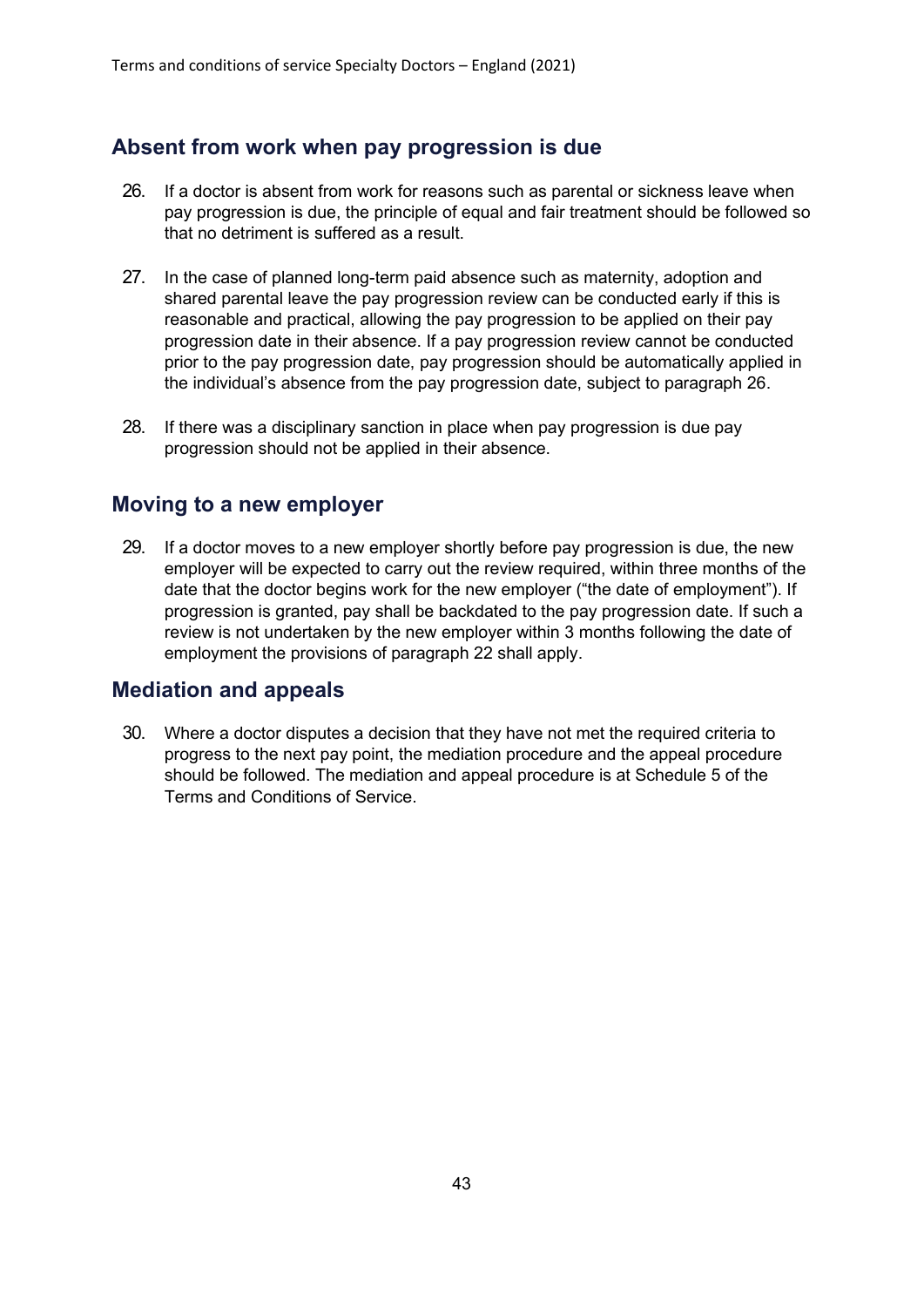# **Schedule 14**

## **Pension arrangements**

1. The doctor will be eligible for membership of a NHS Pension Scheme, the provisions of which are set out in the NHS Pension Scheme Regulations 1995 (as amended).

2. The following will be pensionable in the NHS Pension Scheme:

- the doctor's basic salary (up to ten Programmed Activities);
- any on-call availability supplement;
- any London Weighting Allowance; and
- fees for domiciliary visits not undertaken during Programmed Activities

3. The following will not be pensionable in the NHS Pension Scheme:

- travelling, subsistence, and other expenses paid as a consequence of the doctor's work for the employing organisation or the wider NHS;
- any payments for Additional Programmed Activities that exceed 10 PAs per week;
- any payments for work the doctor undertakes for Local Authorities, subject to local agreements to the contrary.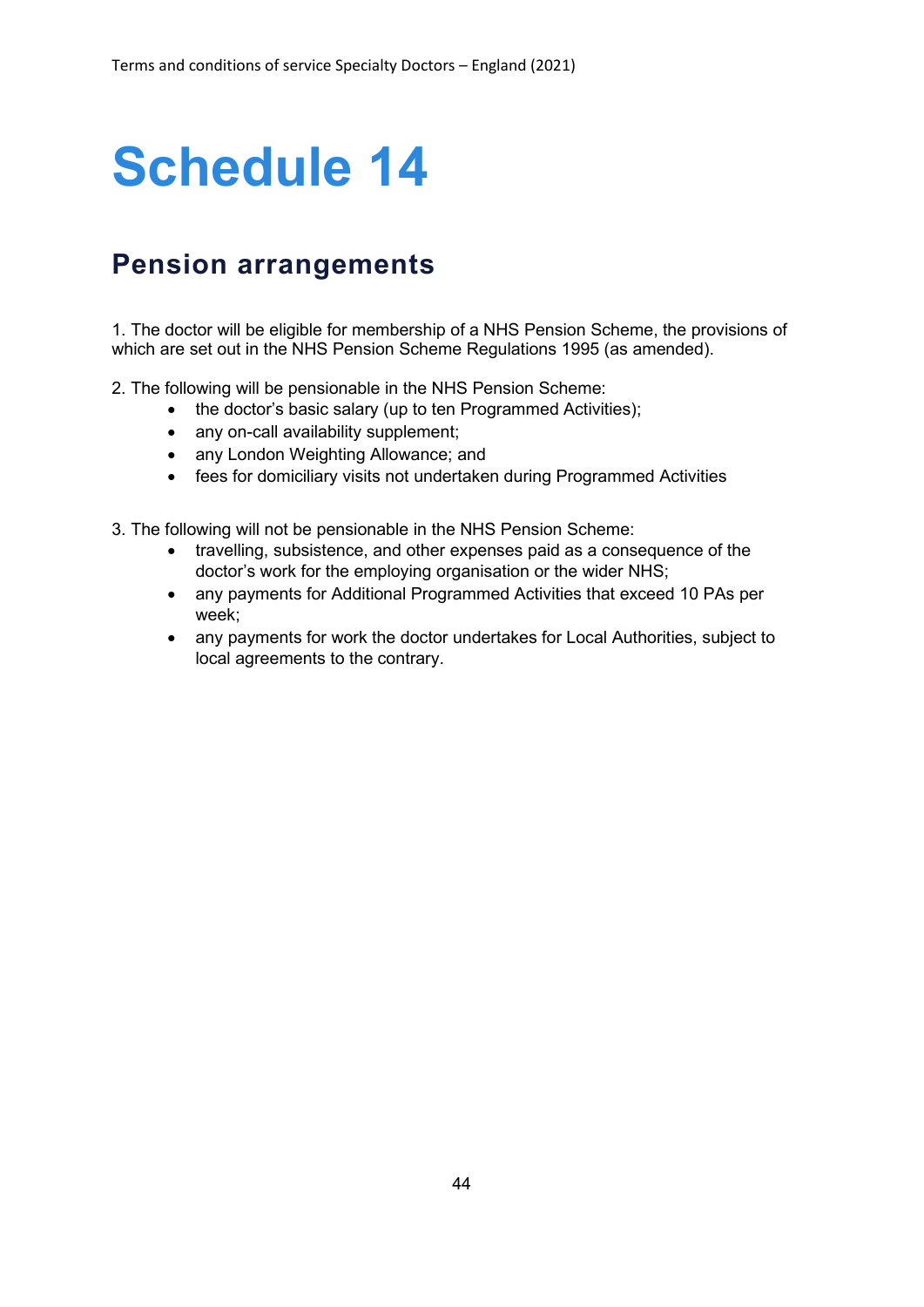# **Schedule 15**

### **Arrangements for leave**

#### **A. Annual leave and public holidays**

#### **Annual leave**

- 1. Doctors upon first appointment to the speciality doctor grade and who are not included in paragraph 2 below shall be entitled to annual leave at the rate of five weeks and two days a year.
- 2. Doctors who have completed a minimum of two years' service in the specialty doctor grade and/or in equivalent grades or who had an entitlement to six weeks' annual leave a year or more in their immediately previous appointments shall be entitled to annual leave at the rate of six weeks and two days a year.
- 3. Doctors who have completed a minimum of seven years' service in the specialty doctor grade and/or in equivalent grades shall receive an additional day of annual leave and shall be entitled to annual leave at the rate of six weeks and three days a year.
- 4. The leave year runs from the anniversary date of the doctor's appointment, or may be adjusted to a common start date in force in that employment at the discretion of the employer. No detriment to the doctor will arise from any leave year adjustment.
- 5. Annual leave should be discussed at the annual Job Plan review otherwise doctors shall provide a minimum of six weeks' notice of annual leave. Subject however to suitable arrangements having been made, doctors may take up to two days of their annual leave without seeking formal permission provided that they give notification beforehand.
- 6. These leave entitlements include the two extra statutory days available in England in previous contracts.

#### **Carry over of annual leave**

7. Annual leave should be planned and scheduled so that the full allocation of annual leave is taken before the end of the doctor's leave year. Where doctors have been prevented by their employer from taking the full allowance of annual leave before the end of the leave year, the outstanding leave will normally be carried forward to the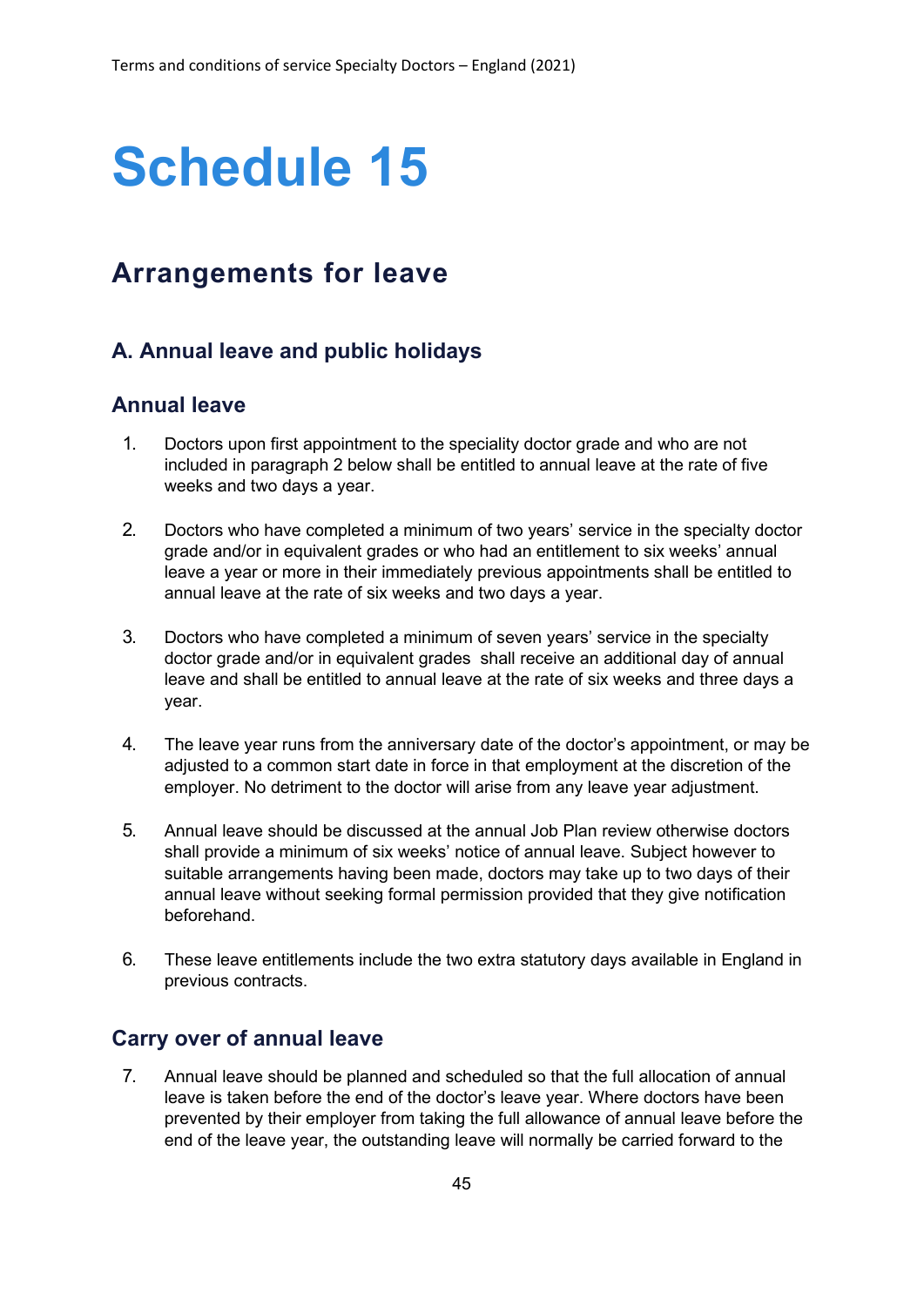next leave year upon mutual agreement between the doctor and employer.

- 8. Where a doctor has been allocated leave on dates not of their own choosing and they are subsequently prevented by sickness from taking their full allocation of leave before the end of the leave year, the leave will normally be carried forward to the next leave year upon mutual agreement between the doctor and employer.
- 9. In other circumstances, subject to needs of the service, up to five days' annual leave may be carried forward on application and taken in the next leave year.
- 10. The employing organisation will not ordinarily make payment in lieu of any untaken annual leave.

#### **Public holidays**

- 11. The annual leave entitlement of doctors in regular appointment is additional to eight public holidays.
- 12. In addition to the provisions of paragraph 11, a doctor who in the course of their duty was required to be present in hospital or other place of work between the hours of midnight and 9.00am on a statutory or public holiday should receive a day off in lieu.
- 13. Where a public holiday, including Christmas Day (25 December), Boxing Day (26 December) or New Year's Day (1 January), falls on a Saturday or a Sunday, the public holiday will be designated instead as falling on the first working weekday thereafter. In such circumstances, no day in lieu then arises for the work undertaken on Christmas Day (25 December), Boxing Day (26 December) or New Year's Day (1 January).

#### **Sickness during annual leave**

14. If a doctor falls sick during annual leave and produces a statement to that effect, the doctor will be regarded as being on sick leave from the date of the statement. A self certificate may cover days 1 to 7 of the period of sickness. The doctor must obtain a medical certificate for subsequent days. Further annual leave will be suspended from the date of the first statement.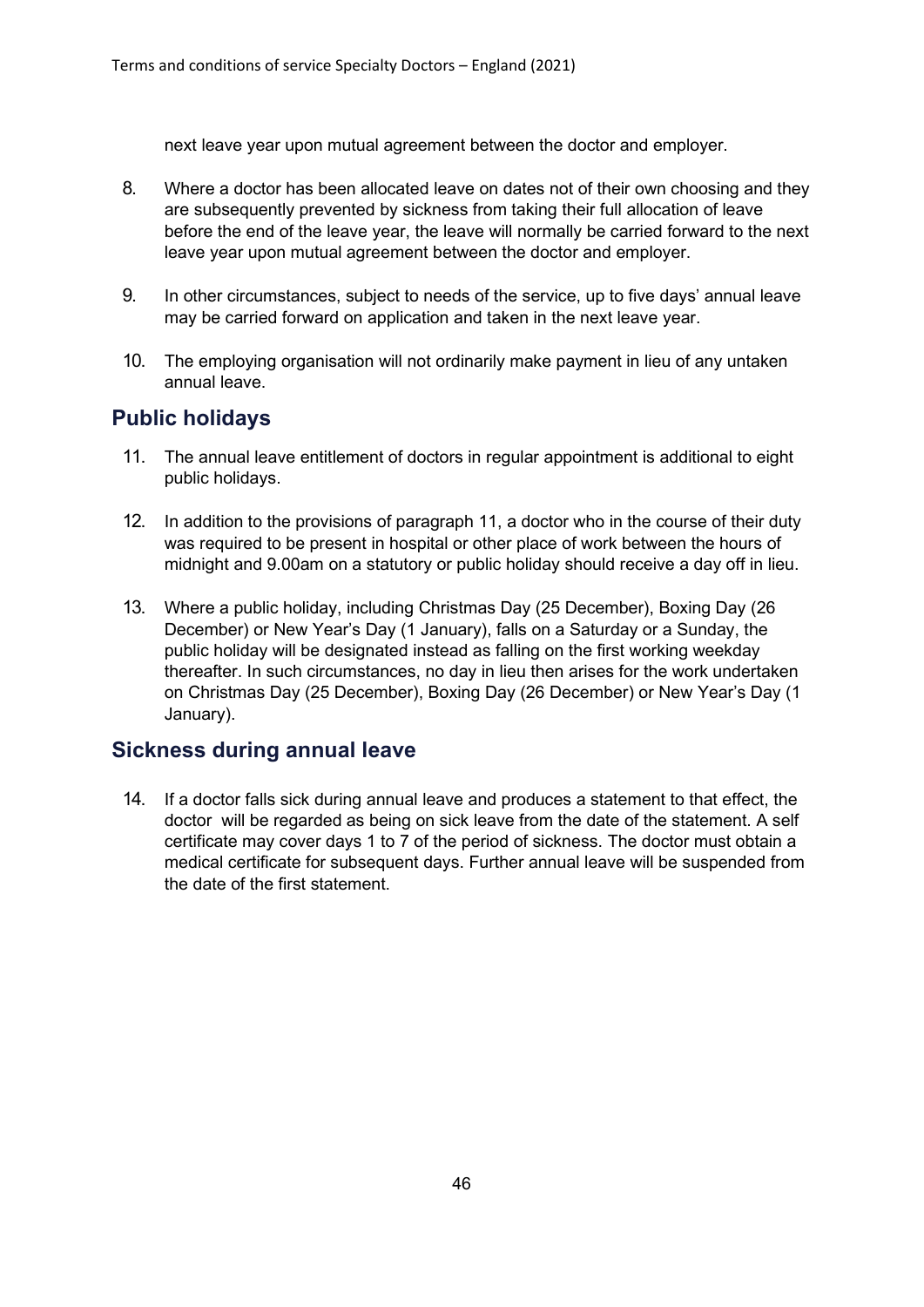#### **B. Professional and Study Leave**

#### **Definition**

- 15. Professional and study leave includes:
	- study, usually but not exclusively or necessarily on a course or programme
	- research
	- teaching
	- examining or taking examinations
	- visiting clinics and attending professional conferences
	- training.

#### **Proposing Professional or Study Leave**

- 16. Any grant of leave is subject to the need to maintain NHS services.
- 17. Where leave with pay is granted, the doctor must not undertake any other paid work during the leave period without the employing organisation's prior permission.

#### **Period of leave**

18. Subject to the conditions set out in paragraph 21, Professional or Study Leave will normally be granted to the maximum extent consistent with maintaining essential services in accordance with the recommended standards, or may exceptionally be granted under the provisions of paragraphs 19 and 20. The recommended standard is leave with pay and expenses or time off in lieu with expenses within a maximum of thirty days (including off-duty days falling within the period of leave) in any period of three years for professional purposes within the United Kingdom.

#### **Additional periods of Professional and Study Leave in the United Kingdom**

19. Employers may at their discretion grant Professional or Study Leave in the United Kingdom above the period recommended in paragraph 18 with or without pay and with or without expenses or with some proportion thereof.

#### **Professional and Study Leave outside the United Kingdom**

20. Employers may at their discretion grant Professional or Study Leave outside the United Kingdom with or without pay and with or without expenses or with any proportion thereof.

#### **Conditions**

- 21. The following conditions shall apply:
- (i) where a doctor is employed by more than one NHS organisation, the leave and the purpose for which it is required must be approved by all the organisations concerned;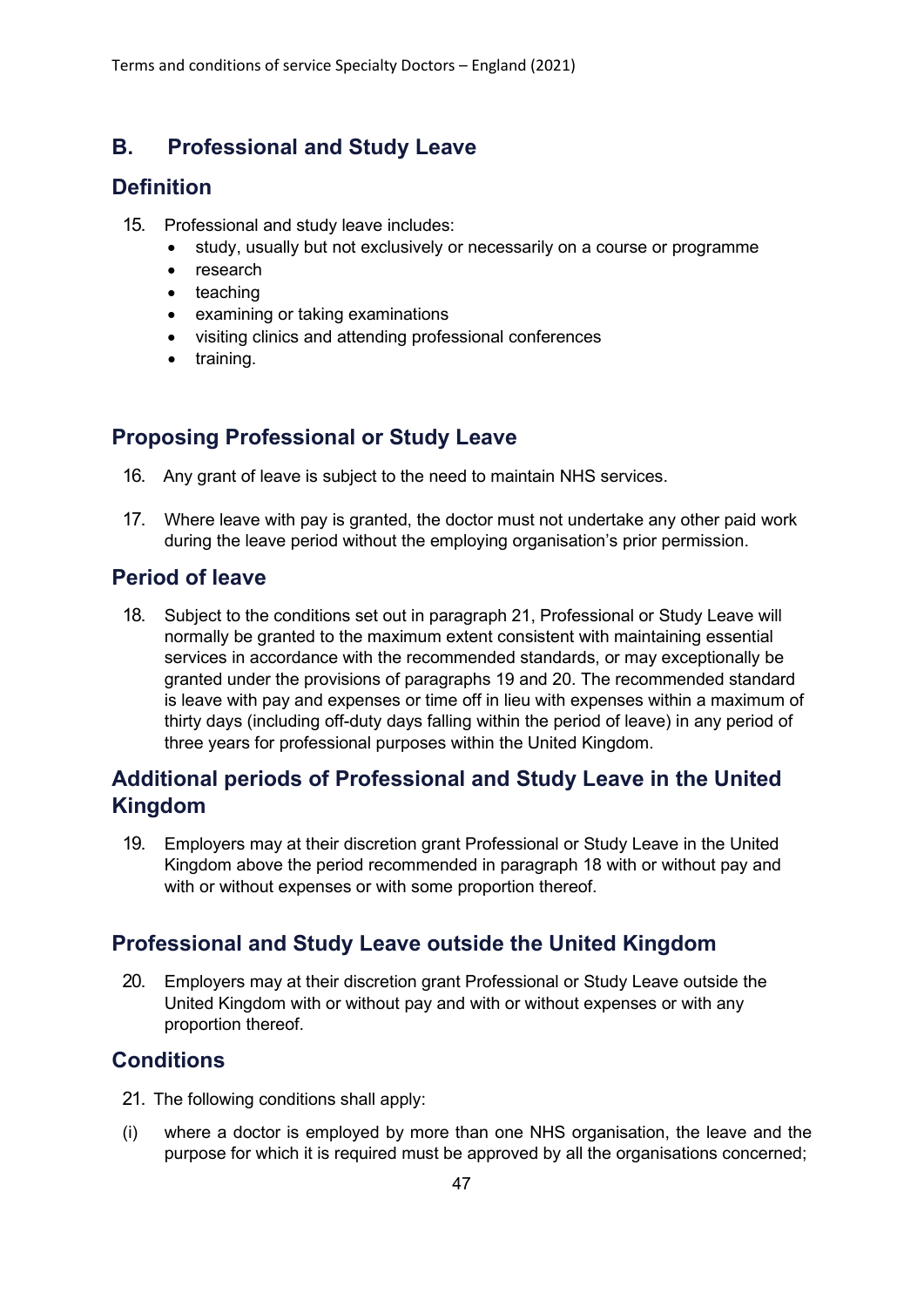- (ii) where leave with pay is granted, the doctor must not undertake any remunerative work without the special permission of the leave-granting organisation;
- (iii) where an application is made under paragraphs 19 and 20 for a period of leave with pay, and this exceeds three weeks, it shall be open to the leave granting organisation to require that one half of the excess over three weeks shall be counted against annual leave entitlement, the carry forward or anticipation of annual leave within a maximum of three weeks being permitted for this purpose.

#### **Sabbaticals**

22. A doctor may apply for sabbatical leave in accordance with the employing organisation's current arrangements. Any proposal for sabbatical leave should be considered in the annual Job Plan review.

#### **C. Sick leave**

23. A doctor absent from duty owing to illness (including injury or other disability) shall, subject to the provisions of paragraphs 24 to 38, be entitled to receive an allowance in accordance with the following table:

| During the first year of service                | One month's full pay and (after completing<br>four months' service) two months' half pay. |
|-------------------------------------------------|-------------------------------------------------------------------------------------------|
| During the second year of service               | Two months' full pay and two months' half<br>pay.                                         |
| During the third year of service                | Four months' full pay and four months' half<br>pay.                                       |
| During the fourth and fifth years of<br>service | Five months' full pay and five months' half<br>pay.                                       |

#### **Table 1 – Doctor sick leave entitlement**

24. The employer shall have discretion to extend a doctor's sick leave entitlement.

After completing five years of service  $\vert$  Six months' full pay and six months' half

pay.

25. To enable rehabilitation, the employer has the discretion to allow a doctor to return to work on reduced hours or to be encouraged to work from home without loss of pay to aid rehabilitation. Any such arrangements need to be consistent with statutory sick pay rules.

#### **Calculation of allowances**

26. The rate of allowance and the period for which it is to be paid in respect of any period of absence due to illness, shall be ascertained by deducting from the period of benefit (under Table 1) appropriate to the doctor's service, on the first day of absence the aggregate for the period of absence due to illness during the 12 months immediately preceding the first day of absence. In aggregating the periods of absence, no account shall be taken of: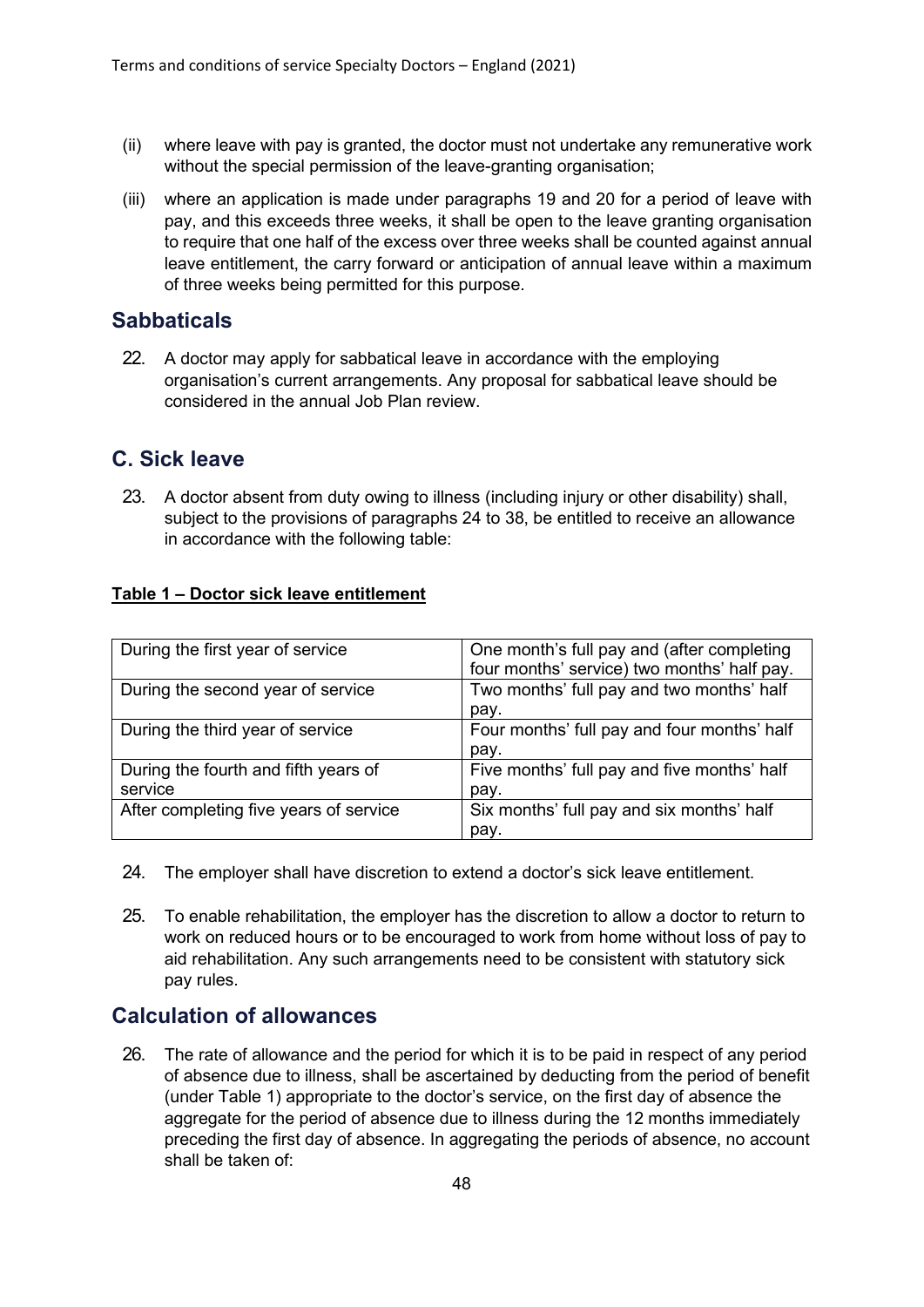- (i) unpaid sick leave; or
- (ii) injuries or diseases sustained to members of staff in the actual discharge of their duties through no fault of their own; or
- (iii) injury resulting from a crime of violence not sustained on duty but connected with or arising from the doctor's employment or profession, where the injury has been the subject of payment by the Criminal Injuries Compensation Authority (CICA); or
- (iv) due to injury as at sub-paragraph (ii) above which has not been the subject of payment by the CICA on the grounds that it has not given rise to more than three weeks loss of earnings, or was not one for which compensation above the minimum would arise.
	- 27. The employer may at its discretion also take no account of the whole or any part of the period of absence due to injury (not on duty) resulting from a crime of violence not arising from or connected with the doctor's employment or profession.

#### **Previous qualifying service**

- 28. For the purposes of ascertaining the appropriate allowance of paid sick leave under paragraph 23, previous qualifying service shall be determined in accordance with the doctor's statutory rights and all periods of service, (without any break of 12 months or more, subject to paragraph 29 below), with a National Health Service employer shall be aggregated.
- 29. Where a doctor has broken their regular service in order to go overseas in a rotational appointment forming part of a recognised training programme, or for any other appointment which is considered by the Postgraduate Dean or College or Faculty Adviser in the specialty concerned (if necessary, with the advice of the consultant) to be part of a suitable programme of training, or to undertake voluntary service, the doctor's previous NHS or approved service, as set out in paragraph 28 above, shall be taken fully into account in assessing entitlement to sick leave allowance, provided that:
	- i. the doctor has not undertaken any other work outside the NHS during the break in service, apart from limited or incidental work during the period of the training appointment or voluntary service; and
	- ii. the employer considers that there has been no unreasonable delay between the training or voluntary service abroad ending and the commencement of the subsequent NHS post.

#### **Limitation of allowance when insurance or other benefits are payable**

30. The sick pay, paid to a doctor when added to any statutory sickness, injuries or compensation benefits, including any allowances for adult or child dependants, must not exceed full pay.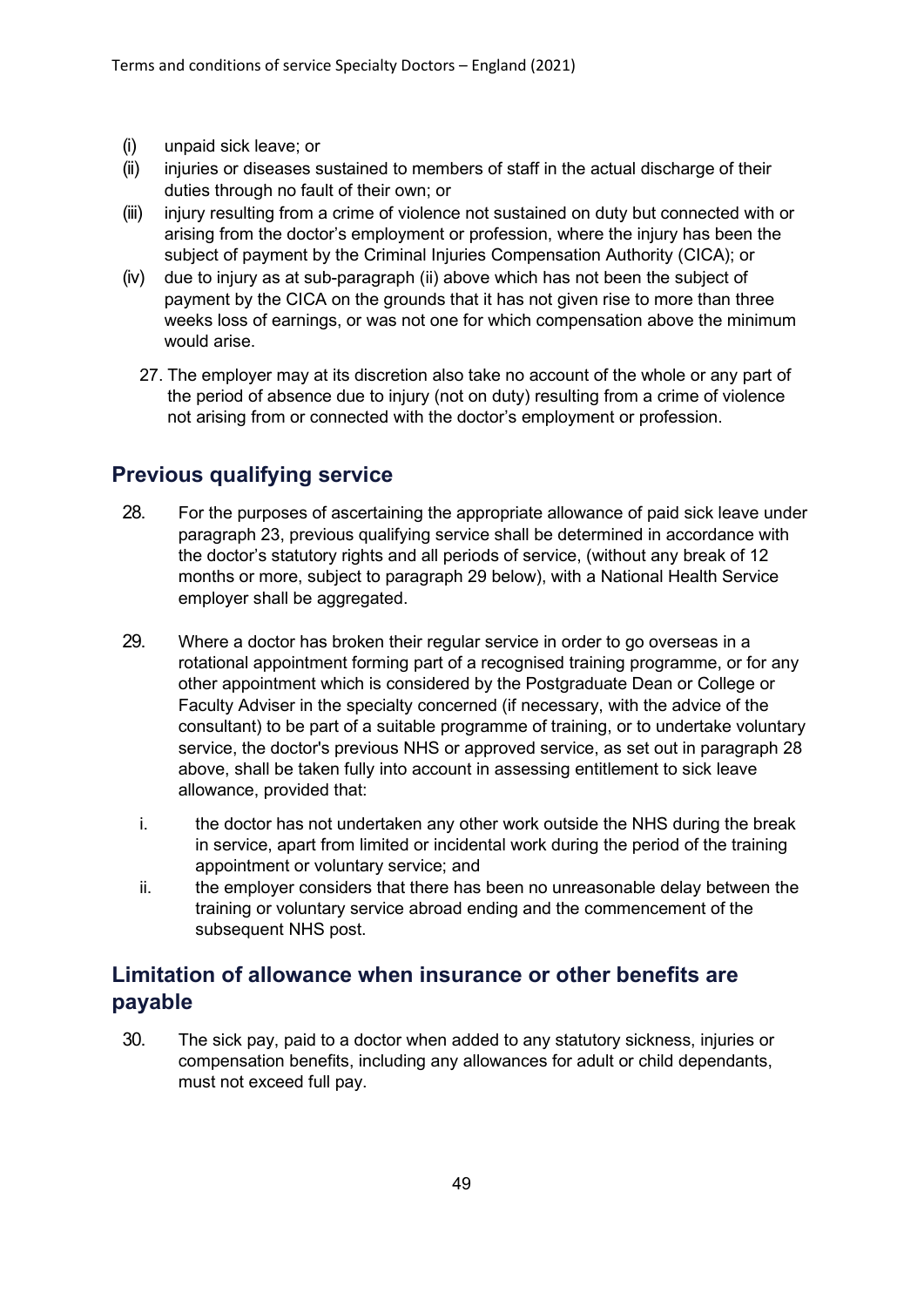#### **Submission of doctor's statements**

- 31. A doctor who is incapable of doing their normal work because of illness shall immediately notify their employer in accordance with the employer's procedures.
- 32. Any absence of more than seven days shall be certified by a doctor (other than the sick doctor). Statements shall be submitted in accordance with the employer's procedures.

#### **Accident due to sport or negligence**

33. An allowance shall not normally be paid in a case of accident due to active participation in sport as a profession, or in a case in which contributory negligence is proved, unless the employer decides otherwise.

#### **Injury sustained on duty**

34. a. An absence due to injury sustained by a doctor in the actual discharge of their duty, for which the doctor was not liable, shall not be recorded for the purposes of these provisions.

b. The Injury Allowance provisions will apply as set out in Section 22 of the NHS Terms and Conditions of Service Handbook, and should be read alongside the accompanying guidance issued by NHS Employers.

#### **Recovering of damages from third party**

35. A doctor who is absent as a result of an accident is not entitled to sick pay if damages are received from a third party. Employers may agree to advance to a doctor a loan, not exceeding the amount of sick pay under these provisions, providing the doctor repays to the employer when damages are received, the full amount or portion thereof corresponding to the amount in respect of loss of remuneration including the damages received. Once received, the absence shall not be taken into account for the purposes of the scale set out in Table 1.

#### **Medical examination**

36. The employer may at any time require a doctor, who is unable to perform their duties as a consequence of illness, to submit to an examination by a medical doctor nominated by the employer. Any expense incurred in connection with such an examination shall be met by the employer.

#### **Termination of employment**

37. After investigation, consultation and consideration of alternative posts, and where there is no reasonable prospect of the doctor returning to work, employers will have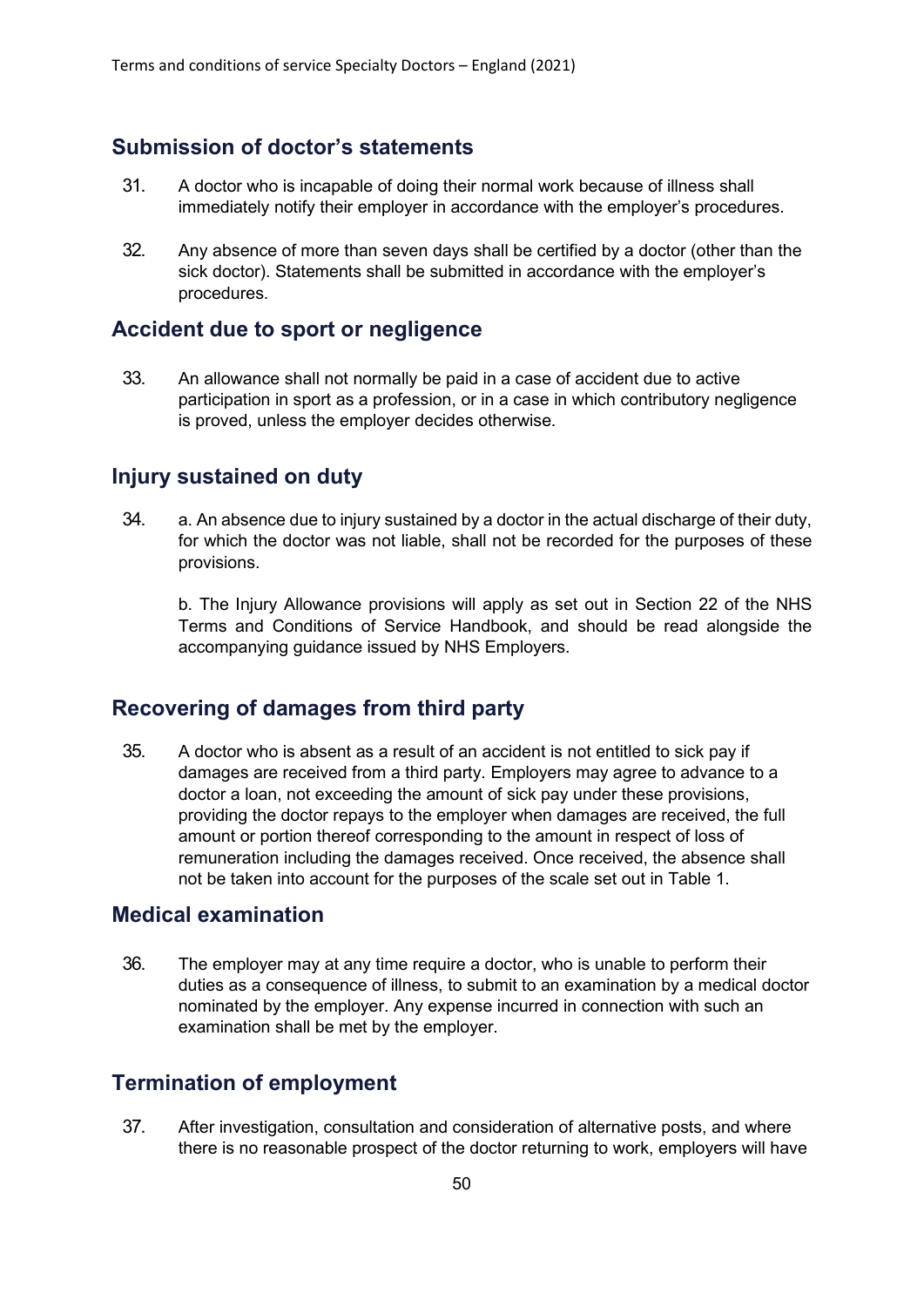the option to terminate employment before the doctor has reached the end of their contractual period of sick leave, provided that the doctor will receive their entitlement in accordance with Table 1.

#### **Procedures and payments where injuries are connected with other insured employment**

38. Notification procedures and payment of sick pay when injuries are connected with other insured employment, will be for local determination.

#### **D. Special leave with or without pay**

- 39. Special leave for any purpose may be granted (with or without pay) at the discretion of the employer. Where this grade of doctor is required to attend court as a witness, as a result of the normal course of delivering their NHS duties, such attendance will be classified as Contractual and Consequential Services.
- 40. Where a doctor has received a jury summons the doctor shall as soon as is reasonably practicable notify their employer. If the doctor participates in jury service they will be able to apply for special leave with pay in accordance with their employer's internal policy.

#### **E. Maternity leave and pay**

41. Provisions in Schedule 17 apply.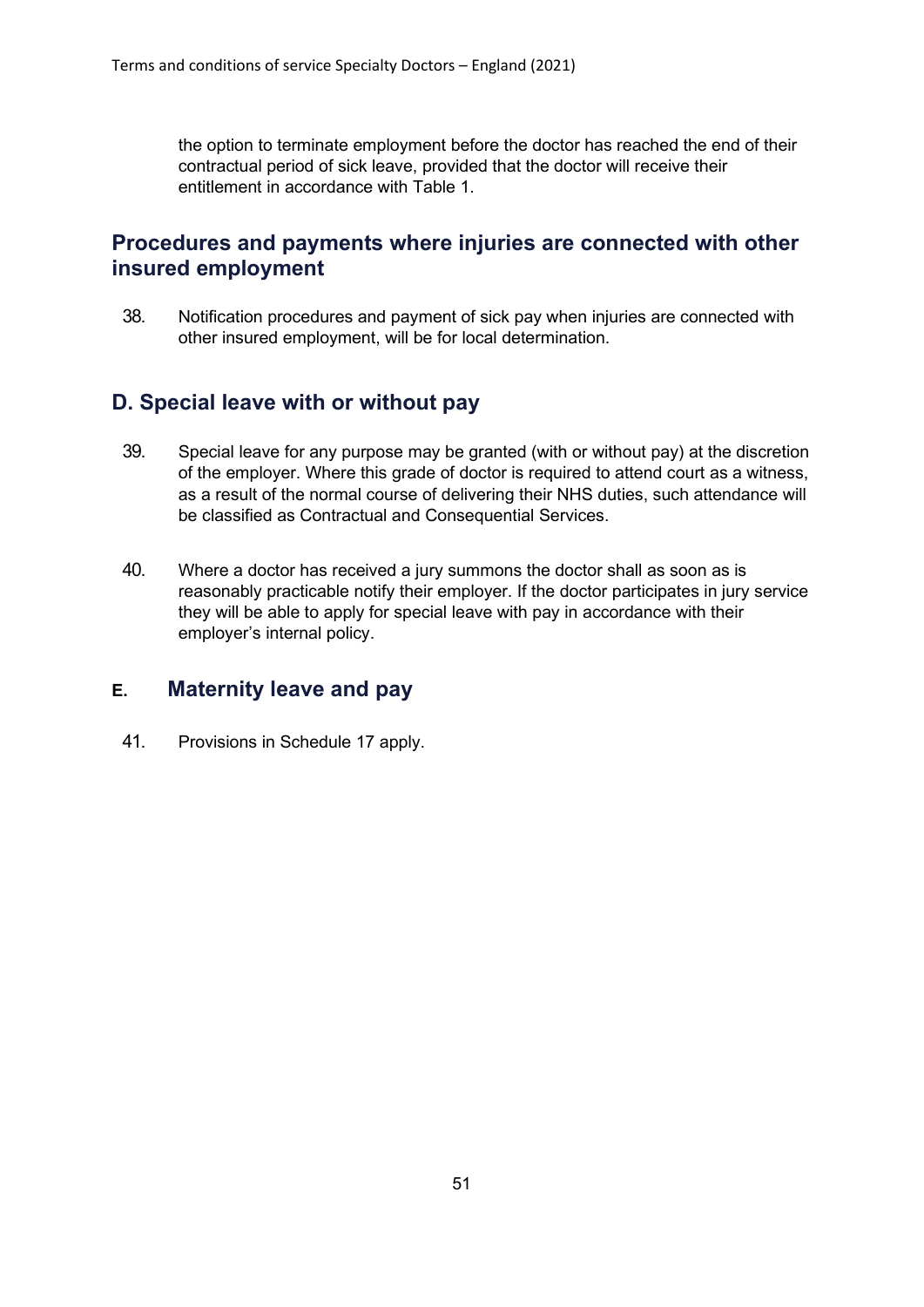# **Schedule 16**

## **Termination of employment**

#### **Period of notice**

- 1. Where termination of employment is necessary, an employer will give a doctor three months' notice in writing.
- 2. Doctors are required to give their employer three months written notice if they wish to terminate their employment.
- 3. Shorter or longer notice periods may apply where agreed between both parties in writing and signed by both.

#### **Grounds for termination of employment**

- 4. A doctor's employment may be terminated for the following reasons:
	- (i) conduct
	- (ii) capability
	- (iii) redundancy
	- (iv) failure to hold or maintain a requisite qualification, registration or licence to practice
	- (v) in order to comply with a statute or other statutory regulation; or
	- (vi) where there is some other substantial reason to do so in a particular case.
- 5. Should the application of any disciplinary or capability procedures result in the decision to terminate a doctor's contract of employment, he or she will be entitled to an appeal.
- 6. In cases where employment is terminated, a doctor may be required to work their notice, or if the employer considers it more appropriate, the doctor may be paid in lieu of notice, or paid through the notice period but not be required to attend work.
- 7. In cases of gross misconduct, gross negligence, or where a doctor's registration as a medical doctor (and/or their registration as a dental doctor) has been removed or has lapsed without good reason, employment may be terminated without notice.

#### **Termination of employment following re-organisation**

8. Where a re-organisation of local health services involves displacement of, or significant disturbance to, the services provided by a doctor, the employer will use reasonable endeavours to render effective assistance to the doctor with a view to his or her obtaining suitable alternative employment elsewhere in the NHS.

#### **Termination of Employment by Redundancy**

9. If a doctor's employment is terminated because of redundancy (within the meaning of Section 139 of the Employment Rights Act 1996, or the circumstances described in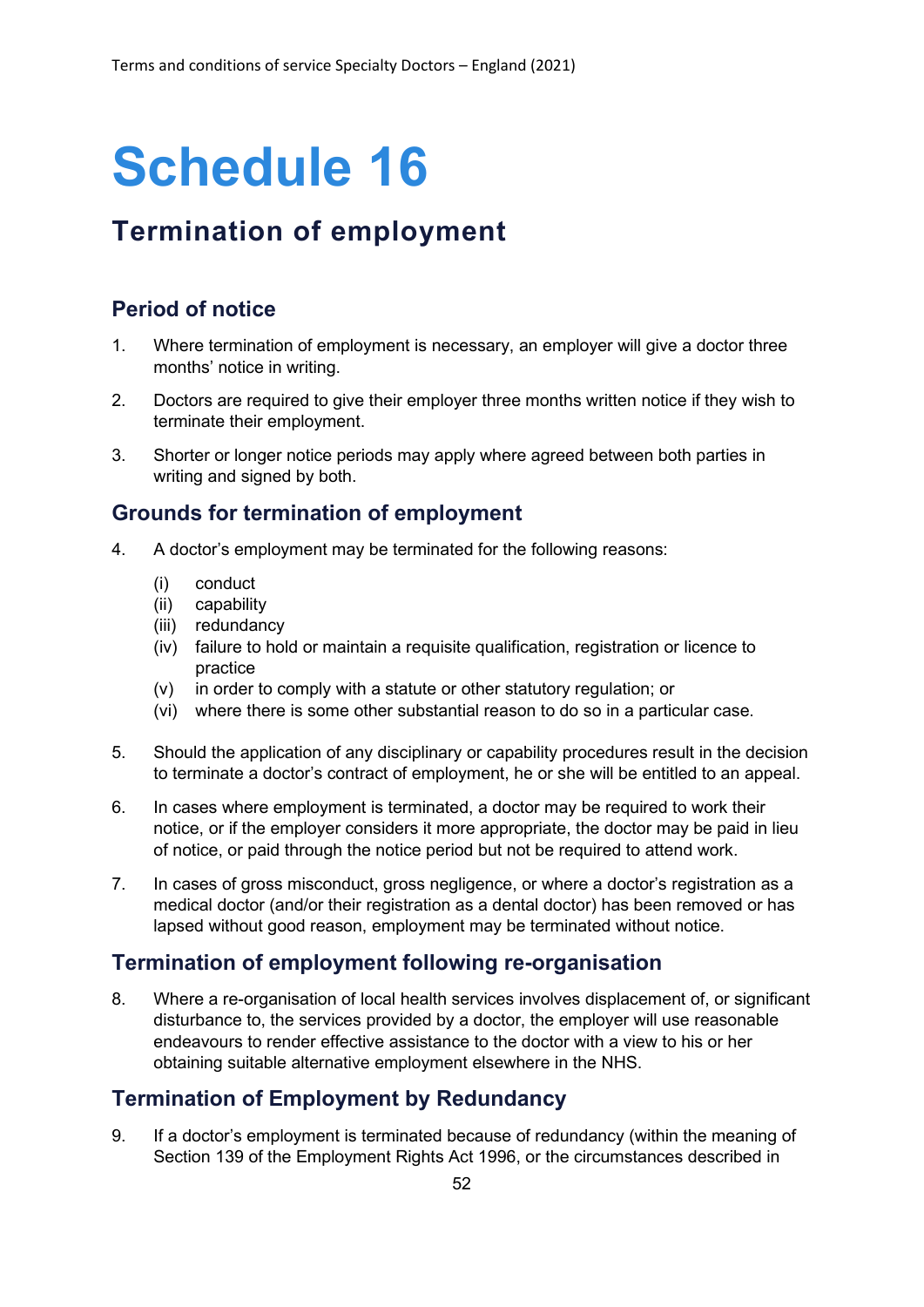Section 16 of the NHS Terms and Conditions of Service Handbook) then provided that they have two years or more continuous service, entitlement to redundancy will be in accordance with Section 16 of the NHS Terms and Conditions of Service Handbook $3$ .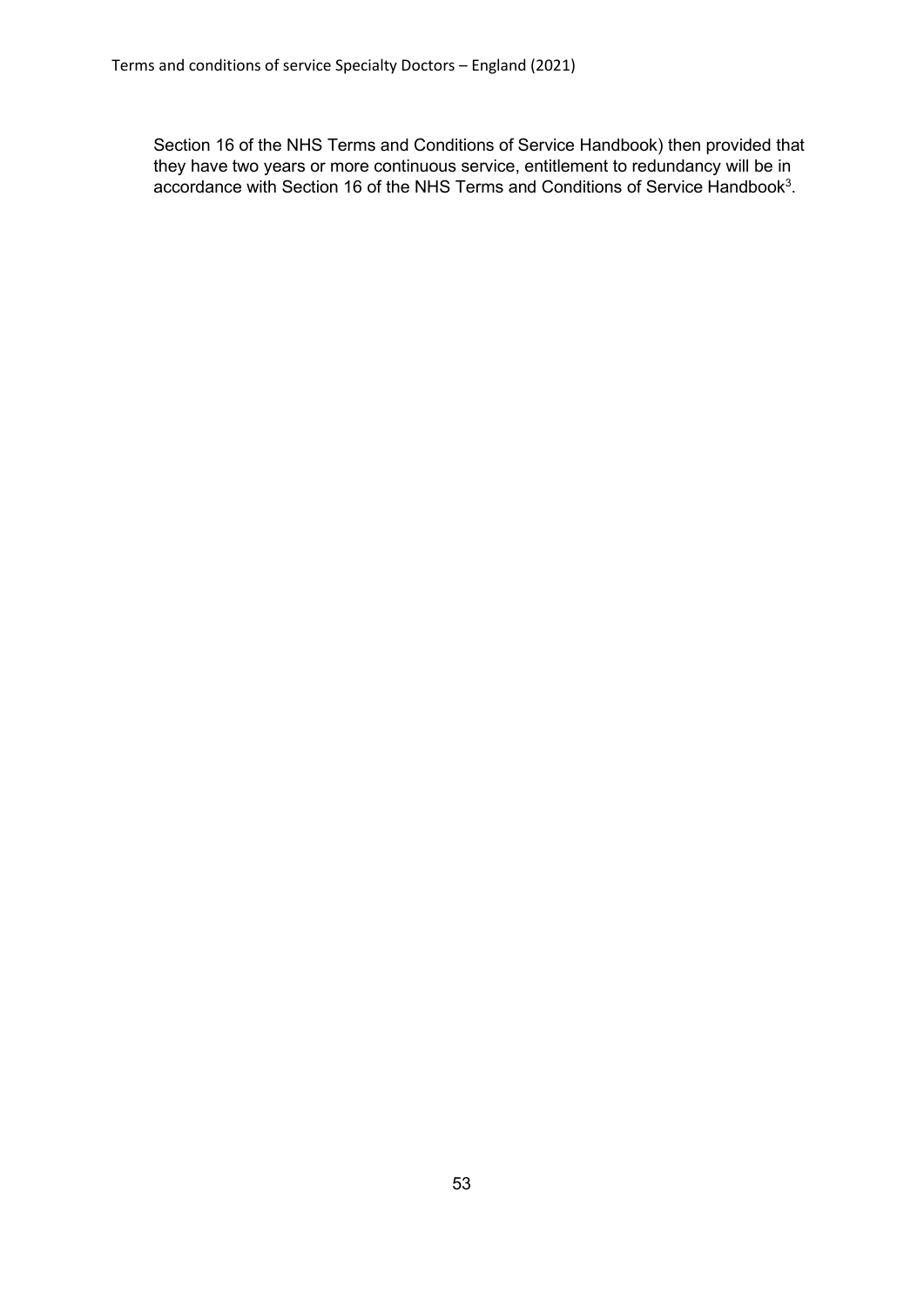# **Schedule 17**

### **Applicable sections of the NHS Terms and Conditions of Service Handbook**

- 1. The following sections of the NHS Terms and Conditions of Service Handbook<sup>[4](#page-53-0)</sup> apply to doctors employed under these Terms and Conditions of Service:
	- Section 7 Payment of Annual Salaries
	- Section 15 Leave and pay for new parents
	- Section 16 Redundancy pay (England)
	- Section 22 Injury allowance
	- Section 23 Child bereavement leave
	- Section 25 Time off and facilities for trade union representatives
	- Section 26 Joint consultation machinery
	- Section 30 General equality and diversity statement
	- Section 32 Dignity at work
	- Section 33 Balancing work and personal life
	- Section 34 Employment break scheme
	- Annex 26 Managing sickness absences developing local policies and procedures
- 2. In relation to the above sections:
	- a. In particular, when developing relevant policies and considering flexible working requests, employers must take into account the domestic and family circumstances of doctors, including but not limited to caring responsibilities and the working patterns of partners and dependents.
	- b. Employers will take into account any guidance issued by NHS Employers agreed through national collective bargaining arrangements.

<span id="page-53-0"></span><sup>4</sup> NHS terms and conditions of service handbook, available fro[m www.nhsemployers.org](http://www.nhsemployers.org/)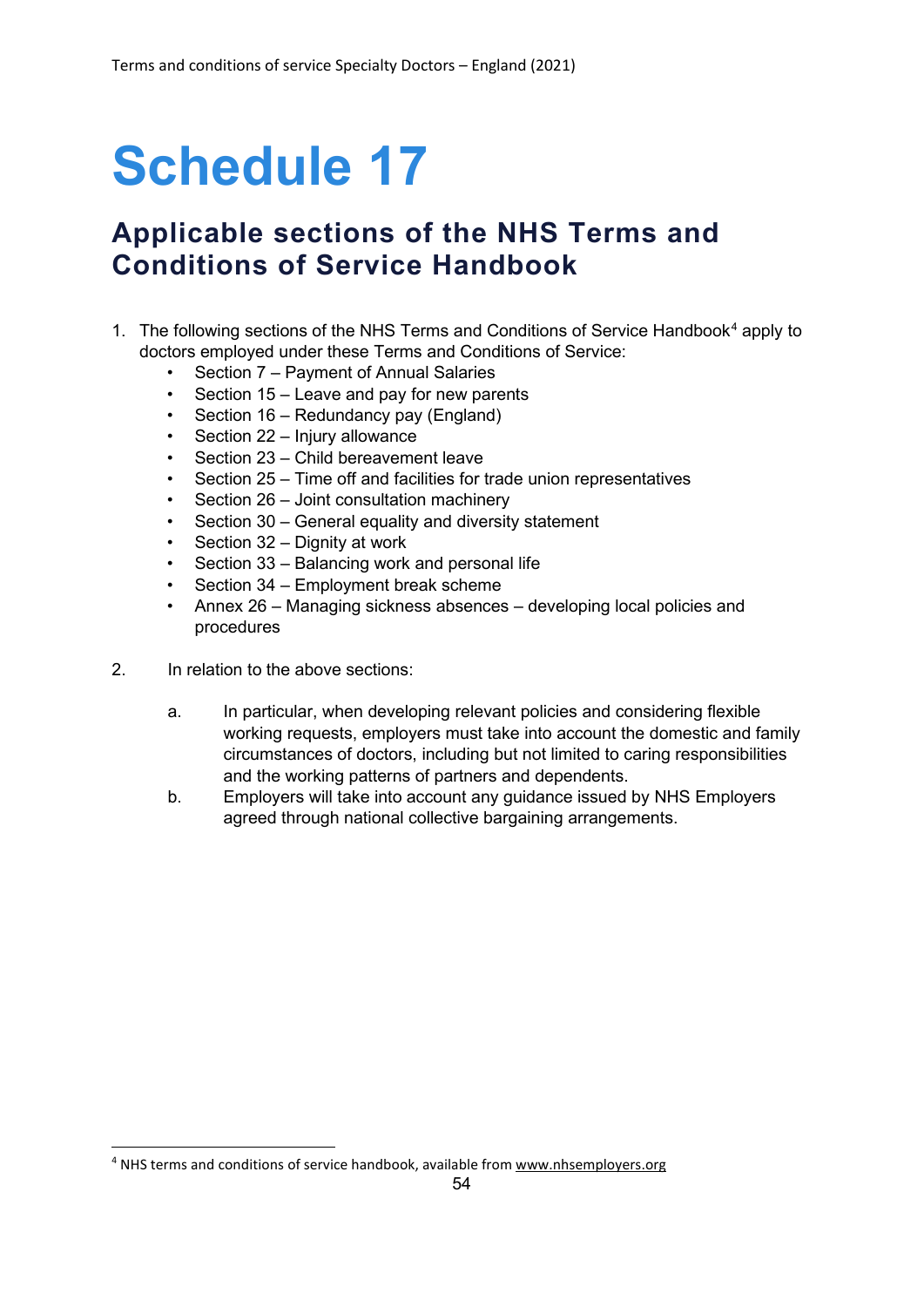# **Schedule 18 Model provisions for expenses**

These model provisions are designed to serve as the basis for agreements about the payment of doctors' expenses for doctors employed by the NHS or contracted on an honorary basis. NHS employers and doctors may agree alternative provisions.

#### **General**

1. Travelling, subsistence, and other expenses incurred in the service of the employer shall be reimbursed to meet costs at the rates set out in this schedule or up to the limits set and agreed locally. Expenses do not form part of a doctor's pay and are not pensionable.

#### **Submission of claims**

2. In preparing claims, doctors shall indicate adequately the nature of the expenses involved and submit valid receipts; claims shall be submitted normally at intervals of not more than one month, and as soon as possible after the end of the period to which the claim relates.

#### **Travelling expenses and mileage allowance**

3. The provisions of Section 23 (except paragraphs 2.4 and 4) of the General Council Conditions of Service shall apply. In these provisions "principal place of work" shall be understood to mean "the hospital or other base from which the doctor conducts their main duties". Where a doctor has a joint contract with more than one employing organisation, the term "principal place of work" shall be interpreted as meaning the base from which the doctor conducts their main duties within that joint contract, irrespective of employing organisation.

#### **Mileage allowances payable**

- 4. Except where a doctor has been allocated a Lease Car (paragraphs 25 to 47 and subject to paragraph 28 of these provisions) mileage allowances shall be payable in accordance with the rates specified at paragraphs 9 to 19 of these provisions, as appropriate, where doctors use their private vehicle for any official journey on behalf of their employing organisation, including travel in connection with domiciliary consultations.
- 5. No allowance shall be payable for their normal daily journey between their home and their principal place of work, except as provided for in paragraphs 6 to 8.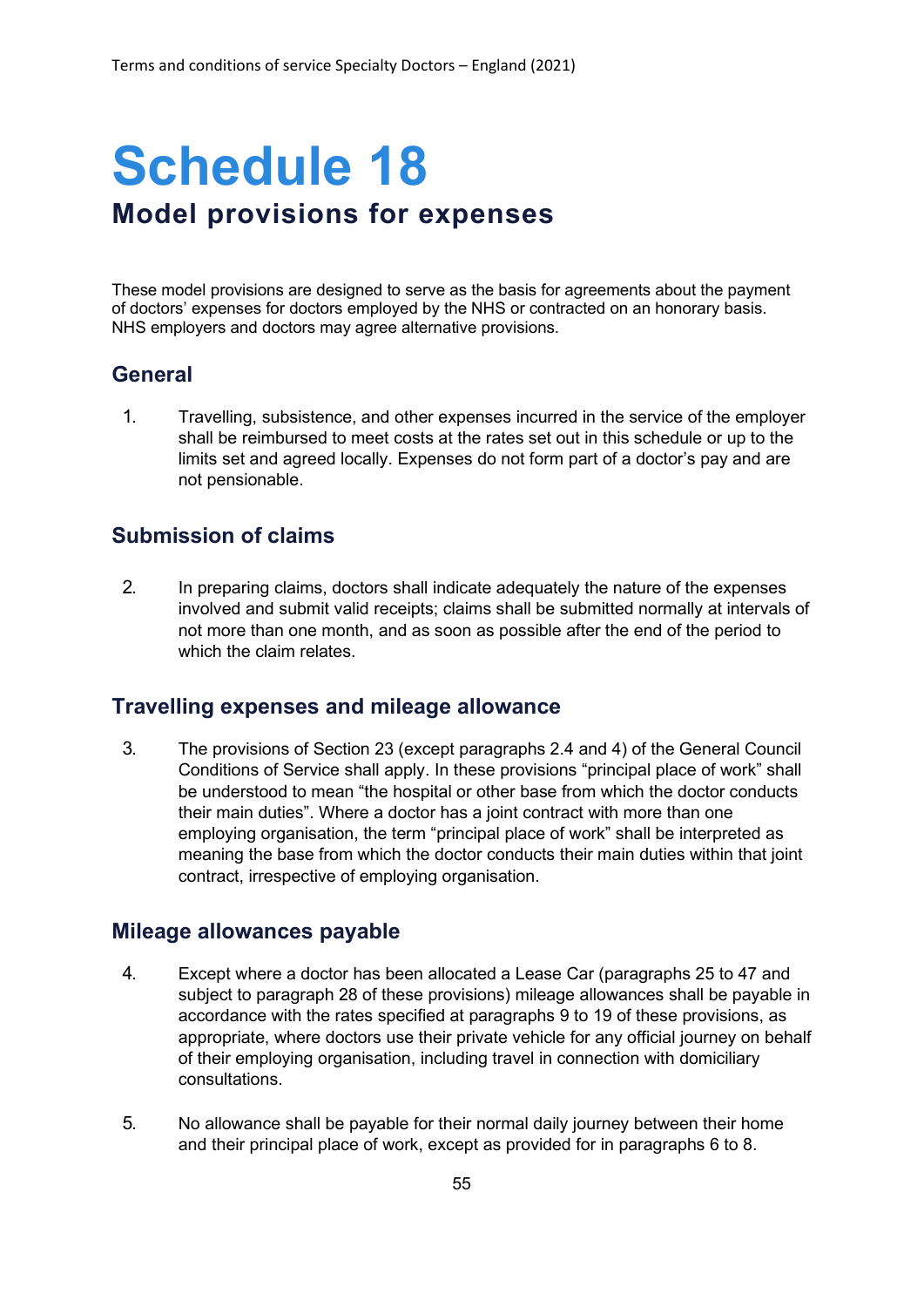#### **Emergency visits**

6. Doctors called out in an emergency shall be entitled to mileage allowance in respect of any journey they are required to undertake, including the distance between their home and principal place of work.

#### **Home-to-principal place of work mileage**

#### **Official journeys beginning at home**

- 7. a. Subject to sub-paragraph 7.b. where a doctor travels between their home and principal hospital before and/or after an official journey, or journey direct from their home to the place visited and/or return direct to their home from the place visited, mileage allowance shall be payable for the whole distance travelled, subject to a maximum based on the return journey from their principal hospital to the place visited, plus twenty miles. Mileage allowance shall be paid for the distance equal to the return journey between the principal hospital and the place visited. The additional (maximum) twenty miles shall be paid for as follows:
	- i. If the doctor is the holder of a current season ticket for travelling between their home and their principal hospital, mileage allowance in accordance with paragraphs 9 to 16.
	- ii. If the doctor is not a season ticket holder, mileage allowance less the public transport rate.

b. No allowance shall be paid in respect of home to principal hospital mileage to a doctor whose normal practice is to travel from their home to their principal hospital by private car even when the car is required for the purpose of making an official journey.

#### **Application of paragraph 7**

- 8. Paragraph 7 shall be applied as follows:
	- a. Doctors who travel by car only on the days when they require it to make an official journey which attracts mileage allowance, other than at the public transport rate, shall be paid mileage allowance calculated in accordance with sub-paragraph 7.a;
	- b. except as provided in sub-paragraph 8.c, doctors whose normal practice is to travel to their principal hospital by car shall, if they use it on any day to make an official journey, be paid mileage allowance by reference to the excess, if any, of the total distance travelled over the normal return journey between their home and their principal hospital;
	- c. doctors whose normal practice is to use their car to travel to their principal hospital, but who satisfy both the following requirements, may, if the employing authority by resolution so decide, be treated as in sub-paragraph 8.a., i.e. they may, in respect of the days on which they actually use the car to make an official journey which attracts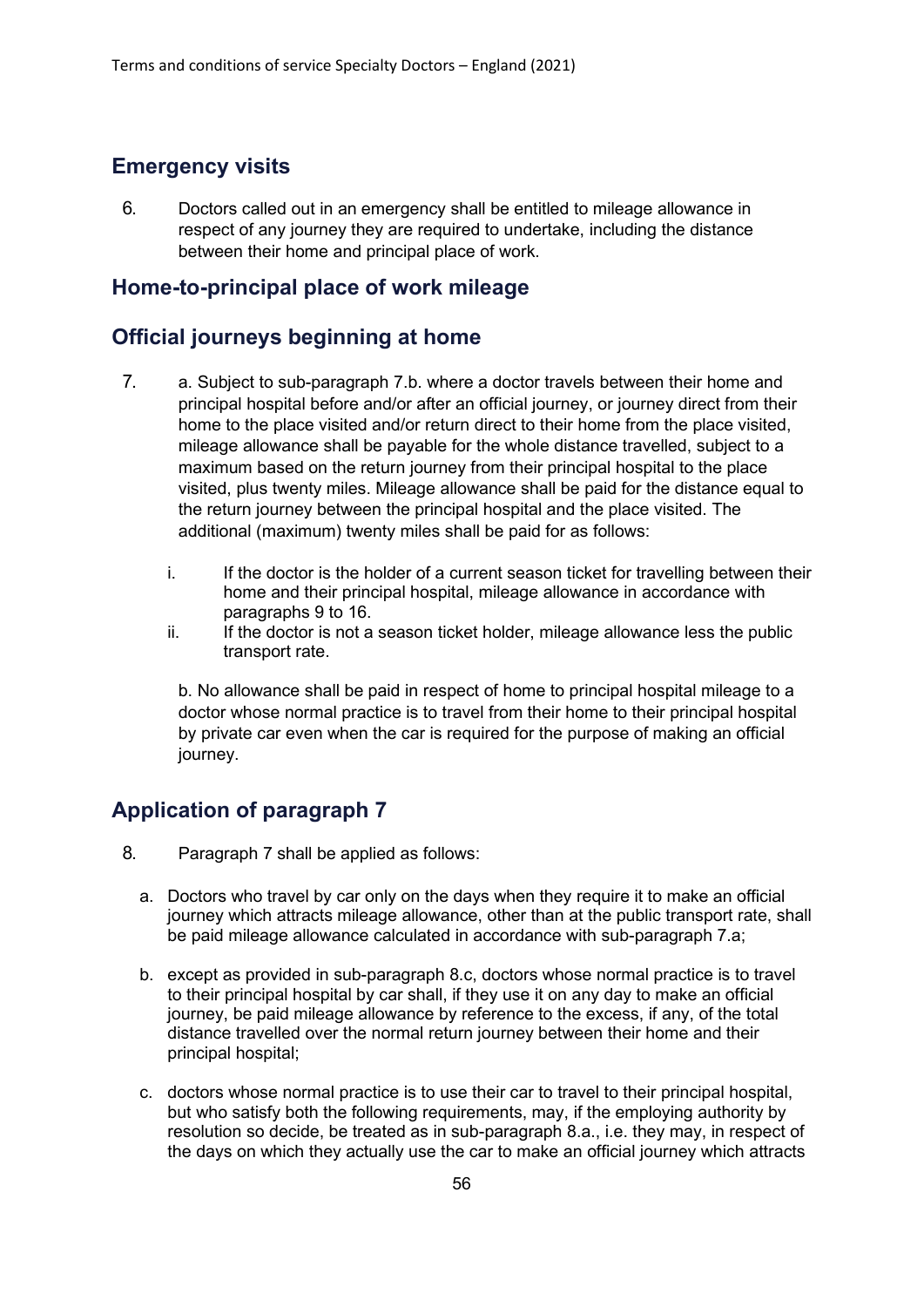mileage allowance, other than at the public transport rate, be paid mileage allowance in accordance with sub-paragraph 7.a. Doctors to whom this arrangement apply are those who have a claim to special consideration because:

- i. they have a definite commitment to make an official journey every day for which the use of their car is justified, or, alternatively, their duties are such that they are liable to be called upon to make official journeys by car which cannot be arranged in advance, and that liability is so extensive and the journeys in practice so frequent as to make it desirable that their car should always be available at their principal hospital; and
- ii. they would not otherwise require to travel to their principal hospital by car.

#### **Rates of mileage allowance - regular user allowances**

- 9. Allowances at regular user rates shall be paid to doctors who:
	- (i) are classified by the employing organisation as regular users and choose not, or are unable, to avail themselves of a Lease Car in accordance with paragraphs 25 to 33; or
	- (ii) are new appointees to whom the employing organisation has deemed it uneconomic, or is unable to offer a Lease Car in accordance with paragraphs 25 to 33; and
	- (iii) are required by their employing organisation to use their own car on NHS business and, in so doing, either:
		- (a) travel an average of more than 3,500 miles a year; or
		- (b) travel an average of at least 1,250 miles a year; and
		- (c) necessarily use their car on an average of three days a week; or
		- (d) spend an average of at least 50 per cent of their time on such travel, including the duties performed during the visits.

#### **Change in circumstances**

10. If there is a change in a doctor's duties or if the official mileage falls below that on which a regular or essential user classification was based and which is likely to continue, the application to the doctor of the regular user agreement should be reconsidered. Any decrease in the annual official mileage or the frequency of travel, etc which is attributable to circumstances such as prolonged sick leave or the temporary closure of one place of duty should be ignored for this purpose.

#### **Non-classification as regular user**

11. Where an employing organisation does not consider that a doctor, other than one to whom paragraph 28 of these provisions applies, should be classified as a regular or essential user, and if this gives rise to any serious difficulty, the doctor shall have recourse to local grievance procedures.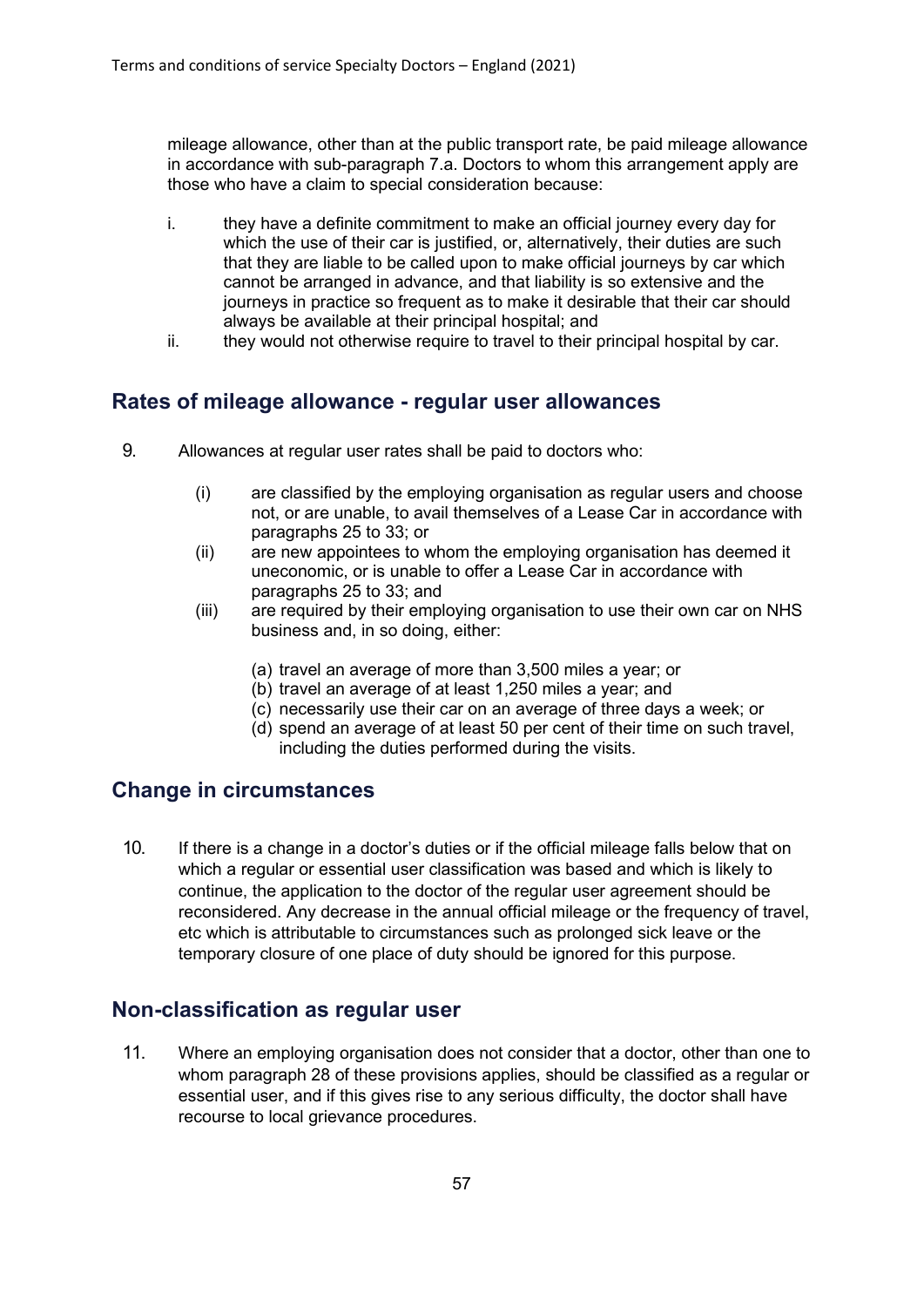#### **Payment of lump sums**

- 12. Payment of the annual lump sum allowance shall be made in equal monthly instalments over a period from 1 April in any year to 31 March in the succeeding year.
- 13. In the case of a doctor who takes up an appointment with an employing organisation or leaves the employment of their employing organisation after 1 April in any year, allowances shall be paid pro rata. The calculation of the mileage allowance should thus be in accordance with the following procedure:
	- (i) The mileage allowance to be paid at the higher rate would, at 9,000 miles per annum, be equivalent to 750 miles per month of service. The excess over 750 miles per month of service would be paid at the intermediate and, if appropriate, the lower rate. For example, where the total service in the period 1 April in any year to 31 March in the succeeding year is five months, then up to 3,750 miles would be paid at the higher rate and any excess at the intermediate, and if appropriate, the lower rate. Similarly, the lump sum should be divided into twelve monthly payments.
	- (ii) When a doctor leaves the employment of an employing organisation, a calculation shall be made in respect of their entitlement for the portion of the year served with the employing organisation and any adjustments made thereafter.

#### **Part months of service**

14. Part months of service shall be regarded as complete months for the purposes of paragraph 12. However, a regular user who leaves the service of one employing organisation and enters the employment of another during the same month shall receive only one lump sum instalment for that month, payable by the former employing organisation.

#### **Cars out of use**

- 15. When a doctor entitled to the regular user allowance does not use their car as a result of a mechanical defect or absence through illness:
	- (i) the lump sum payment should be paid for the remainder of the month in which the car was out of use and for a further three months thereafter. For the following three months, payment should be made at the rate of 50 per cent of the lump sum payment. No further payments should be made if a car is out of use for six months or longer;
	- (ii) during the period when the car is "off the road" for repairs, out of pocket expenses in respect of travel by other forms of transport should be borne by the employing organisation, in accordance with the provisions of expenses in this schedule.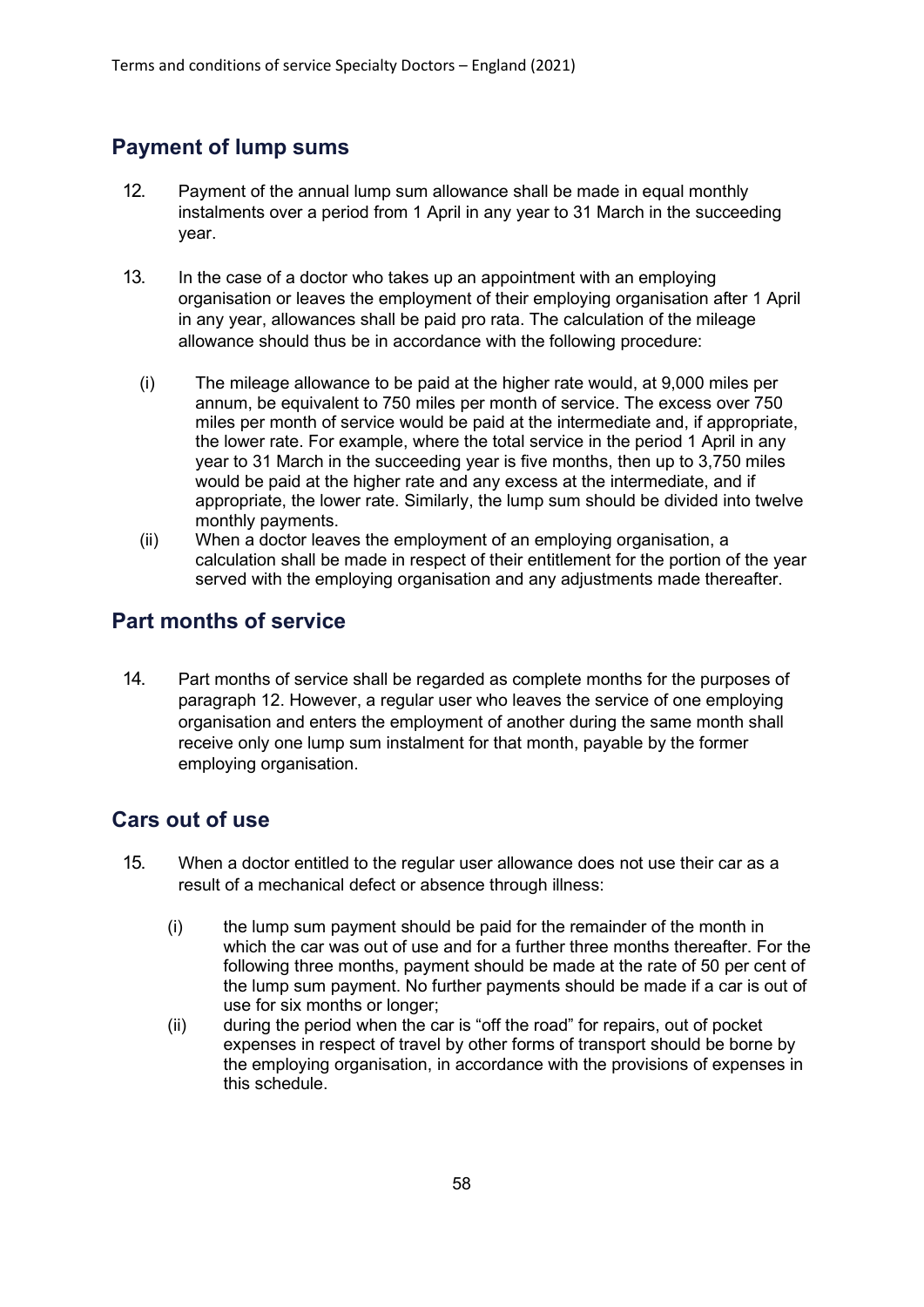#### **Standard mileage rates**

16. Mileage allowances at standard rates will be paid to doctors who use their own vehicles for official journeys, other than in the circumstances described in paragraph 9, 17 and 28 of these provisions, provided that a doctor may opt to be paid mileage allowances at standard rates, notwithstanding their entitlement to payment at regular user rates.

#### **Public transport mileage rate**

17. The foregoing rates shall not apply if a doctor uses a private motor vehicle in circumstances where travel by a public service (e.g. rail, bus) would be appropriate. For such journeys, an allowance at the public transport rate shall be paid, unless this is higher than the rate that would be payable at the standard, regular user or special rate. Further guidance on the application of the public transport mileage rate is attached at Annex B.

#### **Passenger allowances**

18. Where other employees or members of an employing organisation are conveyed in the same vehicle, other than a Lease Car, on the business of the National Health Service and their fares by a public service would otherwise be payable by the employing organisation, passenger mileage allowance shall be paid.

#### **Garage expenses, tolls and ferries**

19. Subject to the production of vouchers wherever possible, doctors using their private motor vehicles on an official journey at the standard, regular user or special rate of mileage allowance shall be refunded reasonable garage and parking expenses and charges for tolls and ferries necessarily incurred, except that charges for overnight garaging or parking shall not be reimbursed, unless the doctor is entitled to night subsistence allowance for overnight absence. Similar expenses may also be refunded to doctors only entitled to the public transport rate of mileage allowance, provided that the total reimbursement for an official journey does not exceed the cost which would otherwise have been incurred on public transport, including the fares of any official passengers.

#### **Loans for car purchase**

- 20. The provisions of this paragraph apply to doctors who qualify for the first time as regular car users in the NHS, other than those who are offered, or provided with, a suitable Lease Car.
- 21. Such doctors are entitled to a loan at 2½ per cent flat rate of interest, provided that the request for the loan is made within three months of such classification, or of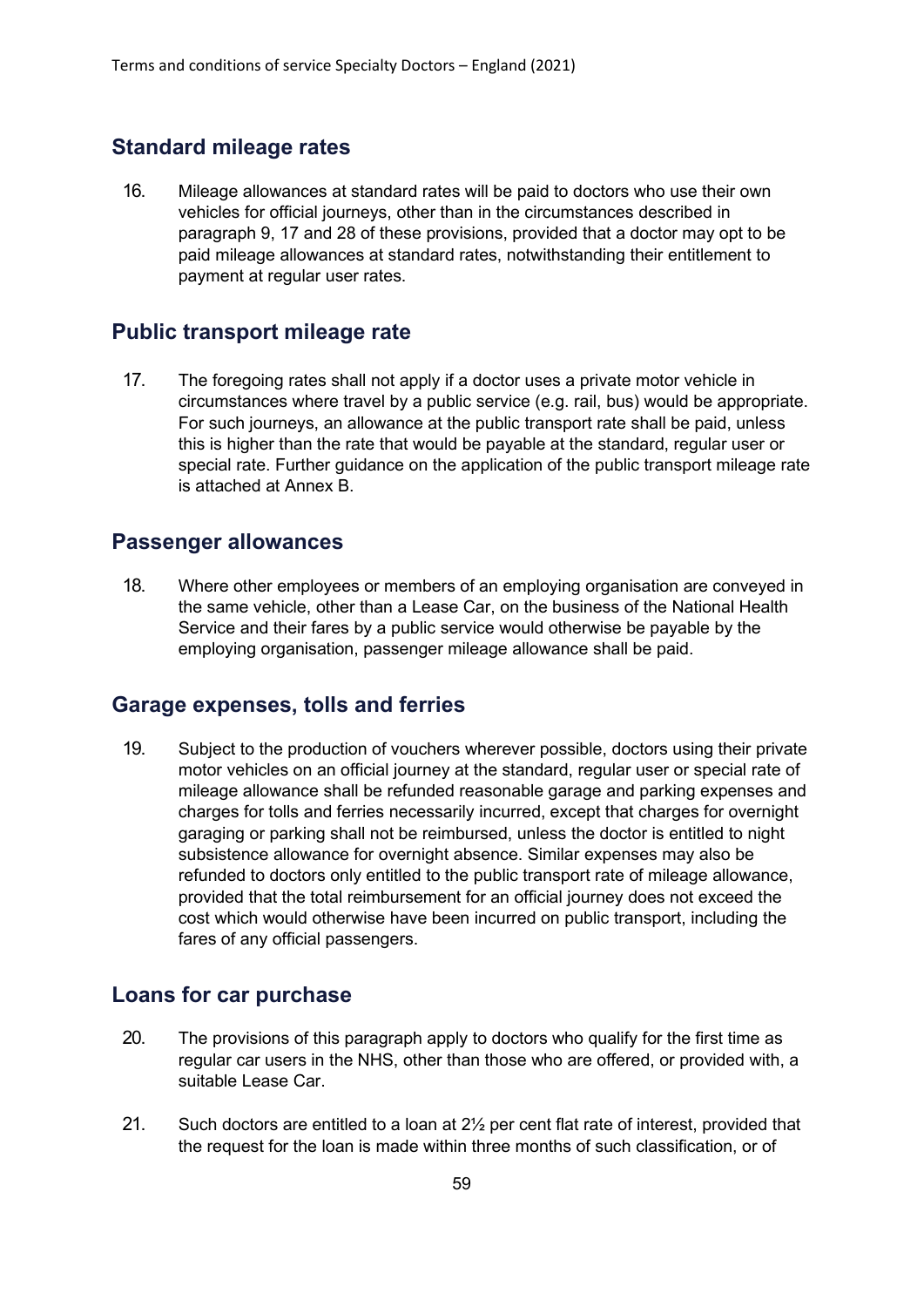taking up the post (whichever is the later).

- 22. Loans shall be made in accordance with the provisions of paragraphs 22 to 27 of Section 24 of the General Council Conditions of Service.
- 23. In determining whether a car is "suitable" for the purposes of these provisions, various factors may need to be taken into account, such as the total official mileage to be driven, reliability, the need to carry heavy or bulky equipment and local road conditions, etc.

#### **Pedal cycles**

24. Doctors using pedal cycles for official journeys may be reimbursed at the rate set out in Annex A, Table 1.

#### **Lease cars**

#### **Allocation**

- 25. For the purposes of paragraphs 26 to 47, a "Lease Car" is any vehicle owned or contract- hired by an employing organisation.
- 26. Employing organisations may offer Lease Cars for individual use on official business where they deem it economic (see also paragraph 44 of these provisions) or otherwise in the interest of the service to do so.
- 27. Doctors in post on 9 May 1990 who are required to travel on NHS business and have been classified by the employing organisation as regular users may continue to receive the regular user lump sum payments and allowances set out in Annex A, Table 1 for so long as they remain in the same post or until they voluntarily accept the offer of a Lease Car.

#### **New appointees**

28. A doctor who was a new appointee after 9 May 1990 (including a doctor who voluntarily moves post within the same employing organisation, or to a different employing organisation) and who is required to travel on NHS business and who chooses to use their own car, rather than to accept the employing organisation's offer of a Lease Car, shall not receive the allowances specified in paragraph 27 of these provisions, but shall be reimbursed at the special rate. The special rate will be equivalent to the current 9,001 to 15,000 miles rate for over 2000cc for regular and standard users, regardless of the vehicle's engine size.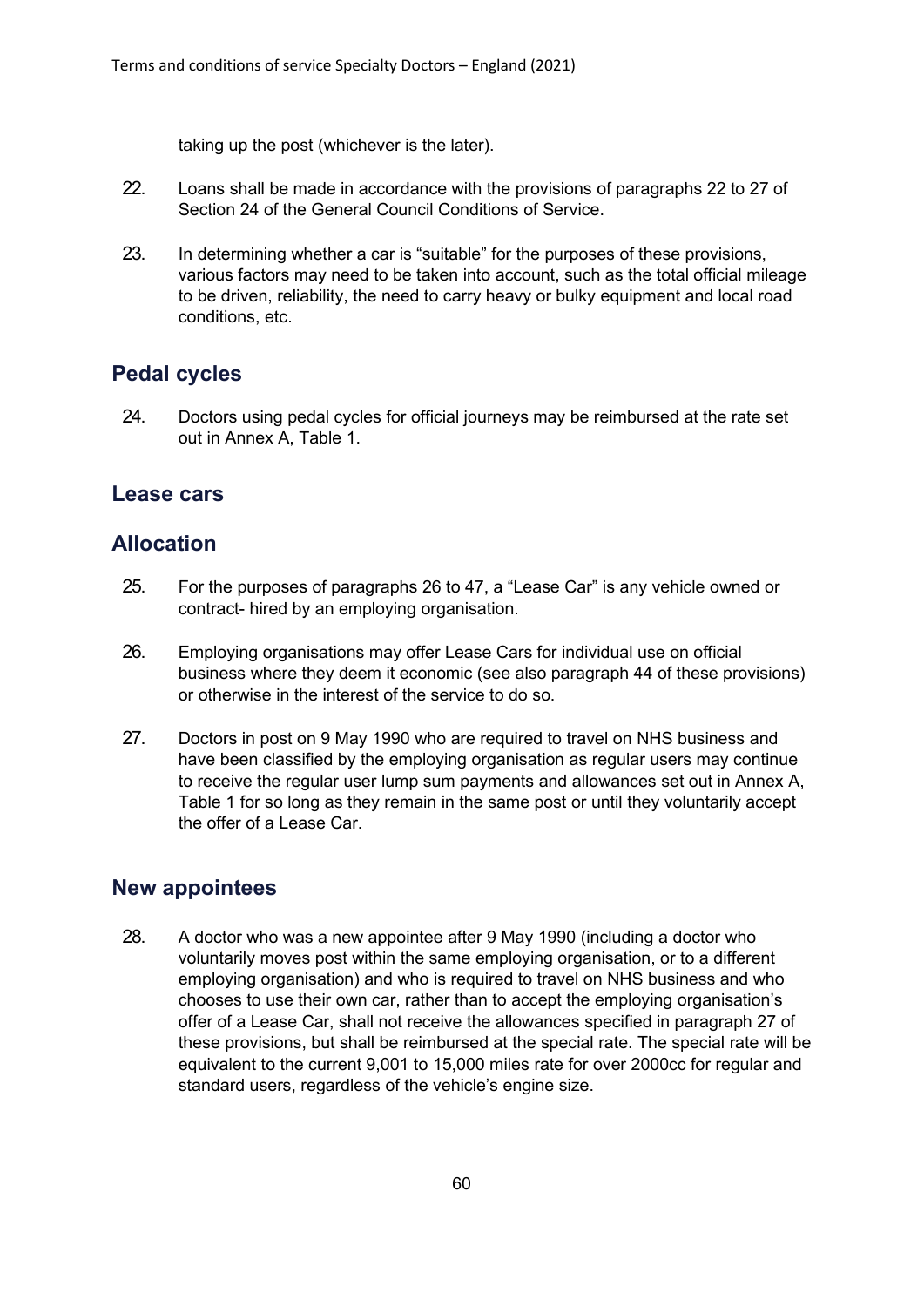- 29. A doctor who initially refused an offer of a Lease Car will continue to be eligible for one, providing there has been no change in the doctor's duties.
- 30. A doctor who has been allocated a Lease Car for individual use on NHS business is entitled to private use of the car, subject to the conditions set out in paragraph 34 to 47 of these provisions.
- 31. The offer of a Lease Car constitutes the offer of a base vehicle which should in no case exceed 1800cc. Unless the doctor and the employing organisation agree to the allocation of a smaller vehicle, it shall be at least 1500cc. In determining the operational needs of a post for assessing the base vehicle requirement, employing organisations shall have regard, in consultation with the doctors concerned or their representatives, to:
	- (i) the clinical commitments of the postholder, including the nature, frequency and urgency of the journeys to be undertaken
	- (ii) the distances to be travelled
	- (iii) the road, traffic and climatic conditions
	- (iv) the physical requirements of the postholder; and
	- (v) the need to transport equipment.
- 32. A Lease Car which is no longer required by an individual member of staff may be allocated to another for the remaining term of the contract (or notional contract). In that event, the charges for private use will be based on the fixed annual charges determined when the employing organisation first obtained the vehicle.
- 33. Employing organisations shall ensure that proper arrangements are made for the economic servicing, repair, maintenance in a roadworthy condition and replacement of Lease Cars.

#### **Conditions of use**

- 34. Following consultation with the representatives of the professions locally, an employing organisation's conditions of use shall set out the doctor's obligations in respect of the Lease Car and shall state the effect of the following events on the contract and any subsequent financial liability on the doctor:
	- (i) breach of conditions of use
	- (ii) disqualification from driving
	- (iii) wilful neglect
	- (iv) termination of the doctor's contract of employment on disciplinary grounds, voluntary resignation or transfer to another employing organisation (where practicable reciprocal arrangements should be made)
	- (v) change of duties resulting in the doctor no longer being required to drive on official business
	- (vi) substantial reduction in annual business mileage
	- (vii) prolonged absence on annual study, special or maternity leave.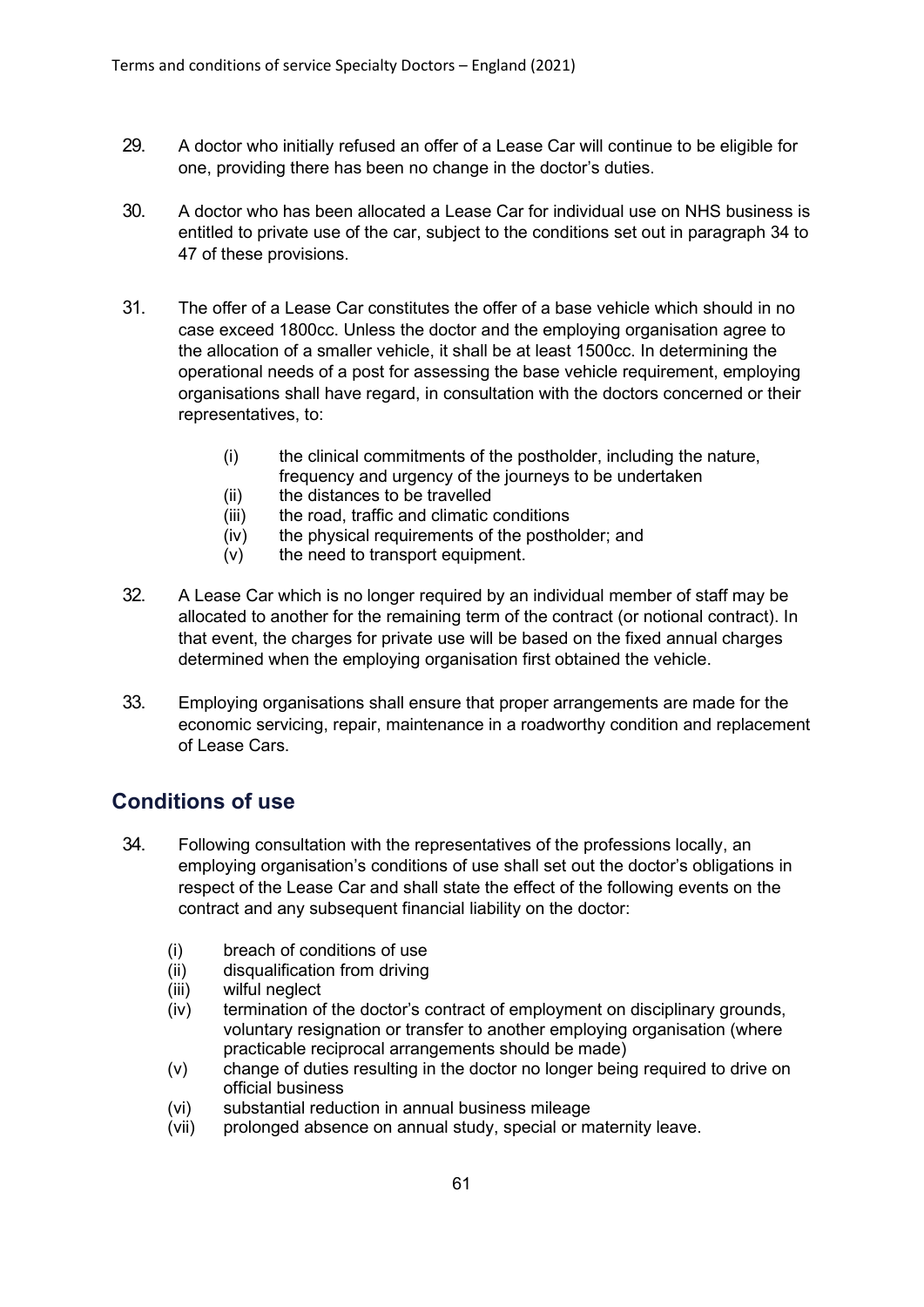#### **Charges for private use**

- 35. The basis of charges for private use set out in this paragraph assumes that Lease Cars are provided on a contract hire basis. Where this is not the case, charges for private use are to be based on the notional cost to the employing organisation of providing Lease Cars on a contract hire basis. Notional contract hire charges at current rates are to be used, and the fixed charge to the doctor for agreed private mileage determined on this basis is to remain unaltered for the period for which the contract would have remained in force (e.g. three years).
- 36. A doctor will be required to pay one composite annual charge for private use. This will comprise of the sum of the items listed in Annex A, Table 2. The composite annual charge will be paid by monthly deduction from salary of one twelfth of the total.
- 37. The basis of the fixed charge for agreed private mileage shall be the doctor's estimate to the nearest thousand miles of their annual private mileage, as agreed by the employing organisation and multiplied by the rate per thousand miles, determined in accordance with the formula set out in the latest NHS Pay Circular (see Annex A).
- 38. In the event that a doctor underestimates their annual private mileage, an excess charge will be levied by the employing organisation, based on the contract hirer's excess charge to the employing organisation for the particular car hired to the doctor. In the event that a doctor overestimates their annual private mileage, any sum recoverable by the employing organisation from the contract hirer in respect of the overestimate will be refunded to the doctor. If no recovery is available to the employing organisation, no refund will be made to the doctor.
- 39. A doctor shall meet the cost to the employing organisation of the fitting of any optional extras the doctor requires, and the contract between the employing organisation and the doctor should specify whether such extras will become the property of the contract hirer or of the doctor. In the latter case, the doctor shall be liable for the cost of making good any damage caused to the car by the removal of such fittings at the end or on early termination of the contract. However, if such alterations are required because the doctor has a certified disability, then the costs shall be met by the employing organisation.
- 40. In the event of the doctor's death in service or an early termination of the doctor's contract on the grounds of ill health, there shall be no financial penalty to the doctor or the doctor's estate on account of the early termination of the contract for private use of the Lease Car.
- 41. In the event of a doctor's absence from work for an extended period on maternity, sick, study or special leave, a doctor who has contracted for private use of a Lease Car may choose to continue the private use at the contracted charge or to return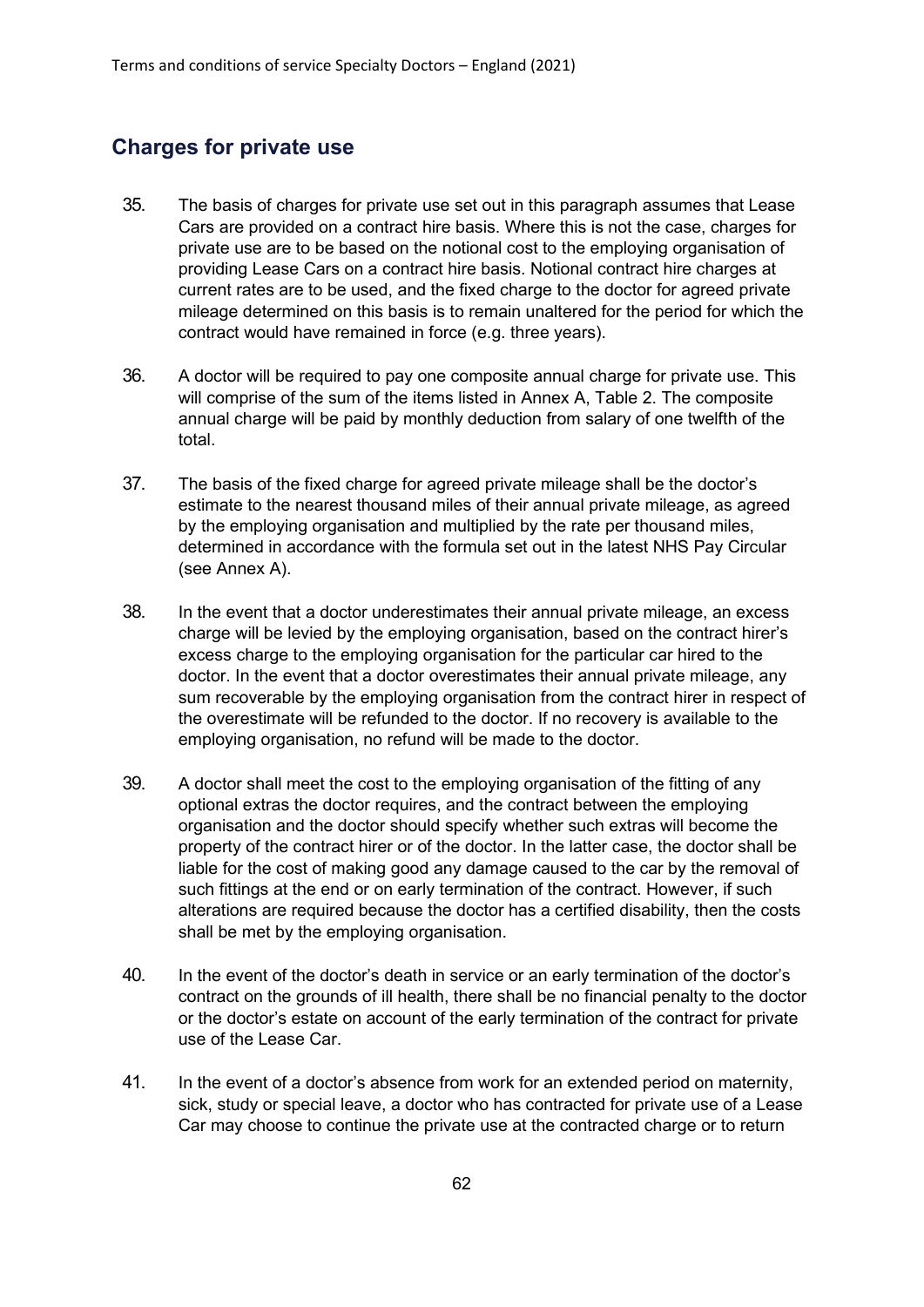the vehicle to the employing organisation. In the latter case, there shall be no financial penalty to the doctor on account of early termination of the contract.

#### **Alternative vehicle**

42. Subject to the agreement of the employing organisation, which shall not be unreasonably withheld, a doctor who wishes to contract for private use of a Lease Car may choose a larger or more expensively equipped vehicle than that offered. In this event, the doctor shall be responsible for meeting the additional costs to the employing organisation by means of an addition to the composite annual charge, which shall be paid by monthly deduction from salary of one twelfth of the total determined. The rate for reimbursement of petrol used on official business shall be that of the appropriate base vehicle.

#### **Reimbursement of petrol and other costs**

- 43. A doctor who has been allocated a Lease Car will be responsible for purchasing all petrol, whether for business or private mileage.
- 44. NHS business mileage costs will be reimbursed by reference to a claim form or diary showing daily visits on NHS business signed by the doctor. NHS business mileage costs include journeys for which a mileage allowance would be payable under paragraphs 7 to 8 of these provisions.
- 45. The rate per mile will be determined according to the following formula:

Cost of one gallon of premium unleaded petrol\* Base Vehicle's mileage on urban cycle

\* The price of petrol will be as recommended from time to time by the Department of Health and Social Care or any new body to whom this function may in future be delegated. The mileage on the urban cycle will be as quoted by manufacturers from officially approved tests under the Passenger Car Fuel Consumption Order 1983.

46. The provisions of paragraph 25 of these provisions shall apply to expenses incurred by a doctor using a Lease Car on official business.

#### **Carriage of passengers**

47. Liability for compensation of authorised official passengers injured while being carried in a Lease Car will be borne by the employing organisation. It is for each employing organisation to reach a view and issue advice to doctors on the carriage of official passengers.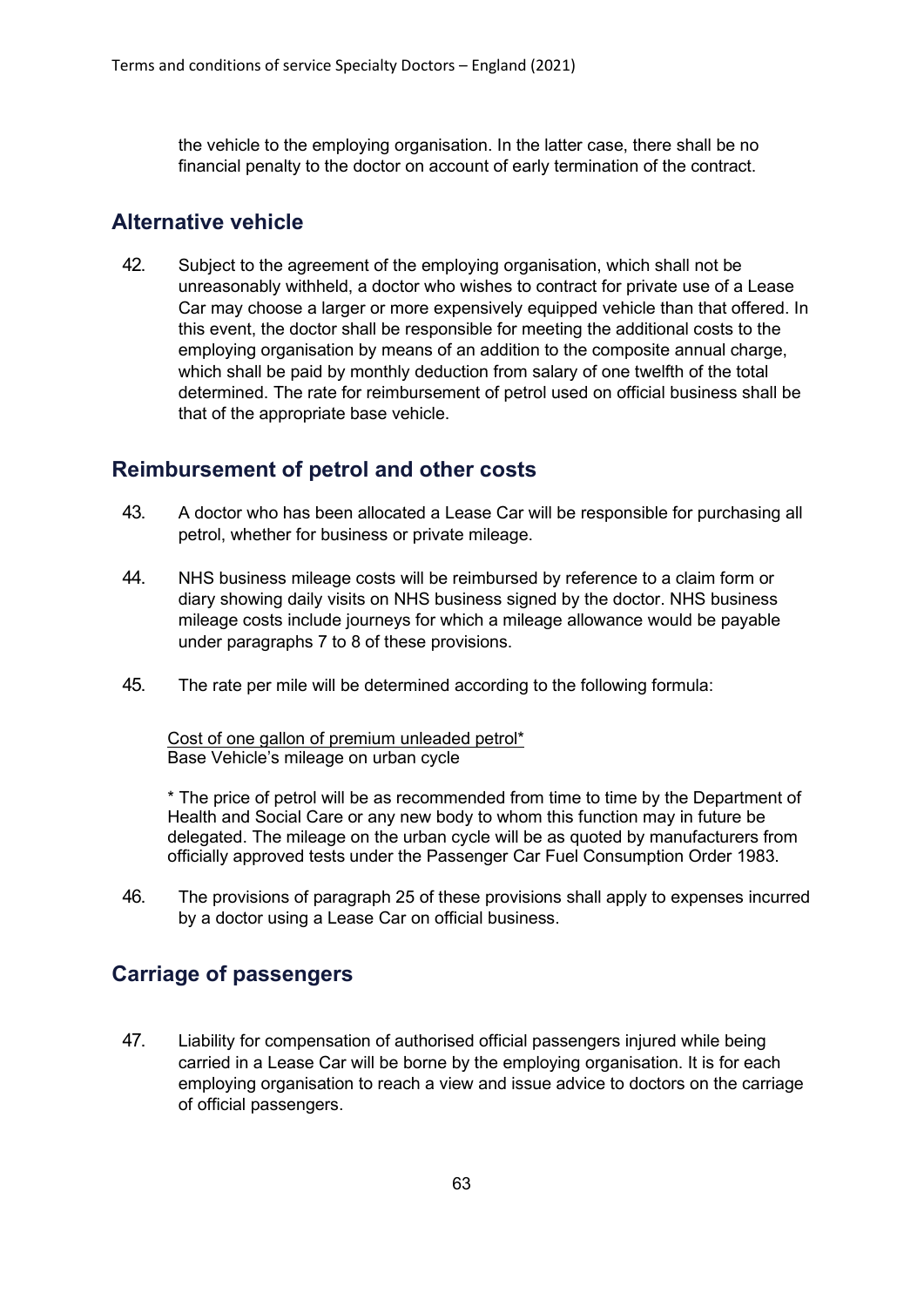#### **Other expenses**

#### **Subsistence allowances**

- 48. The purpose of travel and subsistence allowances is to reimburse the necessary extra costs of meals, accommodation and travel and any other business expenses that arise as a result of official duties away from home (or principal place of work).
- 49. Where, locally, staff and employer representatives agree arrangements that are more appropriate to local operational circumstances which provide benefits to staff beyond those provided by these provisions, and are agreed as operationally preferable, those local arrangements will apply.

#### **Night subsistence**

- 50. When doctors stay overnight in commercial accommodation with the agreement of the employer, the actual receipted cost up to the level set out in Annex 14 of the NHS Terms and Conditions of Service Handbook shall be paid.
- 51. Where the maximum limit is exceeded for genuine business reasons (for example, the choice of hotel was not within the employee's control or cheaper hotels were fully booked), additional assistance will normally be granted at the discretion of the employer.
- 52. Regardless of accommodation type, doctors staying overnight with the agreement of their employer shall be reimbursed for the cost of meals, excluding alcoholic drinks, up to the level set out in Annex 14 of the NHS Terms and Conditions of Service Handbook, subject to the production of receipts. If meals are provided free of charge, the cost of meals cannot be reimbursed. Additional assistance may be granted at the discretion of the employer.
- 53. Where doctors stay for short overnight periods with friends or relatives a flat rate at the level set out in Annex 14 of the NHS Terms and Conditions of Service Handbook is payable. This includes an allowance for meals. No receipts are required.
- 54. Where accommodation and meals are provided without charge to doctors e.g. on a residential training course, an incidental expenses allowance at the level set out in Annex 14 of the NHS Terms and Conditions of Service Handbook shall be payable.
- 55. All payments of this allowance are subject to the deduction of appropriate tax and national insurance contributions via the payroll system.
- 56. Travel costs between the hotel and any temporary place of work shall be separately reimbursed on an actual costs basis.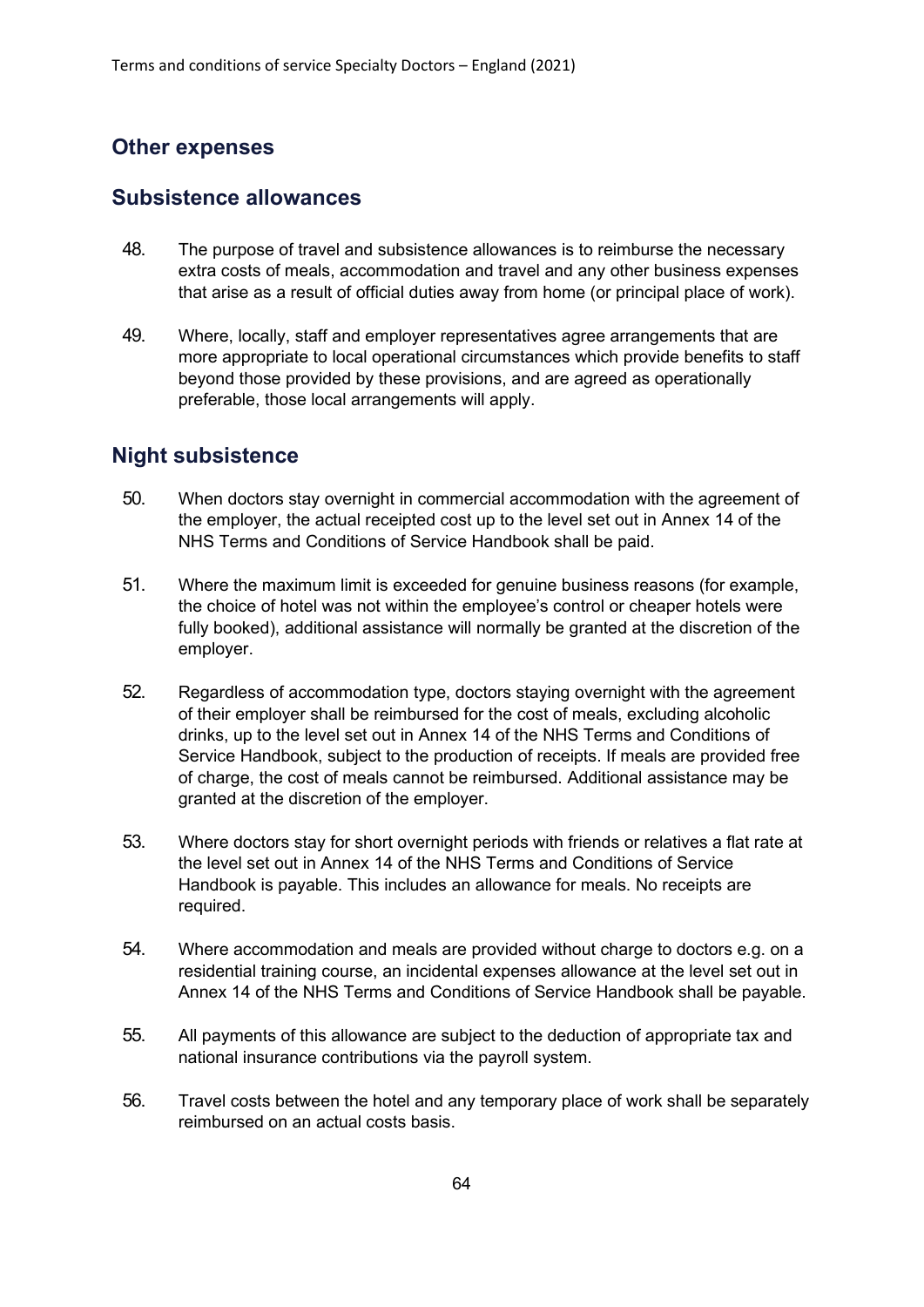#### **Travelling overnight in a sleeping berth (rail or boat)**

57. The cost of a sleeping berth (rail or boat) and meals, excluding alcoholic drinks, shall be reimbursed subject to the production of receipts.

#### **Other business subsistence**

58. Any expenditure necessarily incurred by doctors on postage or telephone calls in the service of their employer shall be reimbursed subject to evidence of expenditure.

#### **Removal expenses**

59. A local policy for removal expenses should be in place and determined locally following consultation with staff representatives.

#### **Annex A – transport fees and allowances**

Please see the latest Pay Circular which deals with pay and conditions of service of hospital medical and dental staff and doctors in public health medicine and the community health service. This is available on the [NHS Employers website.](http://www.nhsemployers.org/)

#### **Annex B – application of the public transport user rate**

- 1. This annex provides further guidance on the application of the public transport user rate instead of the standard mileage rate, under the provisions set out in paragraph 17 of the main body of this guidance.
- 2. If mileage allowance is payable, the public transport rate (set out in Annex A, Table 1) should be paid where travel by a public service is appropriate, but the doctor prefers to use a private means of transport instead. In all other circumstances, the standard or regular user rates apply.
- 3. Employers should use the following criteria in deciding whether the public transport rate should apply:
	- the nature of the doctor's duties
	- the length and complexity of journeys (including the number of changes and likely waiting times)
	- the availability of public transport
	- personal safety
	- the time of day
	- relative journey times (public transport compared with private vehicle)
	- any other relevant factors, for example, equipment or luggage to be carried.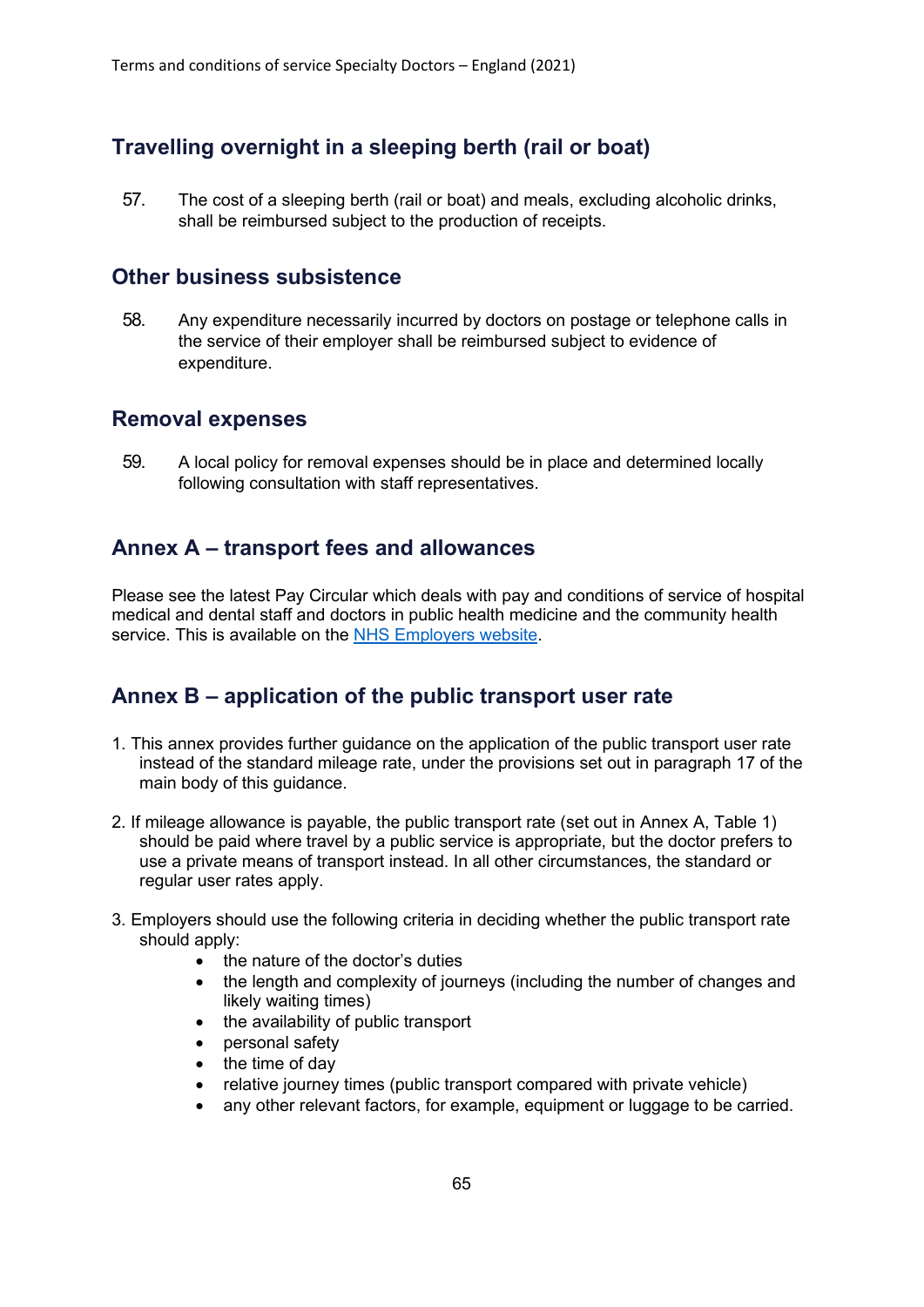4. In particular, employers should take into account the variable times at which doctors start and finish work when public transport may not be a viable way of travelling.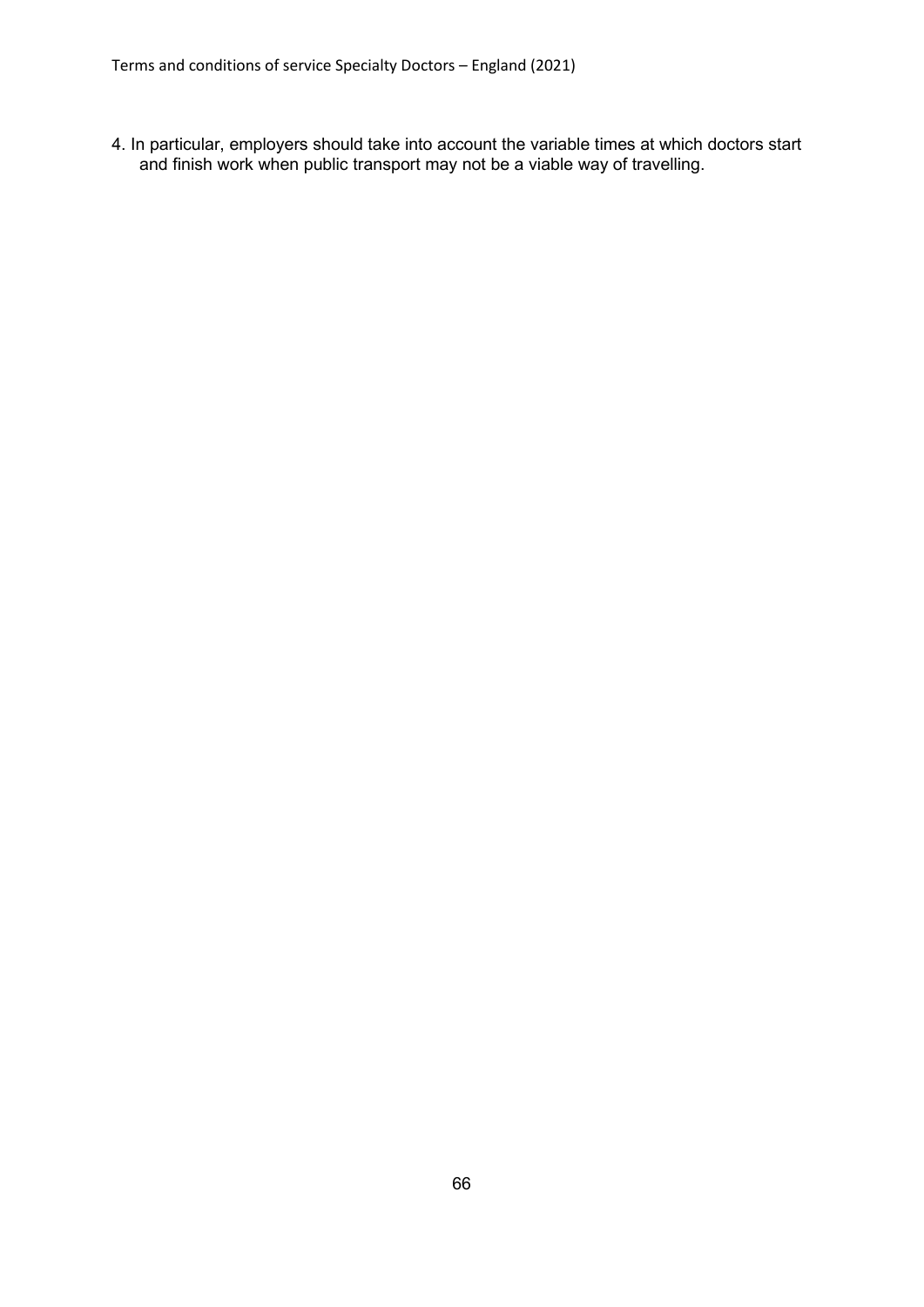# **Schedule 19 Acting up payments**

- 1. An acting-up payment shall be payable to a doctor who, with the approval of their employer, takes over clinical, and where appropriate, managerial duties and responsibilities of a consultant or Specialist grade doctor as detailed in a temporary job plan to be mutually agreed, subject to the following provisions:
	- a. when a consultant or Specialist grade doctor is expected to be absent for more than one month other than on annual or professional leave within the recommended standard for the senior grade, and arrangements cannot be made either for cover by other consultants/Specialist grade doctors or for a locum to be engaged, a doctor under these Terms and Conditions shall be paid for acting-up if the employing organisation consider it is practicable for the doctor to take over clinical, and where appropriate, managerial duties and responsibilities of the absent consultant or Specialist grade doctor without supervision as detailed in a mutually agreed temporary job plan;
	- b. the payment shall be such as to bring the doctor's rate of pay to the rate of pay they would receive on appointment to the consultant or Specialist grade;
	- c. the payment shall have effect from the first day of acting up;
	- d. the rate of payment shall be determined in accordance with the appropriate schedule in the 2003 Consultant TCS or the Specialist grade TCS. It shall include any payment for fees for lectures to non-medical or non-dental staff and doctors and dentists as set out in the 2003 Consultant TCS or the Specialist grade TCS. A doctor while acting up in the consultant or Specialist grade will also be entitled to the arrangements on travelling allowance and mileage as set out in the 2003 Consultant TCS or the Specialist grade TCS:
	- e. continuity of a period of acting-up will not be broken by days on which the doctor is not required to be on duty; continuity will normally be broken by absence on leave of any kind of more than 14 days and a further qualifying period of 14 consecutive days will be required after such absence. A doctor shall not normally act up under the arrangements set out in this schedule for a continuous period shorter than one month or longer than six months [unless mutually agreed]; and
	- f. the doctor shall retain their substantive contract for the agreed period of acting up.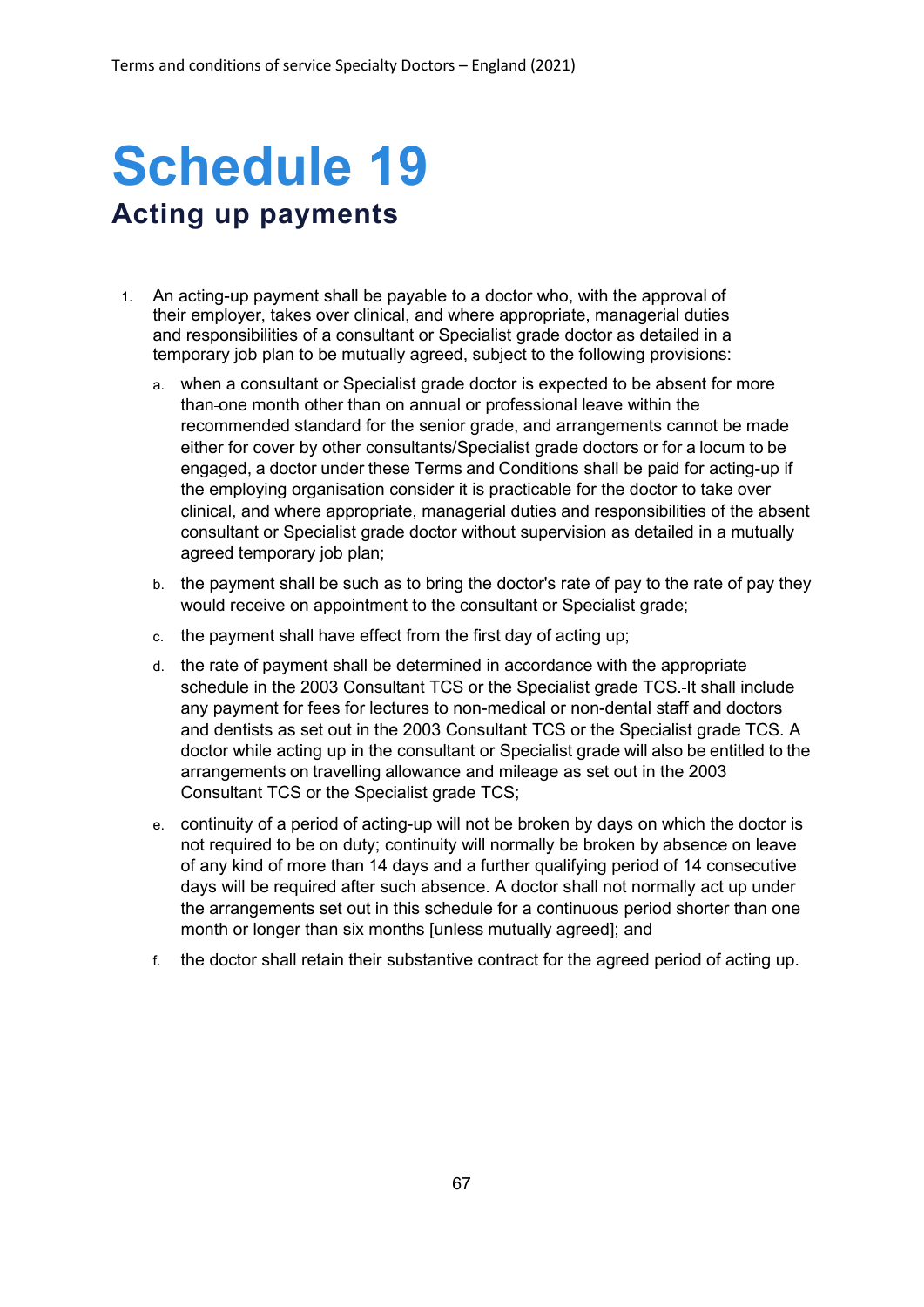# **Schedule 20 Transfer arrangements**<sup>4</sup>

## **Section 1 - applicable from 9 June 2022**

#### **Eligibility**

- 1. The following arrangements shall apply to doctors on National Terms and Conditions of Service in the 2008 Specialty Doctor grades, staff grades, CMOs, SCMOs, HPs and CAs who may transfer to the 2021 Specialty Doctor contract and these Terms and Conditions of Service subject to the process below.
- 2. Doctors may opt to remain on their existing contract and terms and conditions of service without detriment.
- 3. This schedule shall not apply to doctors who are employed on local contracts and terms and conditions as opposed to the national contracts and terms and conditions listed in paragraph 1.

#### **Transfer process**

- 4. The process to transfer to these Terms and Conditions of Service as set out in paragraphs 4 (a) to (e) shall apply from 9 June 2022:
	- a. The eligible doctor may confirm their interest in transferring to these Terms and Conditions of Service ("an Expression of Interest") at any time. An Expression of Interest shall not be legally binding nor shall it oblige the doctor to transfer to these Terms and Conditions of Service, but it shall signify that the doctor wishes to commence the job planning process in good faith and in the expectation of transferring;
	- b. The employing organisation and the doctor shall then undertake the job planning process as set out in Schedule 4. Following the completion of this process, the employing organisation will offer the doctor a Job Plan and salary package in writing ("the Offer");
	- c. Following the Offer, the doctor has 21 days within which to accept or decline the Offer in writing;
	- d. If the Offer is accepted, transfer to these Terms and Conditions of Service will be from when the mutually agreed Job Plan comes into effect;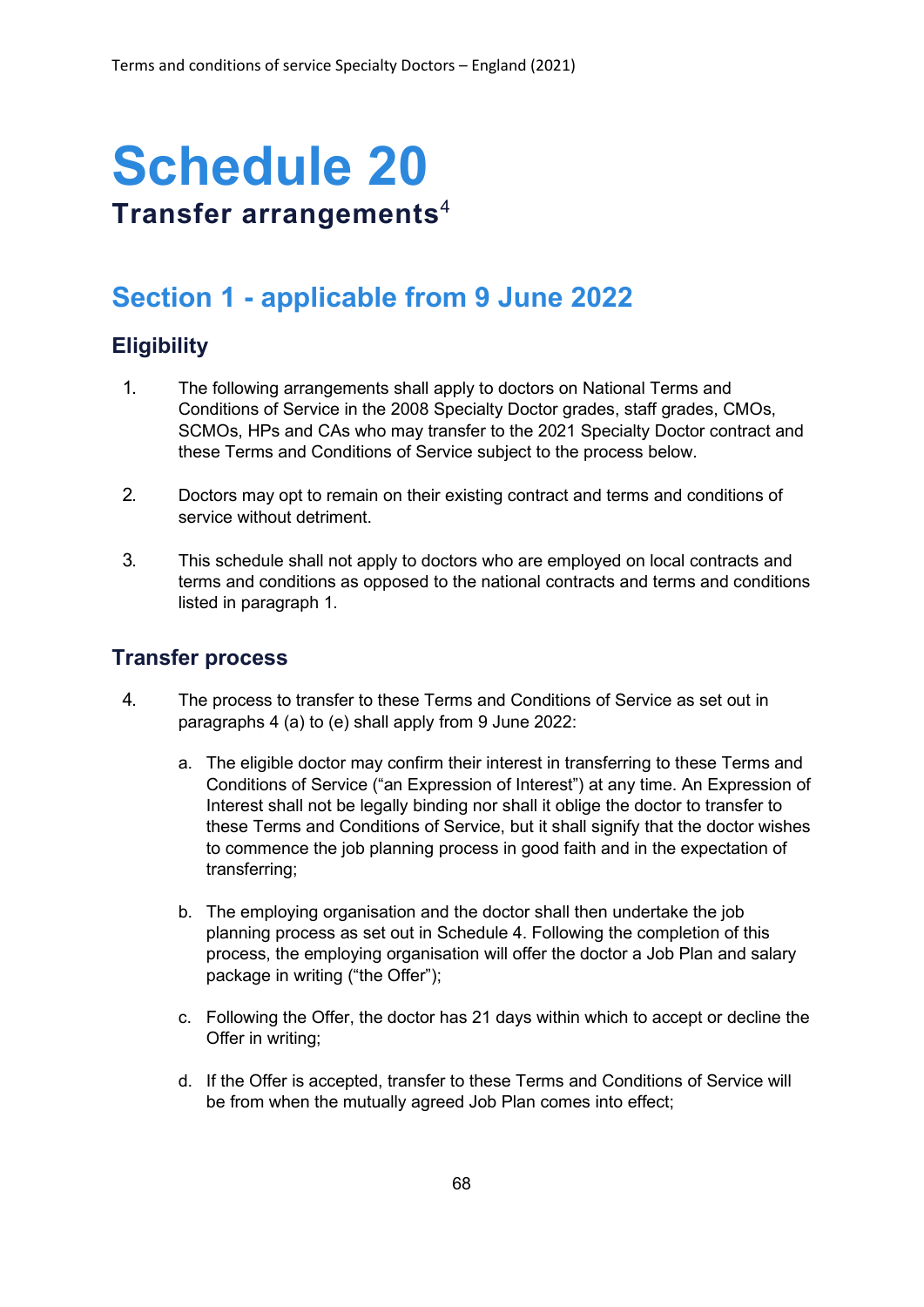e. Where it has not been possible to agree a Job Plan the doctor shall have access to the provisions for mediation and appeal as set out in Schedule 5 which will finalise the Job Plan prior to the doctor making a final decision on transferring to these Terms and Conditions of Service.

#### **Agreeing the revised Job Plan**

5. The job planning process should commence no later than one month following the Expression of Interest and be completed within three months.

#### **Salary on transfer**

- 6. The salary of a doctor transferring to these Terms and Conditions will be determined subject to paragraphs  $4 - 8$  in Schedule 12. The date of effect for the salary shall be the date the mutually agreed Job Plan comes into effect. The doctor will not be eligible for any backdating of salary.
- 7. In the event of any disagreement between the doctor and their employing organisation regarding the doctor's entitlement to pay progression, the doctor may submit a grievance to the employing organisation in accordance with local procedures. 5

### **Section 2 – arrangements applicable from 1 April 2021 to 8 June 2022 only**

8. The previous transitional arrangements which are now set out at paragraphs 8 - 20 of section 2 of this schedule applied to Expressions of Interest raised from 1 April 2021 to 30 September 2021 only (the "choice window"). From 1 October 2021 to 8 June 2022 any transfer to these Terms and Conditions of Service was at the discretion of the employer.<sup>6</sup>

#### **Eligibility**

- 9. The following transitional arrangements shall apply to doctors on National Terms and Conditions of Service in the 2008 Specialty Doctor grades, staff grades, CMOs, SCMOs, HPs and CAs who may transfer to the 2021 Specialty Doctor contract and these Terms and Conditions of Service subject to the process below.
- 10. Doctors may opt to remain on their existing contract and terms and conditions of service without detriment.
- 11. This schedule shall not apply to doctors who are employed on local contracts and terms and conditions as opposed to the national contracts and terms and conditions listed in paragraph 9. $^{\rm 8}$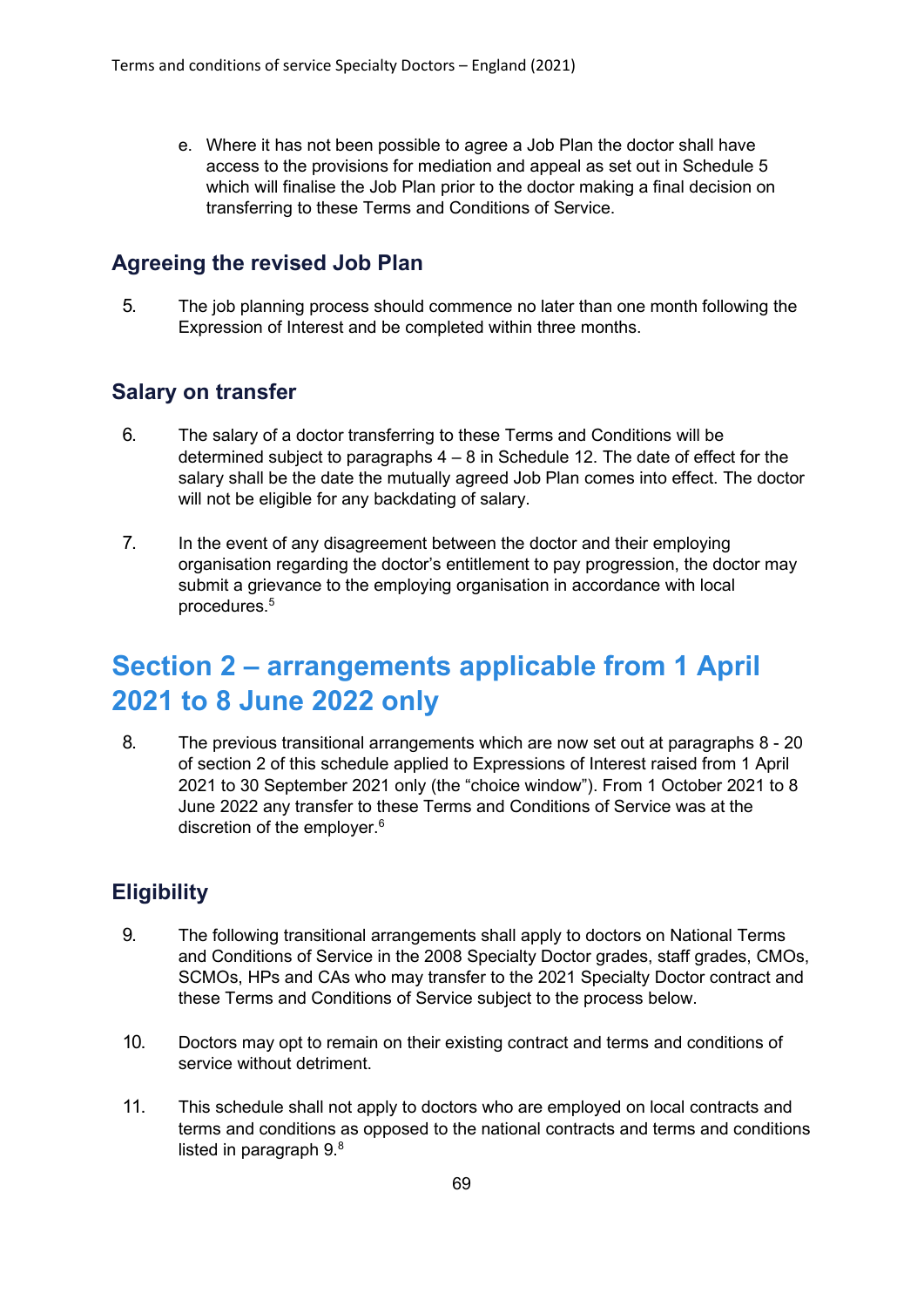#### **Effective Date**

12. The following transitional arrangements shall apply to the introduction of these Terms and Conditions of Service with effect from [1 April 2021] (the "Effective Date").

#### **Transitional process**

- 13. The process to transfer to these Terms and Conditions of Service shall be as follows:
	- a. On or shortly after the 1 April 2021, employing organisations will write to eligible doctors to a) confirm that the doctor is eligible to transfer to these Terms and Conditions of Service and b) invite an expression of interest;
	- b. The eligible doctor shall have until 30 September 2021 (six months from the 1 April) – the choice window) to confirm their interest in transferring to these Terms and Conditions of Service ("an Expression of Interest"). An Expression of Interest shall not be legally binding nor shall it oblige the doctor to transfer to these Terms and Conditions of Service, but it shall signify that the doctor wishes to commence the job planning process in good faith and in the expectation of transferring;
	- c. The employing organisation and the doctor shall then undertake the job planning process as set out in Schedule 4. Following the completion of this process, the employing organisation will offer the doctor a Job Plan and salary package in writing ("the Offer"):
	- d. Following the Offer, the doctor has 21 days within which to accept or decline the Offer in writing;
	- e. Where it has not been possible to agree a job plan the doctor shall have access to the provisions for mediation and appeal as set out in Schedule 5 prior to making a final decision on transferring to these Terms and Conditions of Service.
- 14. If a doctor expresses an interest in appointment to the Terms and Conditions after 30 September 2021, they will not be eligible to transfer via the provisions in this schedule and paragraphs 8 and 9 will not apply. Instead, any transfer to these Terms and Conditions of Service will be at the discretion of employers and salary will be determined subject to paragraphs  $4 - 8$  in Schedule 12. In these circumstances, the doctor will not be eligible for backdating of contractual terms and salary to 1 April 2021. The date of effect for these contractual terms and salary under the Specialty Doctor grade shall be the date an agreed job plan for the Speciality Doctor grade comes into effect.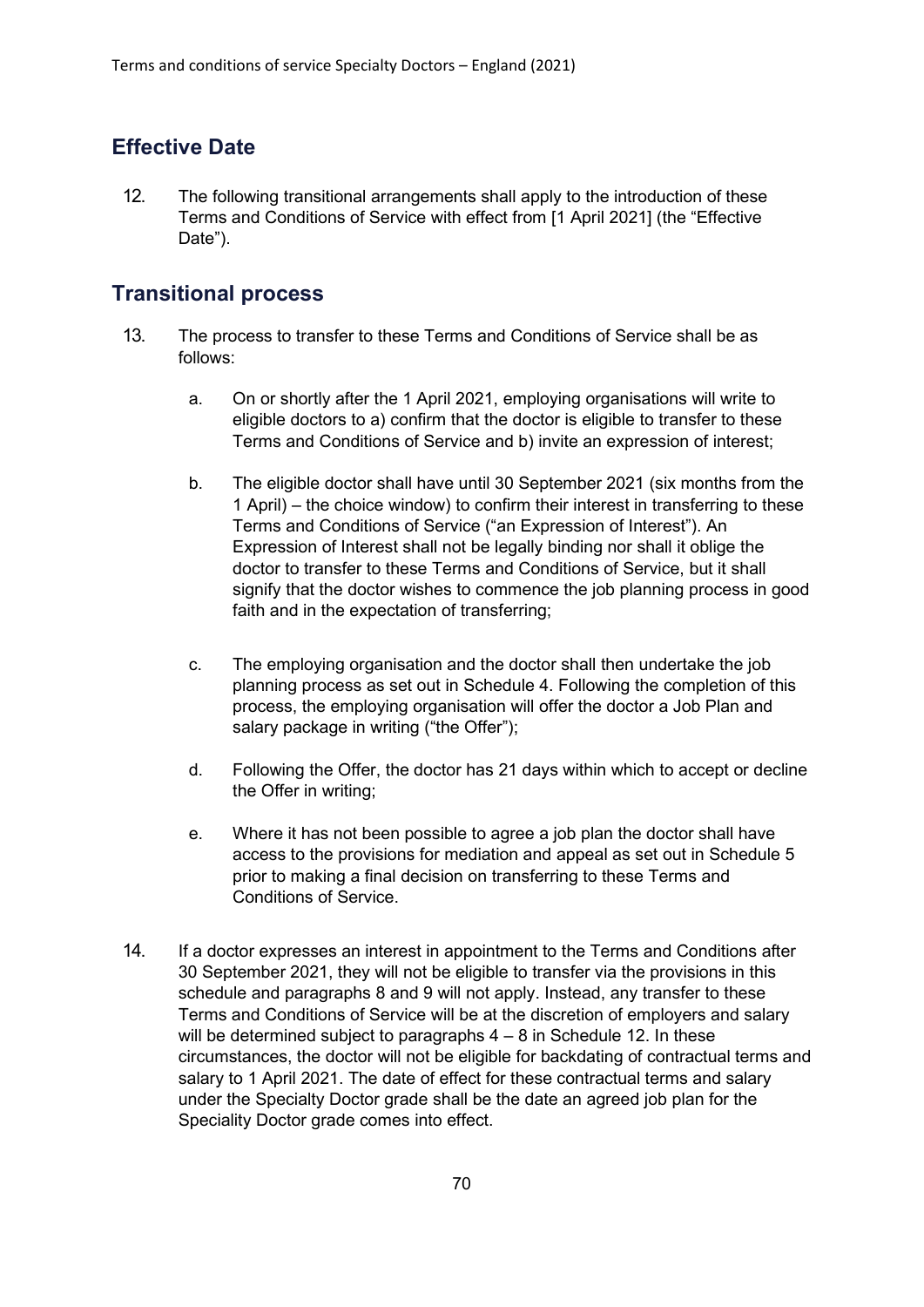#### **Agreeing the revised Job Plan**

15. The job planning process should commence no later than one month following the Expression of Interest and be completed within three months.

#### **Salary on transfer and back pay**

- 16. Where a doctor gives an Expression of Interest to transfer to these Terms and Conditions of Service in accordance with paragraph 5 and agrees a Job Plan in accordance with Schedule 4, the doctor will transition to the appropriate pay point as set out in the framework agreement based on their existing basic salary on 31 March 2021.
- 17. Where a doctor is appointed under these Terms and Conditions of Service and the doctor is entitled to an increase in pay following transfer, the doctor will receive payment equivalent to the arrears of pay they would have been entitled to had they transferred on the Effective Date. This payment will be based upon the agreed Job Plan taking effect on the Effective Date. Such arrears of pay may include payment for any additional programmed activities, sessions or notional half days. The payment will be made as soon as practicable after transfer to these Terms and Conditions of Service. Where a doctor transfers to these Terms and Conditions of Service and there is a reduction in pay following transfer, this reduction in pay will take effect from the Effective Date. The repayment will be recuperated by the employer as an overpayment of wages through reasonable monthly deductions from the employee's salary at a rate to be agreed between the doctor and the employer. This payment will be based upon the agreed Job Plan taking effect on the Effective Date.
- 18. A doctor who has not met the criteria set out in paragraph 13 will not be entitled to transitional pay progression or back pay. In the event of any disagreement between the doctor and their employing organisation regarding the doctor's entitlement to pay progression or back pay, the doctor may submit a grievance to the employing organisation in accordance with local procedures.<sup>9</sup>

#### **Arrangements for doctors who retire**

19. If a doctor retires (or employment terminates for reasons of ill-health) between the Effective Date and transferring to these Terms and Conditions of Service after having made an Expression of Interest during the choice window, a pensionable payment will be applicable relating to the period between the Effective Date and their date of retirement. This payment will reflect pay due had the Terms and Conditions of Service been available from the Effective Date and will be based on basic salary only. The employer will notify the NHS Business Service Authority (NHS Pension) of this increase in pensionable remuneration and contributions arising from the payment of arrears to former employees.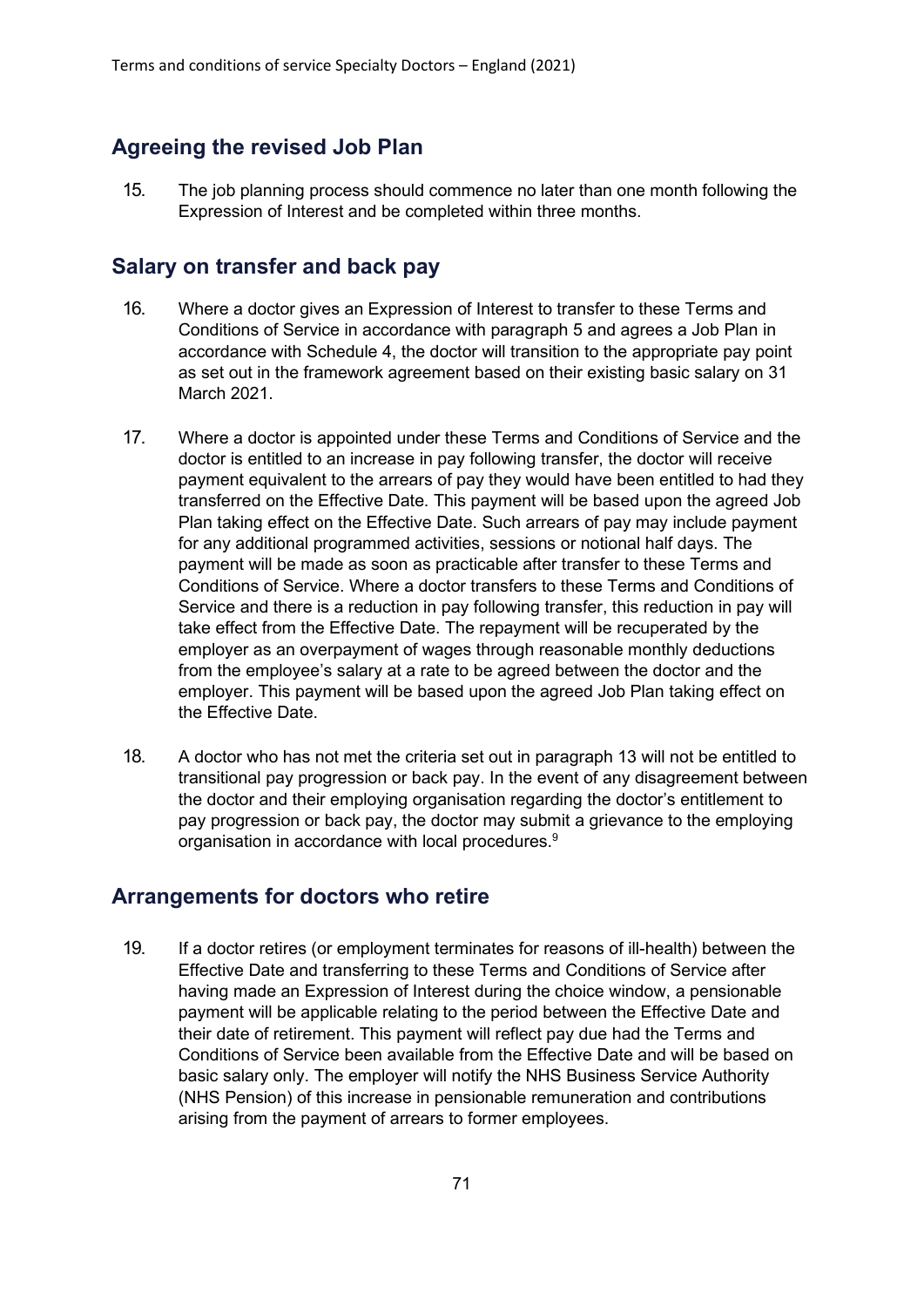#### **Exceptional circumstances**

20. If a doctor is absent from work for a significant period during the choice window, for example for reasons such as caring/ sick leave or a secondment, the principle of equal and fair treatment should be followed so that no detriment is suffered as a result. Doctors will be given an extended period, to be agreed between the doctor and the employer, in which they can raise an expression of interest to transfer to these terms and conditions.<sup>7</sup>

#### **Review of provisions**

21. The requirement to retain section 2 provisions will be reviewed by the BMA and NHS Employers by 31 October 2022 and subsequently removed where the parties jointly agree through the JNC(SAS) that these provisions are no longer required.<sup>10</sup>